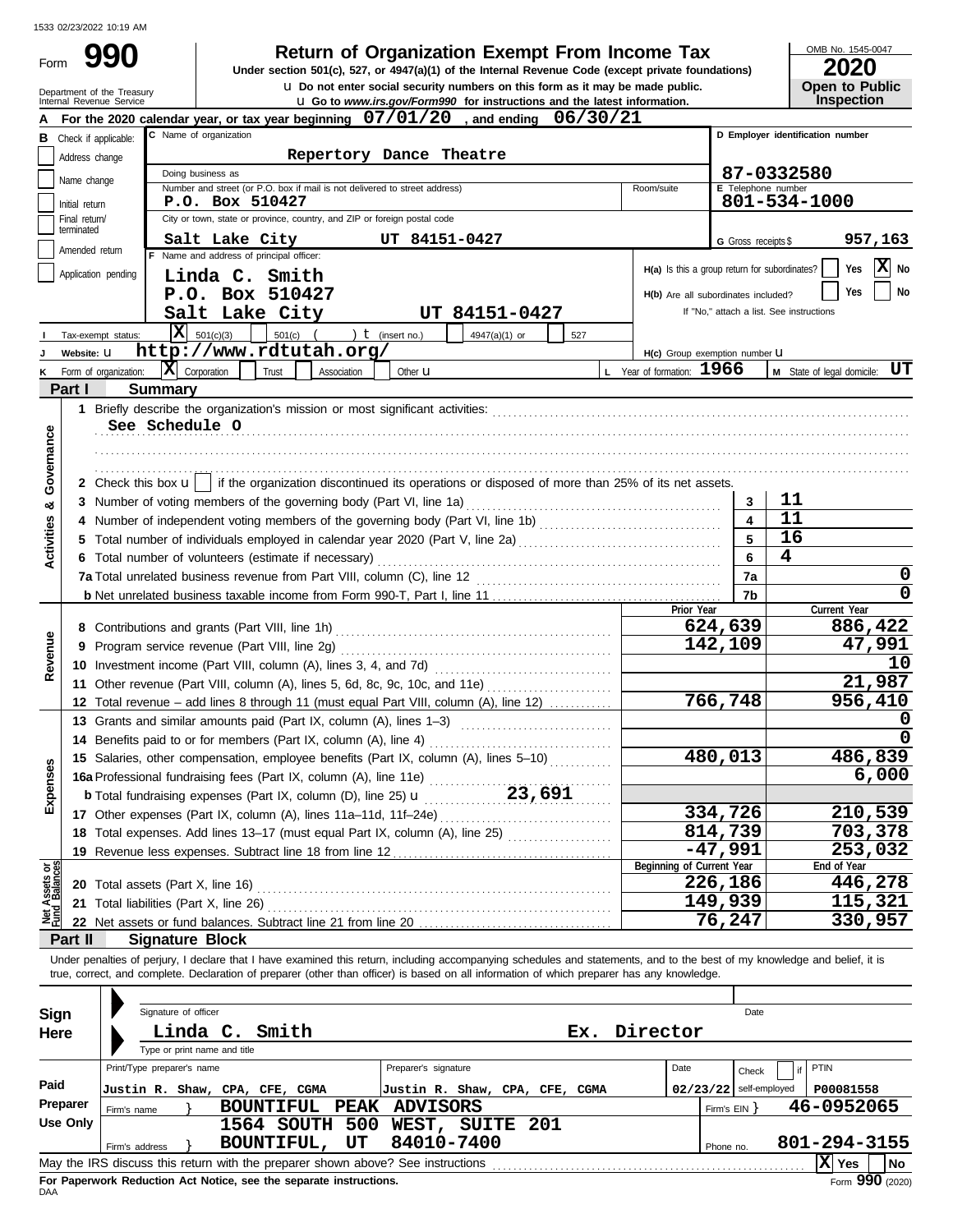|              | Form 990 (2020) Repertory Dance Theatre                                                                                        |                        | 87-0332580                                                                                                      | Page 2                      |
|--------------|--------------------------------------------------------------------------------------------------------------------------------|------------------------|-----------------------------------------------------------------------------------------------------------------|-----------------------------|
|              | <b>Statement of Program Service Accomplishments</b><br>Part III                                                                |                        |                                                                                                                 |                             |
|              |                                                                                                                                |                        |                                                                                                                 | $\boxed{\mathbf{x}}$        |
| 1.           | Briefly describe the organization's mission:                                                                                   |                        |                                                                                                                 |                             |
|              | See Schedule O                                                                                                                 |                        |                                                                                                                 |                             |
|              |                                                                                                                                |                        |                                                                                                                 |                             |
|              |                                                                                                                                |                        |                                                                                                                 |                             |
|              |                                                                                                                                |                        |                                                                                                                 |                             |
| $\mathbf{2}$ | Did the organization undertake any significant program services during the year which were not listed on the                   |                        |                                                                                                                 |                             |
|              |                                                                                                                                |                        |                                                                                                                 | Yes $\overline{X}$ No       |
|              | If "Yes," describe these new services on Schedule O.                                                                           |                        |                                                                                                                 |                             |
| 3            | Did the organization cease conducting, or make significant changes in how it conducts, any program                             |                        |                                                                                                                 |                             |
|              | services?                                                                                                                      |                        |                                                                                                                 | Yes $\boxed{\mathbf{X}}$ No |
|              | If "Yes," describe these changes on Schedule O.                                                                                |                        |                                                                                                                 |                             |
| 4            | Describe the organization's program service accomplishments for each of its three largest program services, as measured by     |                        |                                                                                                                 |                             |
|              | expenses. Section 501(c)(3) and 501(c)(4) organizations are required to report the amount of grants and allocations to others, |                        |                                                                                                                 |                             |
|              | the total expenses, and revenue, if any, for each program service reported.                                                    |                        |                                                                                                                 |                             |
|              |                                                                                                                                |                        |                                                                                                                 |                             |
|              | 4a (Code:                                                                                                                      |                        | ) (Expenses $\sqrt[6]{588,675}$ including grants of $\sqrt[6]{588,675}$ including grants of $\sqrt[6]{588,675}$ | 47,991                      |
|              | See Schedule O                                                                                                                 |                        |                                                                                                                 |                             |
|              |                                                                                                                                |                        |                                                                                                                 |                             |
|              |                                                                                                                                |                        |                                                                                                                 |                             |
|              |                                                                                                                                |                        |                                                                                                                 |                             |
|              |                                                                                                                                |                        |                                                                                                                 |                             |
|              |                                                                                                                                |                        |                                                                                                                 |                             |
|              |                                                                                                                                |                        |                                                                                                                 |                             |
|              |                                                                                                                                |                        |                                                                                                                 |                             |
|              |                                                                                                                                |                        |                                                                                                                 |                             |
|              |                                                                                                                                |                        |                                                                                                                 |                             |
|              |                                                                                                                                |                        |                                                                                                                 |                             |
|              |                                                                                                                                |                        |                                                                                                                 |                             |
|              | N/A                                                                                                                            |                        |                                                                                                                 |                             |
|              |                                                                                                                                |                        |                                                                                                                 |                             |
|              |                                                                                                                                |                        |                                                                                                                 |                             |
|              |                                                                                                                                |                        |                                                                                                                 |                             |
|              |                                                                                                                                |                        |                                                                                                                 |                             |
|              |                                                                                                                                |                        |                                                                                                                 |                             |
|              |                                                                                                                                |                        |                                                                                                                 |                             |
|              |                                                                                                                                |                        |                                                                                                                 |                             |
|              |                                                                                                                                |                        |                                                                                                                 |                             |
|              |                                                                                                                                |                        |                                                                                                                 |                             |
|              |                                                                                                                                |                        |                                                                                                                 |                             |
|              |                                                                                                                                |                        |                                                                                                                 |                             |
|              | 4c (Code:<br>) (Expenses \$                                                                                                    | including grants of \$ | ) (Revenue \$                                                                                                   |                             |
|              | N/A                                                                                                                            |                        |                                                                                                                 |                             |
|              |                                                                                                                                |                        |                                                                                                                 |                             |
|              |                                                                                                                                |                        |                                                                                                                 |                             |
|              |                                                                                                                                |                        |                                                                                                                 |                             |
|              |                                                                                                                                |                        |                                                                                                                 |                             |
|              |                                                                                                                                |                        |                                                                                                                 |                             |
|              |                                                                                                                                |                        |                                                                                                                 |                             |
|              |                                                                                                                                |                        |                                                                                                                 |                             |
|              |                                                                                                                                |                        |                                                                                                                 |                             |
|              |                                                                                                                                |                        |                                                                                                                 |                             |
|              |                                                                                                                                |                        |                                                                                                                 |                             |
|              |                                                                                                                                |                        |                                                                                                                 |                             |
|              | 4d Other program services (Describe on Schedule O.)                                                                            |                        |                                                                                                                 |                             |
|              | (Expenses \$                                                                                                                   | including grants of \$ | (Revenue \$                                                                                                     |                             |
|              | 4e Total program service expenses u                                                                                            | 588,675                |                                                                                                                 |                             |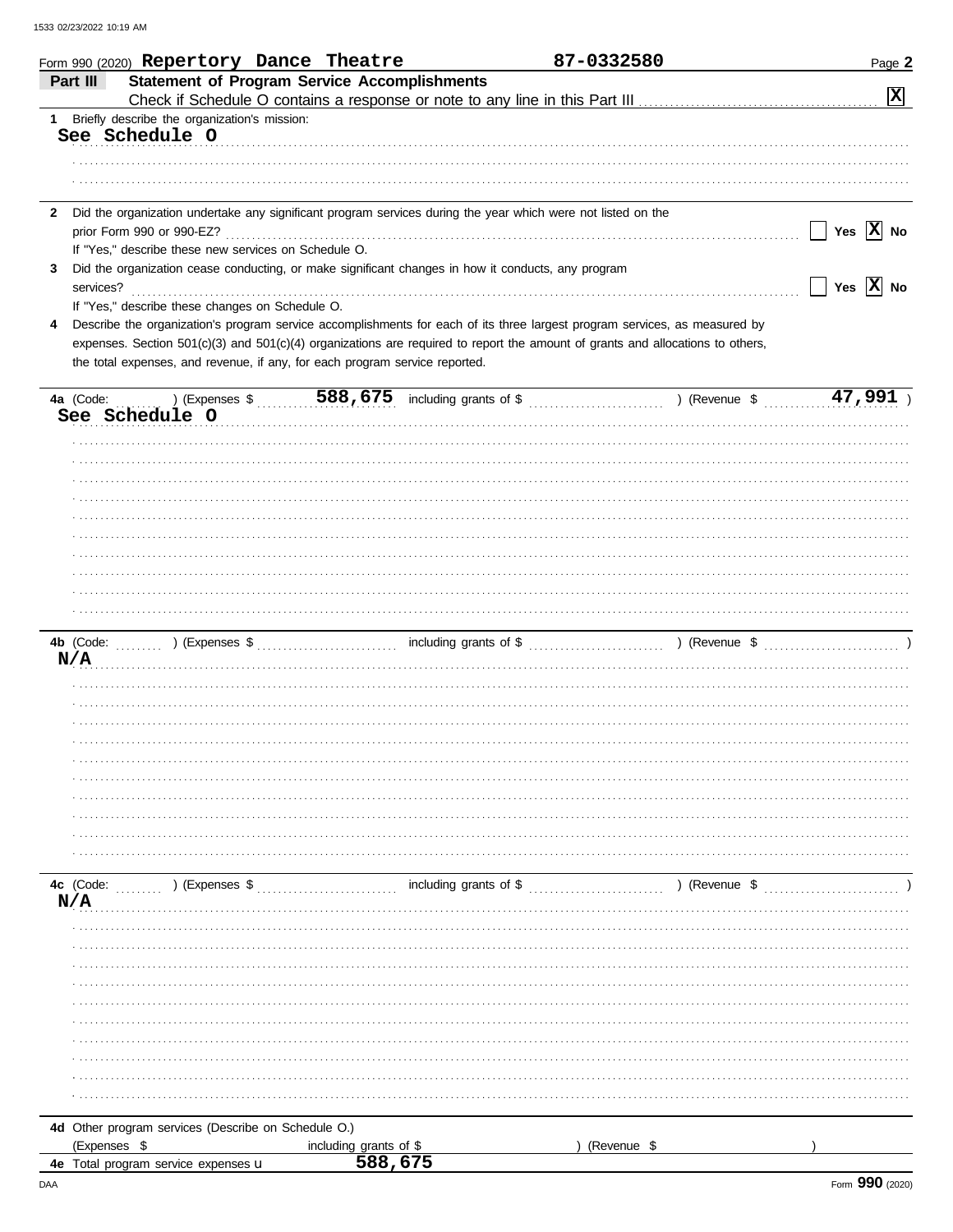**10**

**11**

| 87-0332580 |  |
|------------|--|
|            |  |
|            |  |

|    |         | Form 990 (2020) Repertory Dance Theatre                                                                 |  | 87-0332580                                                                                                              |                 |                         | Page 3       |
|----|---------|---------------------------------------------------------------------------------------------------------|--|-------------------------------------------------------------------------------------------------------------------------|-----------------|-------------------------|--------------|
|    | Part IV | <b>Checklist of Required Schedules</b>                                                                  |  |                                                                                                                         |                 |                         |              |
|    |         |                                                                                                         |  |                                                                                                                         |                 | Yes                     | No           |
| 1  |         |                                                                                                         |  | Is the organization described in section 501(c)(3) or 4947(a)(1) (other than a private foundation)? If "Yes,"           |                 |                         |              |
|    |         | complete Schedule A                                                                                     |  |                                                                                                                         | $\mathbf{1}$    | X                       |              |
| 2  |         |                                                                                                         |  |                                                                                                                         | $\mathbf{2}$    | $\overline{\mathbf{x}}$ |              |
| 3  |         |                                                                                                         |  | Did the organization engage in direct or indirect political campaign activities on behalf of or in opposition to        |                 |                         |              |
|    |         | candidates for public office? If "Yes," complete Schedule C, Part I                                     |  |                                                                                                                         | 3               |                         | x            |
| 4  |         |                                                                                                         |  | Section 501(c)(3) organizations. Did the organization engage in lobbying activities, or have a section 501(h)           |                 |                         |              |
|    |         | election in effect during the tax year? If "Yes," complete Schedule C, Part II                          |  |                                                                                                                         | 4               | X                       |              |
| 5  |         |                                                                                                         |  | Is the organization a section $501(c)(4)$ , $501(c)(5)$ , or $501(c)(6)$ organization that receives membership dues,    |                 |                         |              |
|    |         |                                                                                                         |  | assessments, or similar amounts as defined in Revenue Procedure 98-19? If "Yes," complete Schedule C, Part III          | 5               |                         | X            |
| 6  |         | Did the organization maintain any donor advised funds or any similar funds or accounts for which donors |  |                                                                                                                         |                 |                         |              |
|    |         |                                                                                                         |  | have the right to provide advice on the distribution or investment of amounts in such funds or accounts? If             |                 |                         |              |
|    |         |                                                                                                         |  |                                                                                                                         | 6               |                         | X            |
| 7  |         |                                                                                                         |  | Did the organization receive or hold a conservation easement, including easements to preserve open space,               |                 |                         |              |
|    |         | the environment, historic land areas, or historic structures? If "Yes," complete Schedule D, Part II    |  |                                                                                                                         | $\overline{7}$  |                         | x            |
| 8  |         |                                                                                                         |  | Did the organization maintain collections of works of art, historical treasures, or other similar assets? If "Yes,"     |                 |                         |              |
|    |         | complete Schedule D, Part III                                                                           |  |                                                                                                                         | 8               |                         | x            |
| 9  |         |                                                                                                         |  | Did the organization report an amount in Part X, line 21, for escrow or custodial account liability, serve as a         |                 |                         |              |
|    |         |                                                                                                         |  | custodian for amounts not listed in Part X; or provide credit counseling, debt management, credit repair, or            |                 |                         |              |
|    |         |                                                                                                         |  |                                                                                                                         | 9               |                         | X            |
| 10 |         |                                                                                                         |  | Did the organization, directly or through a related organization, hold assets in donor-restricted endowments            |                 |                         |              |
|    |         | or in quasi endowments? If "Yes," complete Schedule D, Part V                                           |  |                                                                                                                         | 10              |                         | X            |
| 11 |         |                                                                                                         |  | If the organization's answer to any of the following questions is "Yes," then complete Schedule D, Parts VI,            |                 |                         |              |
|    |         | VII, VIII, IX, or X as applicable.                                                                      |  |                                                                                                                         |                 |                         |              |
| a  |         | Did the organization report an amount for land, buildings, and equipment in Part X, line 10? If "Yes,"  |  |                                                                                                                         |                 |                         |              |
|    |         | complete Schedule D, Part VI                                                                            |  |                                                                                                                         | 11a             | $\mathbf x$             |              |
| b  |         |                                                                                                         |  | Did the organization report an amount for investments—other securities in Part X, line 12, that is 5% or more           |                 |                         |              |
|    |         |                                                                                                         |  |                                                                                                                         | 11 <sub>b</sub> |                         | X            |
| c  |         |                                                                                                         |  | Did the organization report an amount for investments—program related in Part X, line 13, that is 5% or more            |                 |                         |              |
|    |         |                                                                                                         |  | of its total assets reported in Part X, line 16? If "Yes," complete Schedule D, Part VIII [[[[[[[[[[[[[[[[[[[[          | 11c             |                         | x            |
| d  |         |                                                                                                         |  | Did the organization report an amount for other assets in Part X, line 15, that is 5% or more of its total assets       |                 |                         |              |
|    |         | reported in Part X, line 16? If "Yes," complete Schedule D, Part IX                                     |  |                                                                                                                         | 11d             |                         | X            |
|    |         |                                                                                                         |  | e Did the organization report an amount for other liabilities in Part X, line 25? If "Yes," complete Schedule D, Part X | 11e             |                         | $\mathbf{x}$ |
| f  |         |                                                                                                         |  | Did the organization's separate or consolidated financial statements for the tax year include a footnote that addresses |                 |                         |              |
|    |         |                                                                                                         |  | the organization's liability for uncertain tax positions under FIN 48 (ASC 740)? If "Yes," complete Schedule D, Part X  | 11f             |                         | x            |
|    |         |                                                                                                         |  | 12a Did the organization obtain separate, independent audited financial statements for the tax year? If "Yes," complete |                 |                         |              |
|    |         |                                                                                                         |  |                                                                                                                         | 12a             | X                       |              |
|    |         |                                                                                                         |  | <b>b</b> Was the organization included in consolidated, independent audited financial statements for the tax year? If   |                 |                         |              |

|     | VII, VIII, IX, or X as applicable.                                                                                      |                 |   |                 |
|-----|-------------------------------------------------------------------------------------------------------------------------|-----------------|---|-----------------|
| а   | Did the organization report an amount for land, buildings, and equipment in Part X, line 10? If "Yes,"                  |                 |   |                 |
|     | complete Schedule D, Part VI                                                                                            | 11a             | X |                 |
|     | Did the organization report an amount for investments—other securities in Part X, line 12, that is 5% or more           |                 |   |                 |
|     | of its total assets reported in Part X, line 16? If "Yes," complete Schedule D, Part VII                                | 11 <sub>b</sub> |   | x               |
| c   | Did the organization report an amount for investments—program related in Part X, line 13, that is 5% or more            |                 |   |                 |
|     | of its total assets reported in Part X, line 16? If "Yes," complete Schedule D, Part VIII                               | 11c             |   | x               |
| d   | Did the organization report an amount for other assets in Part X, line 15, that is 5% or more of its total assets       |                 |   |                 |
|     | reported in Part X, line 16? If "Yes," complete Schedule D, Part IX                                                     | 11d             |   | х               |
| е   | Did the organization report an amount for other liabilities in Part X, line 25? If "Yes," complete Schedule D, Part X   | 11e             |   | x               |
| f   | Did the organization's separate or consolidated financial statements for the tax year include a footnote that addresses |                 |   |                 |
|     | the organization's liability for uncertain tax positions under FIN 48 (ASC 740)? If "Yes," complete Schedule D, Part X  | 11f             |   | x               |
| 12a | Did the organization obtain separate, independent audited financial statements for the tax year? If "Yes," complete     |                 |   |                 |
|     |                                                                                                                         | 12a             | X |                 |
|     | Was the organization included in consolidated, independent audited financial statements for the tax year? If            |                 |   |                 |
|     | "Yes," and if the organization answered "No" to line 12a, then completing Schedule D, Parts XI and XII is optional      | 12 <sub>b</sub> |   | X               |
| 13  |                                                                                                                         | 13              |   | $\mathbf x$     |
| 14a |                                                                                                                         | 14a             |   | $\mathbf x$     |
| b   | Did the organization have aggregate revenues or expenses of more than \$10,000 from grantmaking,                        |                 |   |                 |
|     | fundraising, business, investment, and program service activities outside the United States, or aggregate               |                 |   |                 |
|     | foreign investments valued at \$100,000 or more? If "Yes," complete Schedule F, Parts I and IV                          | 14 <sub>b</sub> |   | x               |
| 15  | Did the organization report on Part IX, column (A), line 3, more than \$5,000 of grants or other assistance to or       |                 |   |                 |
|     | for any foreign organization? If "Yes," complete Schedule F, Parts II and IV                                            | 15              |   | x               |
| 16  | Did the organization report on Part IX, column (A), line 3, more than \$5,000 of aggregate grants or other              |                 |   |                 |
|     | assistance to or for foreign individuals? If "Yes," complete Schedule F, Parts III and IV                               | 16              |   | х               |
| 17  | Did the organization report a total of more than \$15,000 of expenses for professional fundraising services on          |                 |   |                 |
|     |                                                                                                                         | 17              |   | x               |
| 18  | Did the organization report more than \$15,000 total of fundraising event gross income and contributions on             |                 |   |                 |
|     |                                                                                                                         | 18              | X |                 |
| 19  | Did the organization report more than \$15,000 of gross income from gaming activities on Part VIII, line 9a?            |                 |   |                 |
|     |                                                                                                                         | 19              |   | x               |
| 20a | Did the organization operate one or more hospital facilities? If "Yes," complete Schedule H                             | 20a             |   | X               |
| b   | If "Yes" to line 20a, did the organization attach a copy of its audited financial statements to this return?            | 20 <sub>b</sub> |   |                 |
| 21  | Did the organization report more than \$5,000 of grants or other assistance to any domestic organization or             |                 |   |                 |
|     |                                                                                                                         | 21              |   | x               |
| DAA |                                                                                                                         |                 |   | Form 990 (2020) |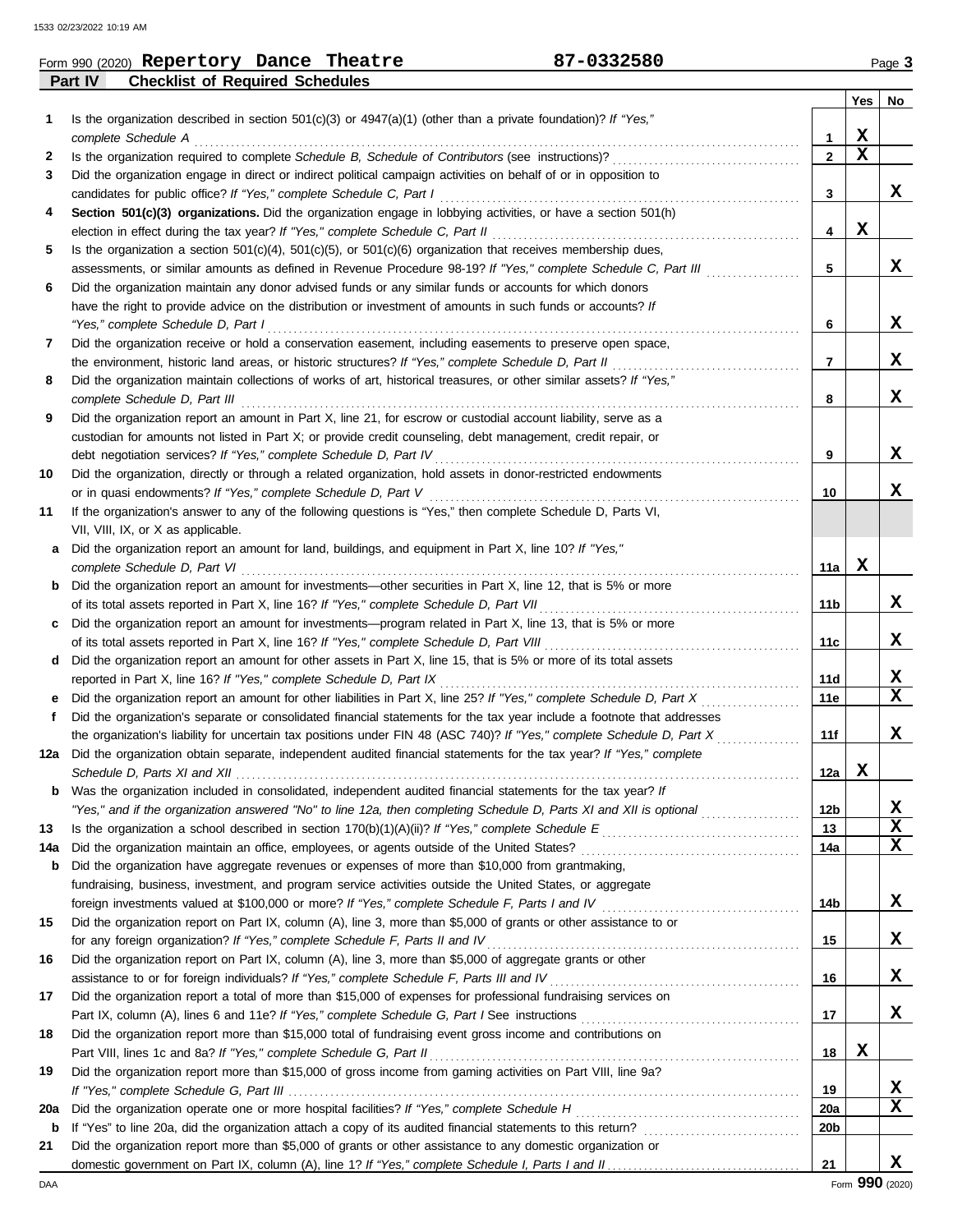|     | 87-0332580<br>Form 990 (2020) Repertory Dance Theatre                                                                                                                                       |                |                |                 |     | Page 4                  |
|-----|---------------------------------------------------------------------------------------------------------------------------------------------------------------------------------------------|----------------|----------------|-----------------|-----|-------------------------|
|     | <b>Checklist of Required Schedules (continued)</b><br>Part IV                                                                                                                               |                |                |                 |     |                         |
|     |                                                                                                                                                                                             |                |                |                 | Yes | No                      |
| 22  | Did the organization report more than \$5,000 of grants or other assistance to or for domestic individuals on                                                                               |                |                |                 |     |                         |
|     | Part IX, column (A), line 2? If "Yes," complete Schedule I, Parts I and III                                                                                                                 |                |                | 22              |     | X                       |
| 23  | Did the organization answer "Yes" to Part VII, Section A, line 3, 4, or 5 about compensation of the                                                                                         |                |                |                 |     |                         |
|     | organization's current and former officers, directors, trustees, key employees, and highest compensated                                                                                     |                |                |                 |     |                         |
|     | employees? If "Yes," complete Schedule J                                                                                                                                                    |                |                | 23              |     | X                       |
|     | 24a Did the organization have a tax-exempt bond issue with an outstanding principal amount of more than                                                                                     |                |                |                 |     |                         |
|     | \$100,000 as of the last day of the year, that was issued after December 31, 2002? If "Yes," answer lines 24b<br>through 24d and complete Schedule K. If "No," go to line 25a               |                |                | 24a             |     | X                       |
| b   | Did the organization invest any proceeds of tax-exempt bonds beyond a temporary period exception?                                                                                           |                |                | 24b             |     |                         |
| c   | Did the organization maintain an escrow account other than a refunding escrow at any time during the year                                                                                   |                |                |                 |     |                         |
|     | to defease any tax-exempt bonds?                                                                                                                                                            |                |                | 24c             |     |                         |
| d   | Did the organization act as an "on behalf of" issuer for bonds outstanding at any time during the year?                                                                                     |                |                | <b>24d</b>      |     |                         |
|     | 25a Section 501(c)(3), 501(c)(4), and 501(c)(29) organizations. Did the organization engage in an excess benefit                                                                            |                |                |                 |     |                         |
|     | transaction with a disqualified person during the year? If "Yes," complete Schedule L, Part I                                                                                               |                |                | 25a             |     | x                       |
| b   | Is the organization aware that it engaged in an excess benefit transaction with a disqualified person in a prior                                                                            |                |                |                 |     |                         |
|     | year, and that the transaction has not been reported on any of the organization's prior Forms 990 or 990-EZ?                                                                                |                |                |                 |     |                         |
|     | If "Yes," complete Schedule L, Part I                                                                                                                                                       |                |                | 25 <sub>b</sub> |     | x                       |
| 26  | Did the organization report any amount on Part X, line 5 or 22, for receivables from or payables to any current                                                                             |                |                |                 |     |                         |
|     | or former officer, director, trustee, key employee, creator or founder, substantial contributor, or 35%                                                                                     |                |                |                 |     |                         |
|     | controlled entity or family member of any of these persons? If "Yes," complete Schedule L, Part II                                                                                          |                |                | 26              |     | X                       |
| 27  | Did the organization provide a grant or other assistance to any current or former officer, director, trustee, key                                                                           |                |                |                 |     |                         |
|     | employee, creator or founder, substantial contributor or employee thereof, a grant selection committee                                                                                      |                |                |                 |     |                         |
|     | member, or to a 35% controlled entity (including an employee thereof) or family member of any of these                                                                                      |                |                |                 |     |                         |
|     | persons? If "Yes," complete Schedule L, Part III                                                                                                                                            |                |                | 27              |     | x                       |
| 28  | Was the organization a party to a business transaction with one of the following parties (see Schedule L, Part                                                                              |                |                |                 |     |                         |
|     | IV instructions, for applicable filing thresholds, conditions, and exceptions):                                                                                                             |                |                |                 |     |                         |
| а   | A current or former officer, director, trustee, key employee, creator or founder, or substantial contributor? If                                                                            |                |                |                 |     |                         |
|     | "Yes," complete Schedule L, Part IV                                                                                                                                                         |                |                | 28a             | X   |                         |
| b   | A family member of any individual described in line 28a? If "Yes," complete Schedule L, Part IV                                                                                             |                |                | 28b             |     | X                       |
| c   | A 35% controlled entity of one or more individuals and/or organizations described in lines 28a or 28b? If                                                                                   |                |                |                 |     |                         |
|     | "Yes," complete Schedule L, Part IV                                                                                                                                                         |                |                | 28c             |     | X                       |
| 29  | Did the organization receive more than \$25,000 in non-cash contributions? If "Yes," complete Schedule M                                                                                    |                |                | 29              |     | $\mathbf x$             |
| 30  | Did the organization receive contributions of art, historical treasures, or other similar assets, or qualified                                                                              |                |                |                 |     |                         |
|     | conservation contributions? If "Yes," complete Schedule M<br>.                                                                                                                              |                |                | 30              |     | X                       |
| 31  | Did the organization liquidate, terminate, or dissolve and cease operations? If "Yes," complete Schedule N, Part I                                                                          |                |                | 31              |     | $\overline{\mathbf{x}}$ |
| 32  | Did the organization sell, exchange, dispose of, or transfer more than 25% of its net assets? If "Yes,"                                                                                     |                |                |                 |     |                         |
|     | complete Schedule N, Part II                                                                                                                                                                |                |                | 32              |     | X                       |
| 33  | Did the organization own 100% of an entity disregarded as separate from the organization under Regulations                                                                                  |                |                |                 |     | X                       |
|     | sections 301.7701-2 and 301.7701-3? If "Yes," complete Schedule R, Part I<br>Was the organization related to any tax-exempt or taxable entity? If "Yes," complete Schedule R, Part II, III, |                |                | 33              |     |                         |
| 34  | or IV, and Part V, line 1                                                                                                                                                                   |                |                | 34              |     | X                       |
| 35a | Did the organization have a controlled entity within the meaning of section 512(b)(13)?                                                                                                     |                |                | 35a             |     | $\mathbf x$             |
| b   | If "Yes" to line 35a, did the organization receive any payment from or engage in any transaction with a                                                                                     |                |                |                 |     |                         |
|     | controlled entity within the meaning of section 512(b)(13)? If "Yes," complete Schedule R, Part V, line 2                                                                                   |                |                | 35 <sub>b</sub> |     |                         |
| 36  | Section 501(c)(3) organizations. Did the organization make any transfers to an exempt non-charitable                                                                                        |                |                |                 |     |                         |
|     | related organization? If "Yes," complete Schedule R, Part V, line 2                                                                                                                         |                |                | 36              |     | X                       |
| 37  | Did the organization conduct more than 5% of its activities through an entity that is not a related organization                                                                            |                |                |                 |     |                         |
|     | and that is treated as a partnership for federal income tax purposes? If "Yes," complete Schedule R, Part VI                                                                                |                |                | 37              |     | X                       |
| 38  | Did the organization complete Schedule O and provide explanations in Schedule O for Part VI, lines 11b and                                                                                  |                |                |                 |     |                         |
|     | 19? Note: All Form 990 filers are required to complete Schedule O.                                                                                                                          |                |                | 38              | X   |                         |
|     | Statements Regarding Other IRS Filings and Tax Compliance<br>Part V                                                                                                                         |                |                |                 |     |                         |
|     |                                                                                                                                                                                             |                |                |                 |     |                         |
|     |                                                                                                                                                                                             |                |                |                 | Yes | No                      |
| 1a  | Enter the number reported in Box 3 of Form 1096. Enter -0- if not applicable                                                                                                                | 1a             | 24             |                 |     |                         |
|     | Enter the number of Forms W-2G included in line 1a. Enter -0- if not applicable                                                                                                             | 1 <sub>b</sub> | $\overline{0}$ |                 |     |                         |
| b   |                                                                                                                                                                                             |                |                |                 |     |                         |
| c   | Did the organization comply with backup withholding rules for reportable payments to vendors and                                                                                            |                |                |                 |     |                         |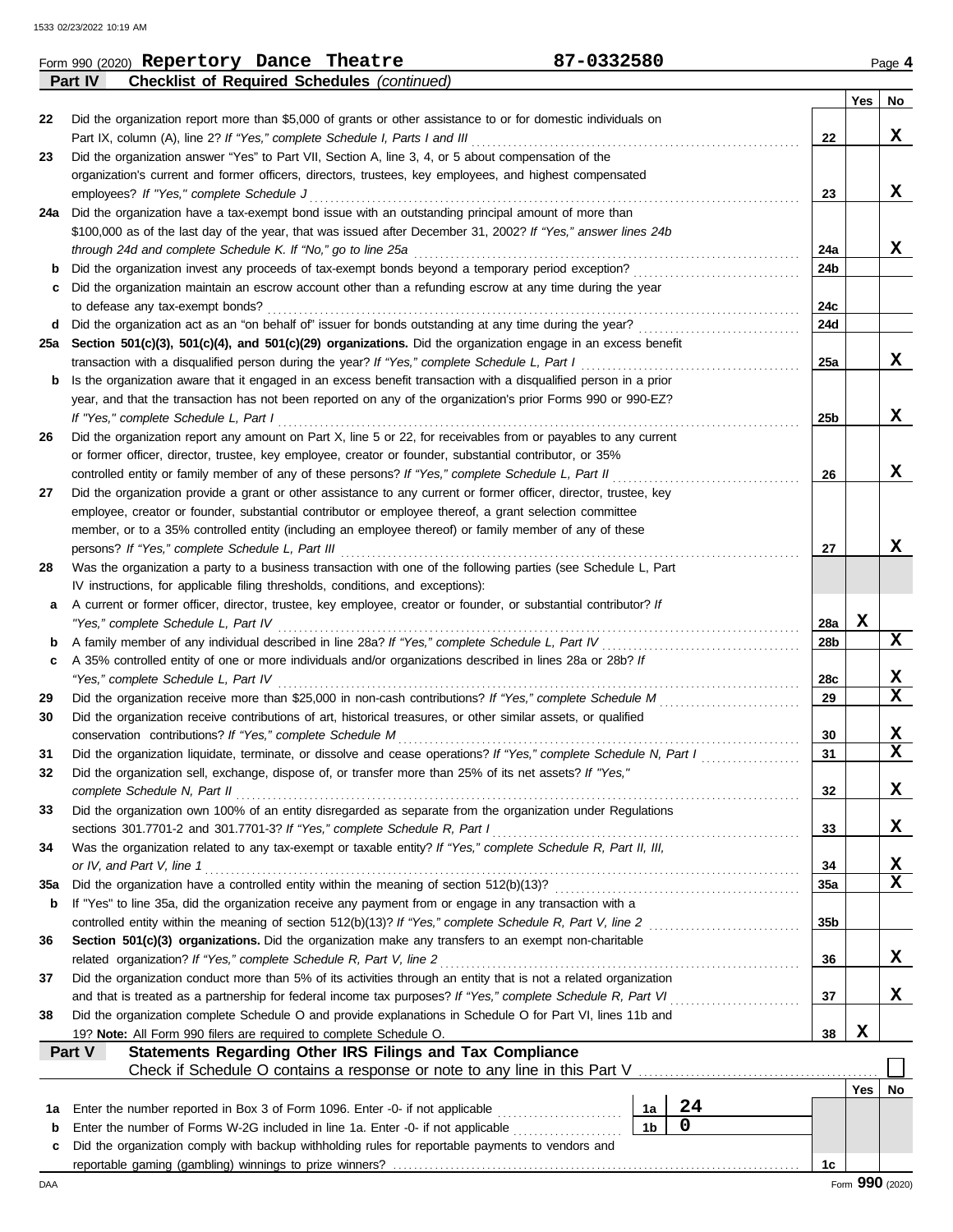|                  |                                                                                                                                                                                                                              |                 |    |                      | Yes | No              |  |  |  |  |  |
|------------------|------------------------------------------------------------------------------------------------------------------------------------------------------------------------------------------------------------------------------|-----------------|----|----------------------|-----|-----------------|--|--|--|--|--|
| 2a               | Enter the number of employees reported on Form W-3, Transmittal of Wage and Tax                                                                                                                                              |                 |    |                      |     |                 |  |  |  |  |  |
|                  | Statements, filed for the calendar year ending with or within the year covered by this return                                                                                                                                | 2a              | 16 |                      |     |                 |  |  |  |  |  |
| b                | If at least one is reported on line 2a, did the organization file all required federal employment tax returns?                                                                                                               |                 |    | 2b                   | х   |                 |  |  |  |  |  |
|                  | Note: If the sum of lines 1a and 2a is greater than 250, you may be required to e-file (see instructions)                                                                                                                    |                 |    |                      |     |                 |  |  |  |  |  |
| За               | Did the organization have unrelated business gross income of \$1,000 or more during the year?                                                                                                                                |                 |    | За                   |     | X               |  |  |  |  |  |
| $\mathbf b$      | If "Yes," has it filed a Form 990-T for this year? If "No" to line 3b, provide an explanation on Schedule O consequences                                                                                                     |                 |    | 3b                   |     |                 |  |  |  |  |  |
| 4a               | At any time during the calendar year, did the organization have an interest in, or a signature or other authority over,                                                                                                      |                 |    |                      |     |                 |  |  |  |  |  |
|                  | a financial account in a foreign country (such as a bank account, securities account, or other financial account)?                                                                                                           |                 |    | 4a                   |     | x               |  |  |  |  |  |
| b                | If "Yes," enter the name of the foreign country <b>u</b>                                                                                                                                                                     |                 |    |                      |     |                 |  |  |  |  |  |
|                  | See instructions for filing requirements for FinCEN Form 114, Report of Foreign Bank and Financial Accounts (FBAR).<br>Was the organization a party to a prohibited tax shelter transaction at any time during the tax year? |                 |    | 5a                   |     | X               |  |  |  |  |  |
| 5a               | $\mathbf b$                                                                                                                                                                                                                  |                 |    |                      |     |                 |  |  |  |  |  |
| c                | If "Yes" to line 5a or 5b, did the organization file Form 8886-T?                                                                                                                                                            |                 |    | 5 <sub>b</sub><br>5c |     | X               |  |  |  |  |  |
| 6а               | Does the organization have annual gross receipts that are normally greater than \$100,000, and did the                                                                                                                       |                 |    |                      |     |                 |  |  |  |  |  |
|                  | organization solicit any contributions that were not tax deductible as charitable contributions?                                                                                                                             |                 |    | 6a                   |     | x               |  |  |  |  |  |
| b                | If "Yes," did the organization include with every solicitation an express statement that such contributions or                                                                                                               |                 |    |                      |     |                 |  |  |  |  |  |
|                  | gifts were not tax deductible?                                                                                                                                                                                               |                 |    | 6b                   |     |                 |  |  |  |  |  |
| 7                | Organizations that may receive deductible contributions under section 170(c).                                                                                                                                                |                 |    |                      |     |                 |  |  |  |  |  |
| а                | Did the organization receive a payment in excess of \$75 made partly as a contribution and partly for goods                                                                                                                  |                 |    |                      |     |                 |  |  |  |  |  |
|                  | and services provided to the payor?                                                                                                                                                                                          |                 |    | 7a                   | x   |                 |  |  |  |  |  |
| b                |                                                                                                                                                                                                                              |                 |    | 7b                   | x   |                 |  |  |  |  |  |
| c                | Did the organization sell, exchange, or otherwise dispose of tangible personal property for which it was                                                                                                                     |                 |    |                      |     |                 |  |  |  |  |  |
|                  |                                                                                                                                                                                                                              |                 |    | 7с                   |     | x               |  |  |  |  |  |
| d                |                                                                                                                                                                                                                              | 7d              |    |                      |     |                 |  |  |  |  |  |
| е                | Did the organization receive any funds, directly or indirectly, to pay premiums on a personal benefit contract?                                                                                                              |                 |    | 7e                   |     | X<br>X          |  |  |  |  |  |
| f                | Did the organization, during the year, pay premiums, directly or indirectly, on a personal benefit contract?                                                                                                                 |                 |    |                      |     |                 |  |  |  |  |  |
| g                |                                                                                                                                                                                                                              |                 |    |                      |     |                 |  |  |  |  |  |
| h                | If the organization received a contribution of cars, boats, airplanes, or other vehicles, did the organization file a Form 1098-C?                                                                                           |                 |    | 7h                   |     |                 |  |  |  |  |  |
| 8                | Sponsoring organizations maintaining donor advised funds. Did a donor advised fund maintained by the                                                                                                                         |                 |    |                      |     |                 |  |  |  |  |  |
|                  | sponsoring organization have excess business holdings at any time during the year?                                                                                                                                           |                 |    | 8                    |     |                 |  |  |  |  |  |
| 9                | Sponsoring organizations maintaining donor advised funds.                                                                                                                                                                    |                 |    |                      |     |                 |  |  |  |  |  |
| а                | Did the sponsoring organization make any taxable distributions under section 4966?                                                                                                                                           |                 |    | 9a                   |     |                 |  |  |  |  |  |
| $\mathbf b$      |                                                                                                                                                                                                                              |                 |    | 9b                   |     |                 |  |  |  |  |  |
| 10               | Section 501(c)(7) organizations. Enter:<br>Initiation fees and capital contributions included on Part VIII, line 12                                                                                                          | 10a             |    |                      |     |                 |  |  |  |  |  |
| а<br>$\mathbf b$ | Gross receipts, included on Form 990, Part VIII, line 12, for public use of club facilities                                                                                                                                  | 10b             |    |                      |     |                 |  |  |  |  |  |
| 11               | Section 501(c)(12) organizations. Enter:                                                                                                                                                                                     |                 |    |                      |     |                 |  |  |  |  |  |
| а                |                                                                                                                                                                                                                              | 11a             |    |                      |     |                 |  |  |  |  |  |
| $\mathbf b$      | Gross income from other sources (Do not net amounts due or paid to other sources                                                                                                                                             |                 |    |                      |     |                 |  |  |  |  |  |
|                  | against amounts due or received from them.)                                                                                                                                                                                  | 11 <sub>b</sub> |    |                      |     |                 |  |  |  |  |  |
| 12a              | Section 4947(a)(1) non-exempt charitable trusts. Is the organization filing Form 990 in lieu of Form 1041?                                                                                                                   |                 |    | 12a                  |     |                 |  |  |  |  |  |
| b                | If "Yes," enter the amount of tax-exempt interest received or accrued during the year                                                                                                                                        | 12 <sub>b</sub> |    |                      |     |                 |  |  |  |  |  |
| 13               | Section 501(c)(29) qualified nonprofit health insurance issuers.                                                                                                                                                             |                 |    |                      |     |                 |  |  |  |  |  |
| а                | Is the organization licensed to issue qualified health plans in more than one state?                                                                                                                                         |                 |    | 13a                  |     |                 |  |  |  |  |  |
|                  | Note: See the instructions for additional information the organization must report on Schedule O.                                                                                                                            |                 |    |                      |     |                 |  |  |  |  |  |
| b                | Enter the amount of reserves the organization is required to maintain by the states in which                                                                                                                                 |                 |    |                      |     |                 |  |  |  |  |  |
|                  |                                                                                                                                                                                                                              | 13 <sub>b</sub> |    |                      |     |                 |  |  |  |  |  |
| c                |                                                                                                                                                                                                                              | 13 <sub>c</sub> |    |                      |     |                 |  |  |  |  |  |
| 14a              | Did the organization receive any payments for indoor tanning services during the tax year?                                                                                                                                   |                 |    | 14a                  |     | X               |  |  |  |  |  |
| b                |                                                                                                                                                                                                                              |                 |    | 14b                  |     |                 |  |  |  |  |  |
| 15               | Is the organization subject to the section 4960 tax on payment(s) of more than \$1,000,000 in remuneration or                                                                                                                |                 |    |                      |     |                 |  |  |  |  |  |
|                  |                                                                                                                                                                                                                              |                 |    | 15                   |     | x               |  |  |  |  |  |
|                  | If "Yes," see instructions and file Form 4720, Schedule N.                                                                                                                                                                   |                 |    |                      |     | X               |  |  |  |  |  |
| 16               | Is the organization an educational institution subject to the section 4968 excise tax on net investment income?<br>If "Yes," complete Form 4720, Schedule O.                                                                 |                 |    | 16                   |     |                 |  |  |  |  |  |
|                  |                                                                                                                                                                                                                              |                 |    |                      |     | Form 990 (2020) |  |  |  |  |  |
|                  |                                                                                                                                                                                                                              |                 |    |                      |     |                 |  |  |  |  |  |

**Part V Statements Regarding Other IRS Filings and Tax Compliance** *(continued)*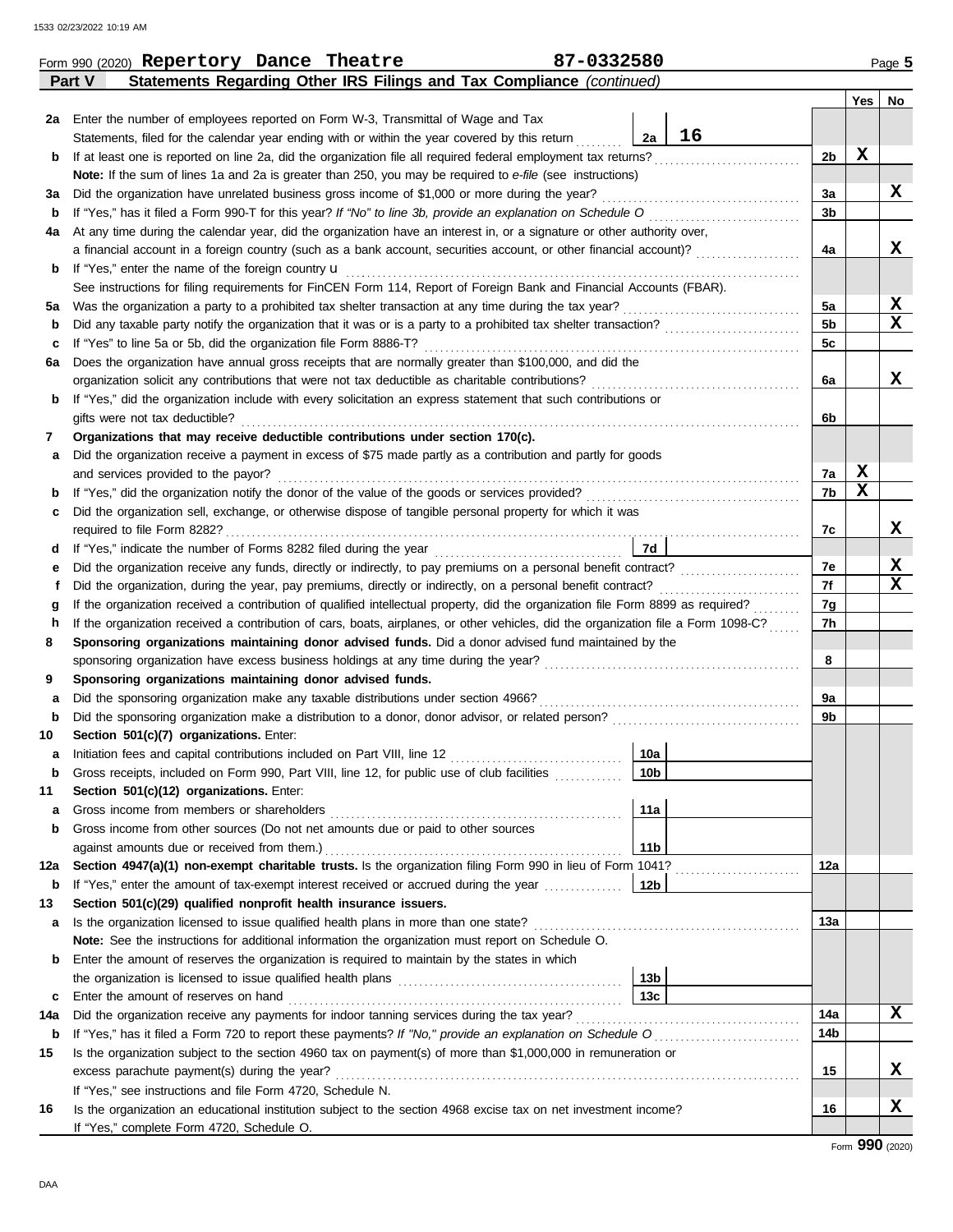|     | Part VI<br>Governance, Management, and Disclosure For each "Yes" response to lines 2 through 7b below, and for a "No"<br>response to line 8a, 8b, or 10b below, describe the circumstances, processes, or changes on Schedule O. See instructions. |                 |                         |                 |
|-----|----------------------------------------------------------------------------------------------------------------------------------------------------------------------------------------------------------------------------------------------------|-----------------|-------------------------|-----------------|
|     |                                                                                                                                                                                                                                                    |                 |                         | x               |
|     | Section A. Governing Body and Management                                                                                                                                                                                                           |                 | Yes                     | No              |
| 1а  | 11<br>1a<br>Enter the number of voting members of the governing body at the end of the tax year                                                                                                                                                    |                 |                         |                 |
|     | If there are material differences in voting rights among members of the governing body, or                                                                                                                                                         |                 |                         |                 |
|     | if the governing body delegated broad authority to an executive committee or similar                                                                                                                                                               |                 |                         |                 |
|     | committee, explain on Schedule O.                                                                                                                                                                                                                  |                 |                         |                 |
| b   | 11<br>1b<br>Enter the number of voting members included on line 1a, above, who are independent                                                                                                                                                     |                 |                         |                 |
| 2   | Did any officer, director, trustee, or key employee have a family relationship or a business relationship with                                                                                                                                     |                 |                         |                 |
|     | any other officer, director, trustee, or key employee?                                                                                                                                                                                             | 2               |                         | X               |
| 3   | Did the organization delegate control over management duties customarily performed by or under the direct                                                                                                                                          |                 |                         |                 |
|     | supervision of officers, directors, trustees, or key employees to a management company or other person?                                                                                                                                            | 3               |                         | X               |
| 4   | Did the organization make any significant changes to its governing documents since the prior Form 990 was filed?                                                                                                                                   | 4               |                         | X               |
| 5   | Did the organization become aware during the year of a significant diversion of the organization's assets?                                                                                                                                         | 5               |                         | X               |
| 6   | Did the organization have members or stockholders?                                                                                                                                                                                                 | 6               |                         | X               |
| 7a  | Did the organization have members, stockholders, or other persons who had the power to elect or appoint                                                                                                                                            |                 |                         |                 |
|     | one or more members of the governing body?                                                                                                                                                                                                         | 7a              |                         | х               |
| b   | Are any governance decisions of the organization reserved to (or subject to approval by) members,                                                                                                                                                  |                 |                         |                 |
|     | stockholders, or persons other than the governing body?                                                                                                                                                                                            | 7b              |                         | x               |
| 8   | Did the organization contemporaneously document the meetings held or written actions undertaken during the year by the following:                                                                                                                  |                 |                         |                 |
| а   | The governing body?                                                                                                                                                                                                                                | 8а              | X                       |                 |
| b   | Each committee with authority to act on behalf of the governing body?                                                                                                                                                                              | 8b              | $\mathbf x$             |                 |
| 9   | Is there any officer, director, trustee, or key employee listed in Part VII, Section A, who cannot be reached at                                                                                                                                   |                 |                         |                 |
|     |                                                                                                                                                                                                                                                    | 9               |                         | х               |
|     | <b>Section B. Policies</b> (This Section B requests information about policies not required by the Internal Revenue Code.)                                                                                                                         |                 |                         |                 |
|     |                                                                                                                                                                                                                                                    |                 | Yes                     | No              |
| 10a | Did the organization have local chapters, branches, or affiliates?                                                                                                                                                                                 | 10a             |                         | х               |
| b   | If "Yes," did the organization have written policies and procedures governing the activities of such chapters,                                                                                                                                     |                 |                         |                 |
|     | affiliates, and branches to ensure their operations are consistent with the organization's exempt purposes?                                                                                                                                        | 10b             |                         |                 |
| 11a | Has the organization provided a complete copy of this Form 990 to all members of its governing body before filing the form?                                                                                                                        | 11a             | X                       |                 |
| b   | Describe in Schedule O the process, if any, used by the organization to review this Form 990.                                                                                                                                                      |                 |                         |                 |
| 12a | Did the organization have a written conflict of interest policy? If "No," go to line 13                                                                                                                                                            | 12a             | X                       |                 |
| b   | Were officers, directors, or trustees, and key employees required to disclose annually interests that could give rise to conflicts?                                                                                                                | 12 <sub>b</sub> | X                       |                 |
|     | Did the organization regularly and consistently monitor and enforce compliance with the policy? If "Yes,"                                                                                                                                          |                 |                         |                 |
|     | describe in Schedule O how this was done                                                                                                                                                                                                           | 12c             | X                       |                 |
| 13  | Did the organization have a written whistleblower policy?                                                                                                                                                                                          | 13              | $\overline{\mathbf{x}}$ |                 |
| 14  | Did the organization have a written document retention and destruction policy?                                                                                                                                                                     | 14              | X                       |                 |
| 15  | Did the process for determining compensation of the following persons include a review and approval by                                                                                                                                             |                 |                         |                 |
|     | independent persons, comparability data, and contemporaneous substantiation of the deliberation and decision?                                                                                                                                      |                 |                         |                 |
| a   |                                                                                                                                                                                                                                                    | 15a             | X                       |                 |
| b   | Other officers or key employees of the organization                                                                                                                                                                                                | 15b             |                         | x               |
|     | If "Yes" to line 15a or 15b, describe the process in Schedule O (see instructions).                                                                                                                                                                |                 |                         |                 |
| 16a | Did the organization invest in, contribute assets to, or participate in a joint venture or similar arrangement                                                                                                                                     |                 |                         |                 |
|     | with a taxable entity during the year?                                                                                                                                                                                                             | 16a             |                         | x               |
| b   | If "Yes," did the organization follow a written policy or procedure requiring the organization to evaluate its                                                                                                                                     |                 |                         |                 |
|     | participation in joint venture arrangements under applicable federal tax law, and take steps to safeguard the                                                                                                                                      |                 |                         |                 |
|     |                                                                                                                                                                                                                                                    | 16b             |                         |                 |
|     | <b>Section C. Disclosure</b>                                                                                                                                                                                                                       |                 |                         |                 |
| 17  | List the states with which a copy of this Form 990 is required to be filed $\mathbf{u}$ UT                                                                                                                                                         |                 |                         |                 |
| 18  | Section 6104 requires an organization to make its Forms 1023 (1024 or 1024-A, if applicable), 990, and 990-T (Section 501(c)                                                                                                                       |                 |                         |                 |
|     | (3)s only) available for public inspection. Indicate how you made these available. Check all that apply.                                                                                                                                           |                 |                         |                 |
|     | $ \mathbf{X} $ Another's website $ \mathbf{X} $ Upon request<br>Own website<br>Other (explain on Schedule O)                                                                                                                                       |                 |                         |                 |
| 19  | Describe on Schedule O whether (and if so, how) the organization made its governing documents, conflict of interest policy, and                                                                                                                    |                 |                         |                 |
|     | financial statements available to the public during the tax year.                                                                                                                                                                                  |                 |                         |                 |
| 20  | State the name, address, and telephone number of the person who possesses the organization's books and records u                                                                                                                                   |                 |                         |                 |
|     | Laura Smith<br>PO Box 510427                                                                                                                                                                                                                       |                 |                         |                 |
|     | UT 84151-0427 801-534-1000<br>Salt Lake City                                                                                                                                                                                                       |                 |                         |                 |
| DAA |                                                                                                                                                                                                                                                    |                 |                         | Form 990 (2020) |

Form 990 (2020) Page **6 Repertory Dance Theatre 87-0332580**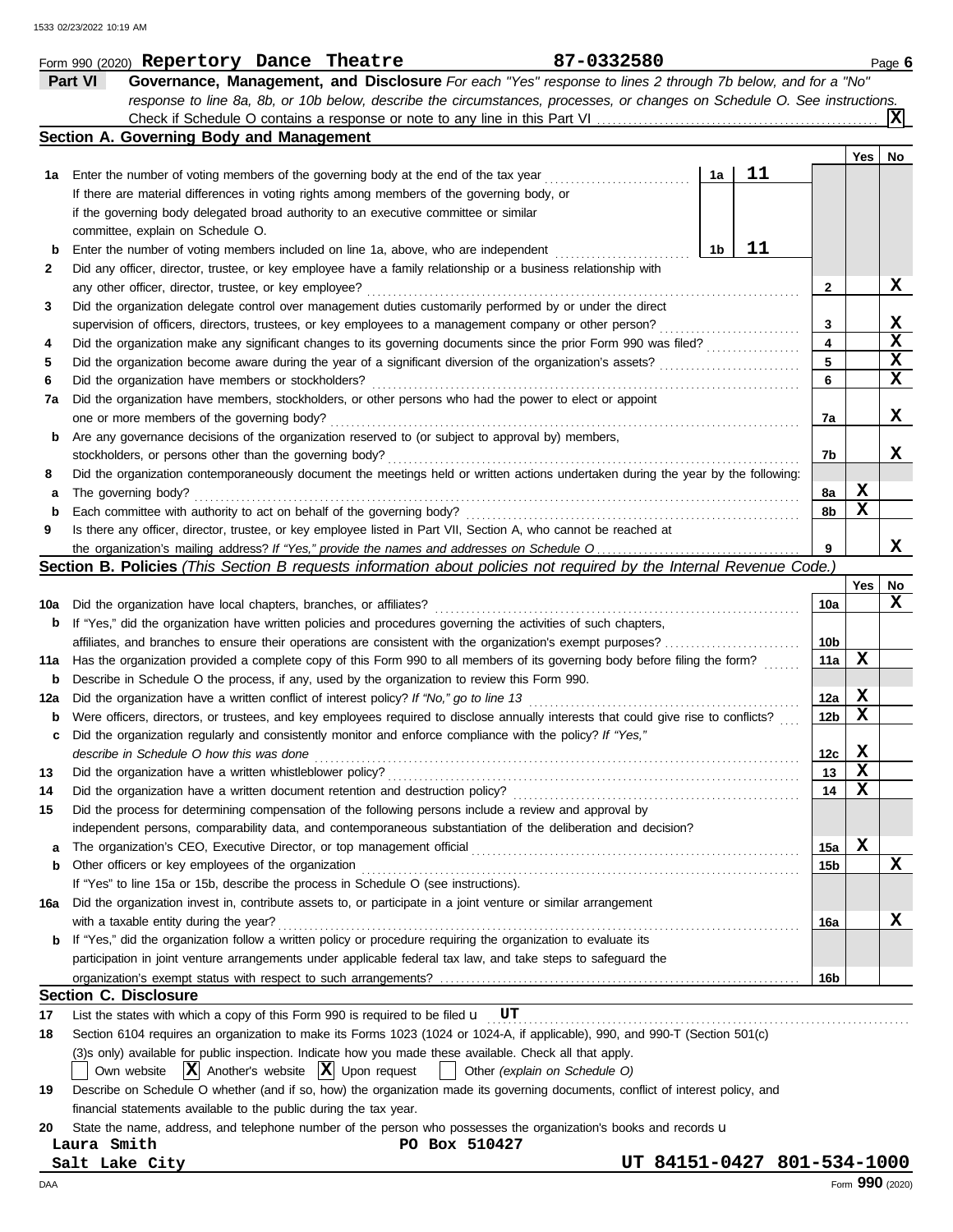|                          | Form 990 (2020) Repertory Dance Theatre                                                                                                                                                                                            | 87-0332580                                                                                                                                                                                                                                                | Page 7 |  |  |  |  |  |  |
|--------------------------|------------------------------------------------------------------------------------------------------------------------------------------------------------------------------------------------------------------------------------|-----------------------------------------------------------------------------------------------------------------------------------------------------------------------------------------------------------------------------------------------------------|--------|--|--|--|--|--|--|
| <b>Part VII</b>          |                                                                                                                                                                                                                                    | Compensation of Officers, Directors, Trustees, Key Employees, Highest Compensated Employees, and                                                                                                                                                          |        |  |  |  |  |  |  |
|                          | <b>Independent Contractors</b>                                                                                                                                                                                                     |                                                                                                                                                                                                                                                           |        |  |  |  |  |  |  |
|                          |                                                                                                                                                                                                                                    | Check if Schedule O contains a response or note to any line in this Part VII                                                                                                                                                                              |        |  |  |  |  |  |  |
| Section A.               | Officers, Directors, Trustees, Key Employees, and Highest Compensated Employees                                                                                                                                                    |                                                                                                                                                                                                                                                           |        |  |  |  |  |  |  |
| organization's tax year. |                                                                                                                                                                                                                                    | 1a Complete this table for all persons required to be listed. Report compensation for the calendar year ending with or within the                                                                                                                         |        |  |  |  |  |  |  |
|                          | • List all of the organization's <b>current</b> officers, directors, trustees (whether individuals or organizations), regardless of amount of<br>compensation. Enter -0- in columns (D), (E), and (F) if no compensation was paid. |                                                                                                                                                                                                                                                           |        |  |  |  |  |  |  |
|                          | • List all of the organization's current key employees, if any. See instructions for definition of "key employee."                                                                                                                 |                                                                                                                                                                                                                                                           |        |  |  |  |  |  |  |
|                          | organization and any related organizations.                                                                                                                                                                                        | List the organization's five current highest compensated employees (other than an officer, director, trustee, or key employee)<br>who received reportable compensation (Box 5 of Form W-2 and/or Box 7 of Form 1099-MISC) of more than \$100,000 from the |        |  |  |  |  |  |  |
|                          | \$100,000 of reportable compensation from the organization and any related organizations.                                                                                                                                          | • List all of the organization's former officers, key employees, and highest compensated employees who received more than                                                                                                                                 |        |  |  |  |  |  |  |
|                          | organization, more than \$10,000 of reportable compensation from the organization and any related organizations.<br>See instructions for the order in which to list the persons above.                                             | • List all of the organization's former directors or trustees that received, in the capacity as a former director or trustee of the                                                                                                                       |        |  |  |  |  |  |  |

Check this box if neither the organization nor any related organization compensated any current officer, director, or trustee.

| (A)<br>Name and title               | (B)<br>Average<br>hours<br>per week<br>(list any<br>hours for |                                   |                          | Position    | (C)          | (do not check more than one<br>box, unless person is both an<br>officer and a director/trustee) |        | (D)<br>Reportable<br>compensation<br>from the<br>organization<br>(W-2/1099-MISC) | (E)<br>Reportable<br>compensation<br>from related<br>organizations<br>(W-2/1099-MISC) | (F)<br>Estimated amount<br>of other<br>compensation<br>from the<br>organization and |
|-------------------------------------|---------------------------------------------------------------|-----------------------------------|--------------------------|-------------|--------------|-------------------------------------------------------------------------------------------------|--------|----------------------------------------------------------------------------------|---------------------------------------------------------------------------------------|-------------------------------------------------------------------------------------|
|                                     | related<br>organizations<br>below<br>dotted line)             | Individual trustee<br>or director | Institutional<br>trustee | Officer     | Key employee | Highest compensated<br>employee                                                                 | Former |                                                                                  |                                                                                       | related organizations                                                               |
| $(1)$ Linda C. Smith                |                                                               |                                   |                          |             |              |                                                                                                 |        |                                                                                  |                                                                                       |                                                                                     |
|                                     | 40.00                                                         |                                   |                          |             |              |                                                                                                 |        |                                                                                  |                                                                                       |                                                                                     |
| Ex. Director                        | 0.00                                                          |                                   |                          | $\mathbf x$ |              |                                                                                                 |        | 30,902                                                                           | 0                                                                                     | 0                                                                                   |
| (2) Paul Chung                      | 0.25                                                          |                                   |                          |             |              |                                                                                                 |        |                                                                                  |                                                                                       |                                                                                     |
| Director                            | 0.00                                                          | $\mathbf x$                       |                          |             |              |                                                                                                 |        | 0                                                                                | 0                                                                                     | $\mathbf 0$                                                                         |
| (3) David Francis                   |                                                               |                                   |                          |             |              |                                                                                                 |        |                                                                                  |                                                                                       |                                                                                     |
| Director                            | 0.25<br>0.00                                                  | $\mathbf x$                       |                          |             |              |                                                                                                 |        | 0                                                                                | 0                                                                                     | $\mathbf 0$                                                                         |
| (4) Michael Hamblin                 |                                                               |                                   |                          |             |              |                                                                                                 |        |                                                                                  |                                                                                       |                                                                                     |
|                                     | 0.25                                                          |                                   |                          |             |              |                                                                                                 |        |                                                                                  |                                                                                       |                                                                                     |
| Director                            | 0.00                                                          | $\mathbf x$                       |                          |             |              |                                                                                                 |        | 0                                                                                | 0                                                                                     | $\mathbf 0$                                                                         |
| (5) Jonathan Hickerson              |                                                               |                                   |                          |             |              |                                                                                                 |        |                                                                                  |                                                                                       |                                                                                     |
|                                     | 0.25                                                          |                                   |                          |             |              |                                                                                                 |        |                                                                                  |                                                                                       |                                                                                     |
| Director                            | 0.00                                                          | $\mathbf x$                       |                          |             |              |                                                                                                 |        | 0                                                                                | 0                                                                                     | $\mathbf 0$                                                                         |
| (6) Jaelynn Jenkins                 |                                                               |                                   |                          |             |              |                                                                                                 |        |                                                                                  |                                                                                       |                                                                                     |
|                                     | 1.00                                                          |                                   |                          |             |              |                                                                                                 |        |                                                                                  |                                                                                       |                                                                                     |
| Chair/President<br>(7) Jenn Jenkins | 0.00                                                          | $\mathbf x$                       |                          | $\mathbf x$ |              |                                                                                                 |        | 0                                                                                | 0                                                                                     | $\mathbf 0$                                                                         |
|                                     | 0.25                                                          |                                   |                          |             |              |                                                                                                 |        |                                                                                  |                                                                                       |                                                                                     |
| Director                            | 0.00                                                          | $\mathbf x$                       |                          |             |              |                                                                                                 |        | 0                                                                                | $\mathbf 0$                                                                           | $\mathbf 0$                                                                         |
| (8) Joanna Johnston                 |                                                               |                                   |                          |             |              |                                                                                                 |        |                                                                                  |                                                                                       |                                                                                     |
|                                     | 1.00                                                          |                                   |                          |             |              |                                                                                                 |        |                                                                                  |                                                                                       |                                                                                     |
| Treasurer                           | 0.00                                                          | $\mathbf x$                       |                          | $\mathbf x$ |              |                                                                                                 |        | 0                                                                                | 0                                                                                     | $\mathbf 0$                                                                         |
| (9) Lindsay Mattes                  |                                                               |                                   |                          |             |              |                                                                                                 |        |                                                                                  |                                                                                       |                                                                                     |
|                                     | 0.25                                                          |                                   |                          |             |              |                                                                                                 |        |                                                                                  |                                                                                       |                                                                                     |
| Director                            | 0.00                                                          | $\mathbf x$                       |                          |             |              |                                                                                                 |        | 0                                                                                | 0                                                                                     | $\mathbf 0$                                                                         |
| (10) Hadley Rampton                 | 0.25                                                          |                                   |                          |             |              |                                                                                                 |        |                                                                                  |                                                                                       |                                                                                     |
| Director                            | 0.00                                                          | $\mathbf x$                       |                          |             |              |                                                                                                 |        | 0                                                                                | 0                                                                                     | $\mathbf 0$                                                                         |
| (11) Karen Thompson                 |                                                               |                                   |                          |             |              |                                                                                                 |        |                                                                                  |                                                                                       |                                                                                     |
|                                     | 1.00                                                          |                                   |                          |             |              |                                                                                                 |        |                                                                                  |                                                                                       |                                                                                     |
| Vice Chair                          | 0.00                                                          | $\mathbf x$                       |                          | $\mathbf x$ |              |                                                                                                 |        | 0                                                                                | $\mathbf 0$                                                                           | $\mathbf 0$                                                                         |

Form **990** (2020)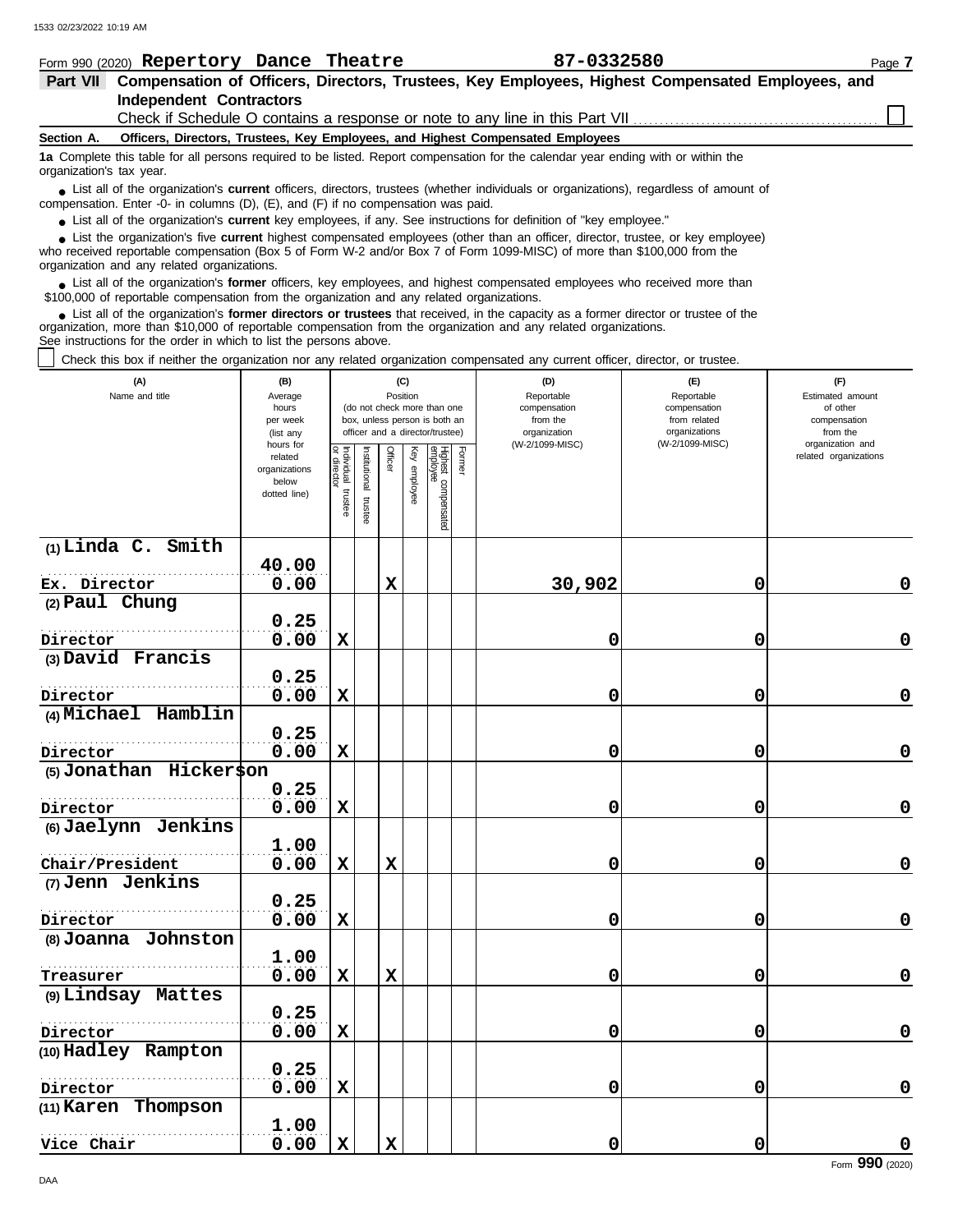| 1533 02/23/2022 10:19 AM | Form 990 (2020) Repertory Dance Theatre                                                                                                                                                                                        |                                                                |                                   |                       |         |                 |                                                                                                 |        | 87-0332580                                                                                                                                                                                                           |                                                                    |                                                                 | Page 8    |
|--------------------------|--------------------------------------------------------------------------------------------------------------------------------------------------------------------------------------------------------------------------------|----------------------------------------------------------------|-----------------------------------|-----------------------|---------|-----------------|-------------------------------------------------------------------------------------------------|--------|----------------------------------------------------------------------------------------------------------------------------------------------------------------------------------------------------------------------|--------------------------------------------------------------------|-----------------------------------------------------------------|-----------|
| Part VII                 |                                                                                                                                                                                                                                |                                                                |                                   |                       |         |                 |                                                                                                 |        | Section A. Officers, Directors, Trustees, Key Employees, and Highest Compensated Employees (continued)                                                                                                               |                                                                    |                                                                 |           |
| (A)<br>Name and title    |                                                                                                                                                                                                                                | (B)<br>Average<br>hours<br>per week<br>(list any               |                                   |                       |         | (C)<br>Position | (do not check more than one<br>box, unless person is both an<br>officer and a director/trustee) |        | (D)<br>Reportable<br>compensation<br>from the<br>organization                                                                                                                                                        | (E)<br>Reportable<br>compensation<br>from related<br>organizations | (F)<br>Estimated amount<br>of other<br>compensation<br>from the |           |
|                          |                                                                                                                                                                                                                                | hours for<br>related<br>organizations<br>below<br>dotted line) | Individual trustee<br>or director | Institutional trustee | Officer | Key employee    | Highest compensated<br>employee                                                                 | Former | (W-2/1099-MISC)                                                                                                                                                                                                      | (W-2/1099-MISC)                                                    | organization and<br>related organizations                       |           |
| (12)                     | David Tunderman                                                                                                                                                                                                                |                                                                |                                   |                       |         |                 |                                                                                                 |        |                                                                                                                                                                                                                      |                                                                    |                                                                 |           |
| Director                 |                                                                                                                                                                                                                                | 0.25<br>0.00                                                   | $\mathbf x$                       |                       |         |                 |                                                                                                 |        | 0                                                                                                                                                                                                                    | 0                                                                  |                                                                 | 0         |
| (13)                     | Jonathan Vaas                                                                                                                                                                                                                  | 1.00<br>0.00                                                   | X                                 |                       | X       |                 |                                                                                                 |        |                                                                                                                                                                                                                      | 0                                                                  |                                                                 | 0         |
| Secretary<br>(14)        | Lynne Wimmer                                                                                                                                                                                                                   |                                                                |                                   |                       |         |                 |                                                                                                 |        | 0                                                                                                                                                                                                                    |                                                                    |                                                                 |           |
| Director                 |                                                                                                                                                                                                                                | 0.25<br>0.00                                                   | $\mathbf x$                       |                       |         |                 |                                                                                                 |        | 0                                                                                                                                                                                                                    | 0                                                                  |                                                                 | 0         |
|                          |                                                                                                                                                                                                                                |                                                                |                                   |                       |         |                 |                                                                                                 |        |                                                                                                                                                                                                                      |                                                                    |                                                                 |           |
|                          |                                                                                                                                                                                                                                |                                                                |                                   |                       |         |                 |                                                                                                 |        |                                                                                                                                                                                                                      |                                                                    |                                                                 |           |
|                          |                                                                                                                                                                                                                                |                                                                |                                   |                       |         |                 |                                                                                                 |        |                                                                                                                                                                                                                      |                                                                    |                                                                 |           |
|                          |                                                                                                                                                                                                                                |                                                                |                                   |                       |         |                 |                                                                                                 |        |                                                                                                                                                                                                                      |                                                                    |                                                                 |           |
|                          |                                                                                                                                                                                                                                |                                                                |                                   |                       |         |                 |                                                                                                 |        |                                                                                                                                                                                                                      |                                                                    |                                                                 |           |
|                          |                                                                                                                                                                                                                                |                                                                |                                   |                       |         |                 |                                                                                                 | u      | 30,902                                                                                                                                                                                                               |                                                                    |                                                                 |           |
|                          | c Total from continuation sheets to Part VII. Section A                                                                                                                                                                        |                                                                |                                   |                       |         |                 |                                                                                                 | u      | 30,902                                                                                                                                                                                                               |                                                                    |                                                                 |           |
| d<br>2                   | reportable compensation from the organization $\bf{u}$ 0                                                                                                                                                                       |                                                                |                                   |                       |         |                 |                                                                                                 |        | Total number of individuals (including but not limited to those listed above) who received more than \$100,000 of                                                                                                    |                                                                    |                                                                 |           |
|                          |                                                                                                                                                                                                                                |                                                                |                                   |                       |         |                 |                                                                                                 |        |                                                                                                                                                                                                                      |                                                                    |                                                                 | No<br>Yes |
| 3                        | employee on line 1a? If "Yes," complete Schedule J for such individual                                                                                                                                                         |                                                                |                                   |                       |         |                 |                                                                                                 |        | Did the organization list any former officer, director, trustee, key employee, or highest compensated                                                                                                                |                                                                    | 3                                                               | X         |
| 4                        |                                                                                                                                                                                                                                |                                                                |                                   |                       |         |                 |                                                                                                 |        | For any individual listed on line 1a, is the sum of reportable compensation and other compensation from the<br>organization and related organizations greater than \$150,000? If "Yes," complete Schedule J for such |                                                                    |                                                                 |           |
|                          | individual communications and contact the contract of the contract of the contract of the contract of the contract of the contract of the contract of the contract of the contract of the contract of the contract of the cont |                                                                |                                   |                       |         |                 |                                                                                                 |        | Did any person listed on line 1a receive or accrue compensation from any unrelated organization or individual                                                                                                        |                                                                    | 4                                                               | X         |
| 5                        |                                                                                                                                                                                                                                |                                                                |                                   |                       |         |                 |                                                                                                 |        |                                                                                                                                                                                                                      |                                                                    | 5                                                               | x         |
| 1                        | Section B. Independent Contractors                                                                                                                                                                                             |                                                                |                                   |                       |         |                 |                                                                                                 |        | Complete this table for your five highest compensated independent contractors that received more than \$100,000 of                                                                                                   |                                                                    |                                                                 |           |
|                          |                                                                                                                                                                                                                                |                                                                |                                   |                       |         |                 |                                                                                                 |        | compensation from the organization. Report compensation for the calendar year ending with or within the organization's tax year.                                                                                     |                                                                    |                                                                 |           |
|                          |                                                                                                                                                                                                                                | (A)<br>Name and business address                               |                                   |                       |         |                 |                                                                                                 |        |                                                                                                                                                                                                                      | (B)<br>Description of services                                     | (C)<br>Compensation                                             |           |
|                          |                                                                                                                                                                                                                                |                                                                |                                   |                       |         |                 |                                                                                                 |        |                                                                                                                                                                                                                      |                                                                    |                                                                 |           |
|                          |                                                                                                                                                                                                                                |                                                                |                                   |                       |         |                 |                                                                                                 |        |                                                                                                                                                                                                                      |                                                                    |                                                                 |           |
|                          |                                                                                                                                                                                                                                |                                                                |                                   |                       |         |                 |                                                                                                 |        |                                                                                                                                                                                                                      |                                                                    |                                                                 |           |
| $\mathbf{2}$             | Total number of independent contractors (including but not limited to those listed above) who                                                                                                                                  |                                                                |                                   |                       |         |                 |                                                                                                 |        |                                                                                                                                                                                                                      |                                                                    |                                                                 |           |
|                          | received more than \$100,000 of compensation from the organization $\mathbf u$                                                                                                                                                 |                                                                |                                   |                       |         |                 |                                                                                                 |        |                                                                                                                                                                                                                      | 0                                                                  |                                                                 |           |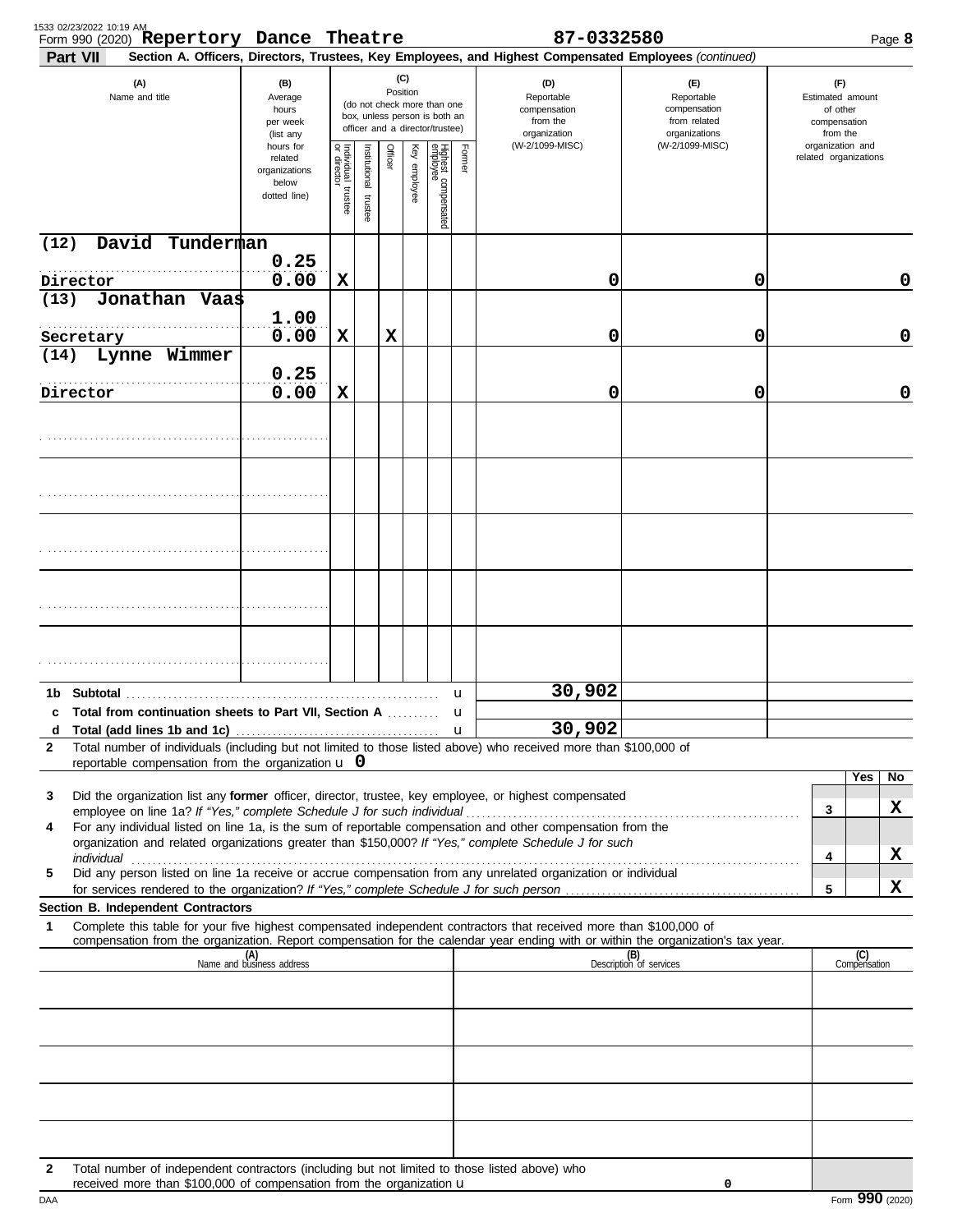**Part VIII Statement of Revenue**

# Form 990 (2020) Page **9 Repertory Dance Theatre 87-0332580**

#### **(A) (B) (C) (D)** Total revenue Related or exempt Unrelated Revenue excluded function revenue business revenue from tax under sections 512-514 <u>ិទី</u> **Contributions, Gifts, Grants and Other Similar Amounts 1a 1a** Federated campaigns **. . . . . . . . . . . .** Gifts, Grant<br>nilar Amount: **1b b** Membership dues . . . . . . . . . . . . . . . . **1c c** Fundraising events **. . . . . . . . . . . . . .** . . **1d d** Related organizations . . . . . . . . . . . . . **672,351** Contributions,<br>and Other Sim **1e e** Government grants (contributions) . . . . . . . . . . . . **f** All other contributions, gifts, grants, and similar amounts not included above ........ **214,071 1f 1g** \$ . . . . . . . . . . . . . . . . . . . . . **1,530 g** Noncash contributions included in lines 1a-1f . . . . . **886,422** u **h Total.** Add lines 1a–1f . . . . . . . . . . . . . . . . . . . . . . . . . . . . . . . . . . . . . . . . Business Code . . . . . . . . . . . . . . . . . . . . . . . . . . . . . . . . . . . . . . . . . . . . . . . . . . . . . . . **2a Contract Services 26,410 26,410** Program Service<br>Revenue **Program Service Admissions and Presenting Inc 10,884 10,884 b Dance Education Tuition Fees 10,697 10,697 c d** . . . . . . . . . . . . . . . . . . . . . . . . . . . . . . . . . . . . . . . . . . . . . . . . . . . . . . . **e** . . . . . . . . . . . . . . . . . . . . . . . . . . . . . . . . . . . . . . . . . . . . . . . . . . . . . . . **f** All other program service revenue . . . . . . . . . . . . . . . . . . . **47,991 g Total.** Add lines 2a–2f . . . . . . . . . . . . . . . . . . . . . . . . . . . . . . . . . . . . . . . . u **3** Investment income (including dividends, interest, and **10 10** other similar amounts) . . . . . . . . . . . . . . . . . . . . . . . . . . . . . . . . . . . . . . . u u **4** Income from investment of tax-exempt bond proceeds ...... **5** Royalties . . . . . . . . . . . . . . . . . . . . . . . . . . . . . . . . . . . . . . . . . . . . . . . . . . . . . u (i) Real (ii) Personal **6a 6a** Gross rents **6b b** Less: rental expenses **6c c** Rental inc. or (loss) **d** Net rental income or (loss) . . . . . . . . . . . . . . . . . . . . . . . . . . . . . . . . . . . u **7a** Gross amount from (i) Securities (ii) Other sales of assets **7a** other than inventory Revenue **b** Less: cost or other **Other Revenue** basis and sales exps. **7b 7c c** Gain or (loss) **Other d** u Net gain or (loss) . . . . . . . . . . . . . . . . . . . . . . . . . . . . . . . . . . . . . . . . . . . . . **8a** Gross income from fundraising events (not including \$ . . . . . . . . . . . . . . . . . . . . . . of contributions reported on line 1c). See Part IV, line 18 . . . . . . . . . . . . . . . . . . . . **22,740 8a 8b 753 b** Less: direct expenses . . . . . . . . . . . . . **21,987 21,987** u **c** Net income or (loss) from fundraising events ............... **9a** Gross income from gaming activities. See Part IV, line 19 . . . . . . . . . . . . . . . . . . . . **9a 9b b** Less: direct expenses ............... u Net income or (loss) from gaming activities . . . . . . . . . . . . . . . . . . **c** 10a Gross sales of inventory, less returns and allowances .......... **10a 10b b** Less: cost of goods sold  $\ldots$ Net income or (loss) from sales of inventory . . . . . . . . . . . . . . . . . **c** u Business Code **Revenue Miscellaneous 11a** . . . . . . . . . . . . . . . . . . . . . . . . . . . . . . . . . . . . . . . . . . . . . . . . . . . . . . . **b** . . . . . . . . . . . . . . . . . . . . . . . . . . . . . . . . . . . . . . . . . . . . . . . . . . . . . . . **c d** All other revenue . . . . . . . . . . . . . . . . . . . . . . . . . . . . . . . . . . . . . **e Total.** Add lines 11a–11d . . . . . . . . . . . . . . . . . . . . . . . . . . . . . . . . . . . . u **956,410 47,991 0 21,997 Total revenue.** See instructions **12** u

Check if Schedule O contains a response or note to any line in this Part VIII .........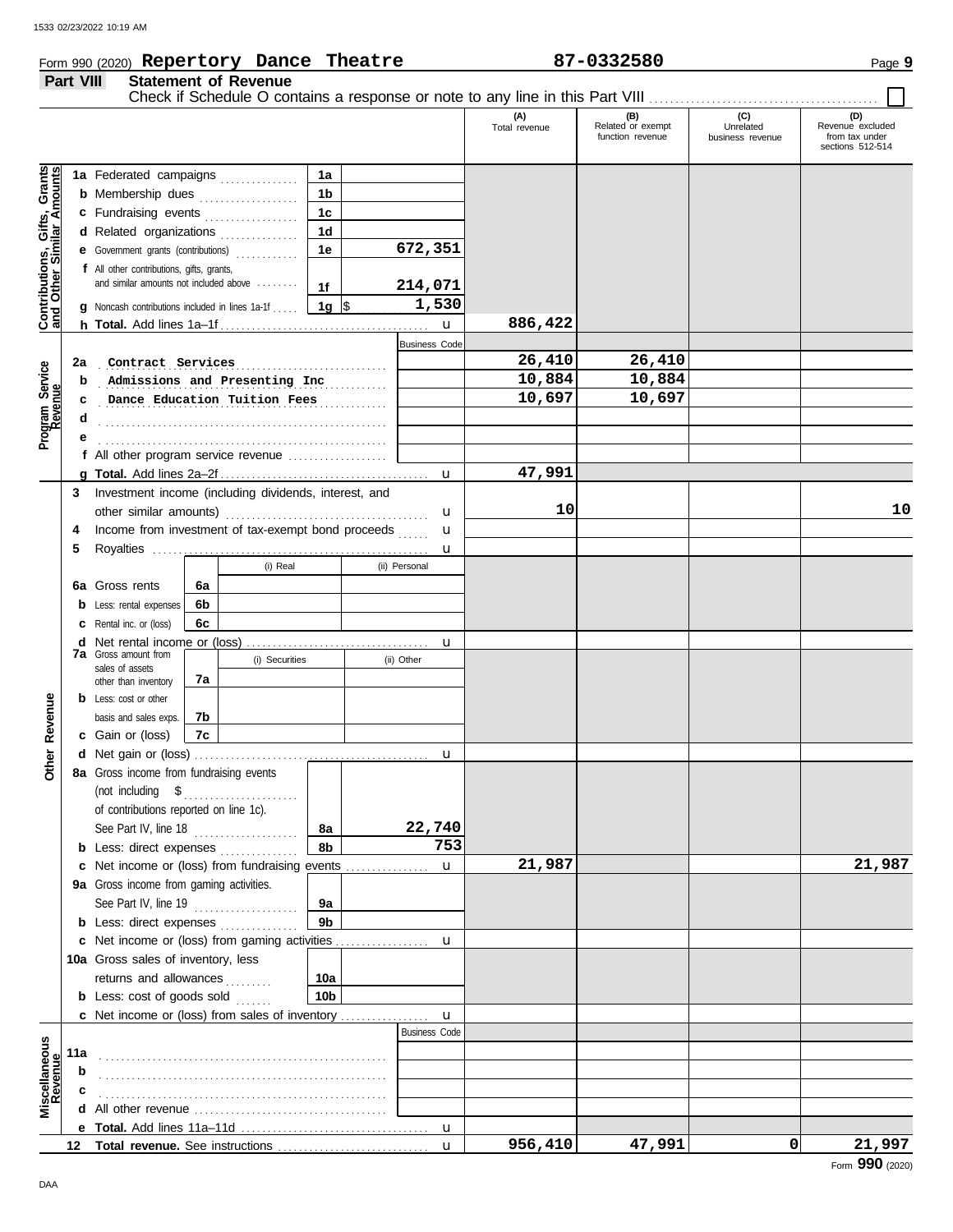### **Part IX Statement of Functional Expenses** Form 990 (2020) Page **10 Repertory Dance Theatre 87-0332580** *Section 501(c)(3) and 501(c)(4) organizations must complete all columns. All other organizations must complete column (A). Do not include amounts reported on lines 6b, 7b, 8b, 9b, and 10b of Part VIII.* **1 2 3** Grants and other assistance to foreign **4 5 6 7 8 9 10 11 a** Management ................................. **b** Legal . . . . . . . . . . . . . . . . . . . . . . . . . . . . . . . . . . . . . . . . . **c** Accounting . . . . . . . . . . . . . . . . . . . . . . . . . . . . . . . . . . . **d** Lobbying . . . . . . . . . . . . . . . . . . . . . . . . . . . . . . . . . . . . . **e** Professional fundraising services. See Part IV, line 17 **f g** Other. (If line 11g amount exceeds 10% of line 25, column **12** Advertising and promotion . . . . . . . . . . . . . . . . . . **13 14 15 16 17 18 19 20 21 22 23 24** Grants and other assistance to domestic organizations and domestic governments. See Part IV, line 21 . . . . . . . . . . . Grants and other assistance to domestic individuals. See Part IV, line 22 . . . . . . . . . . . . . organizations, foreign governments, and foreign individuals. See Part IV, lines 15 and 16 Benefits paid to or for members ............. Compensation of current officers, directors, trustees, and key employees . . . . . . . . . . . . . . . . Compensation not included above to disqualified persons (as defined under section 4958(f)(1)) and persons described in section 4958(c)(3)(B) . . . . . . . . Other salaries and wages ................... Pension plan accruals and contributions (include section 401(k) and 403(b) employer contributions) Other employee benefits .................... Payroll taxes . . . . . . . . . . . . . . . . . . . . . . . . . . . . . . . . . Fees for services (nonemployees): Investment management fees ................ Office expenses ............................... Information technology ...................... Royalties . . . . . . . . . . . . . . . . . . . . . . . . . . . . . . . . . . . . . Occupancy . . . . . . . . . . . . . . . . . . . . . . . . . . . . . . . . . . Travel . . . . . . . . . . . . . . . . . . . . . . . . . . . . . . . . . . . . . . . . Payments of travel or entertainment expenses for any federal, state, or local public officials Conferences, conventions, and meetings Interest . . . . . . . . . . . . . . . . . . . . . . . . . . . . . . . . . . . . . . Payments to affiliates . . . . . . . . . . . . . . . . . . . . . . . . Depreciation, depletion, and amortization Insurance . . . . . . . . . . . . . . . . . . . . . . . . . . . . . . . . . . . . Other expenses. Itemize expenses not covered above (List miscellaneous expenses on line 24e. If **(A) (B) (C) (D)** Total expenses Program service Management and expenses and general expenses (D)<br>Fundraising expenses Check if Schedule O contains a response or note to any line in this Part IX (A) amount, list line 11g expenses on Schedule O.) . . . . . . . . **X 30,000 15,000 15,000 386,627 354,782 23,413 8,432 33,485 29,720 3,087 678 36,727 32,598 3,386 743 7,396 7,396 6,000 6,000 75,041 51,244 23,797 13,251 13,251 12,540 5,239 2,859 4,442 33,565 32,064 1,231 270 2,488 2,488 1,584 430 145 1,009 176 156 16 4 6,715 6,715** 1533 02/23/2022 10:19 AM

| 24 | Other expenses. Itemize expenses not covered                                                                                                                                                    |         |         |        |        |
|----|-------------------------------------------------------------------------------------------------------------------------------------------------------------------------------------------------|---------|---------|--------|--------|
|    | above (List miscellaneous expenses on line 24e. If                                                                                                                                              |         |         |        |        |
|    | line 24e amount exceeds 10% of line 25, column                                                                                                                                                  |         |         |        |        |
|    | (A) amount, list line 24e expenses on Schedule O.)                                                                                                                                              |         |         |        |        |
| a  | Choreography                                                                                                                                                                                    | 31,075  | 31,075  |        |        |
| b  | Equipment rental                                                                                                                                                                                | 12,983  | 12,661  | 264    | 58     |
|    | Production supplies                                                                                                                                                                             | 6,837   | 6,837   |        |        |
| d  | Bank and processing fees                                                                                                                                                                        | 2,364   |         | 2,360  |        |
|    | <b>e</b> All other expenses                                                                                                                                                                     | 4,524   | 1,130   | 1,343  | 2,051  |
| 25 | Total functional expenses. Add lines 1 through 24e                                                                                                                                              | 703,378 | 588,675 | 91,012 | 23,691 |
| 26 | Joint costs. Complete this line only if the<br>organization reported in column (B) joint costs<br>from a combined educational campaign and<br>fundraising solicitation. Check here $\mathbf{u}$ |         |         |        |        |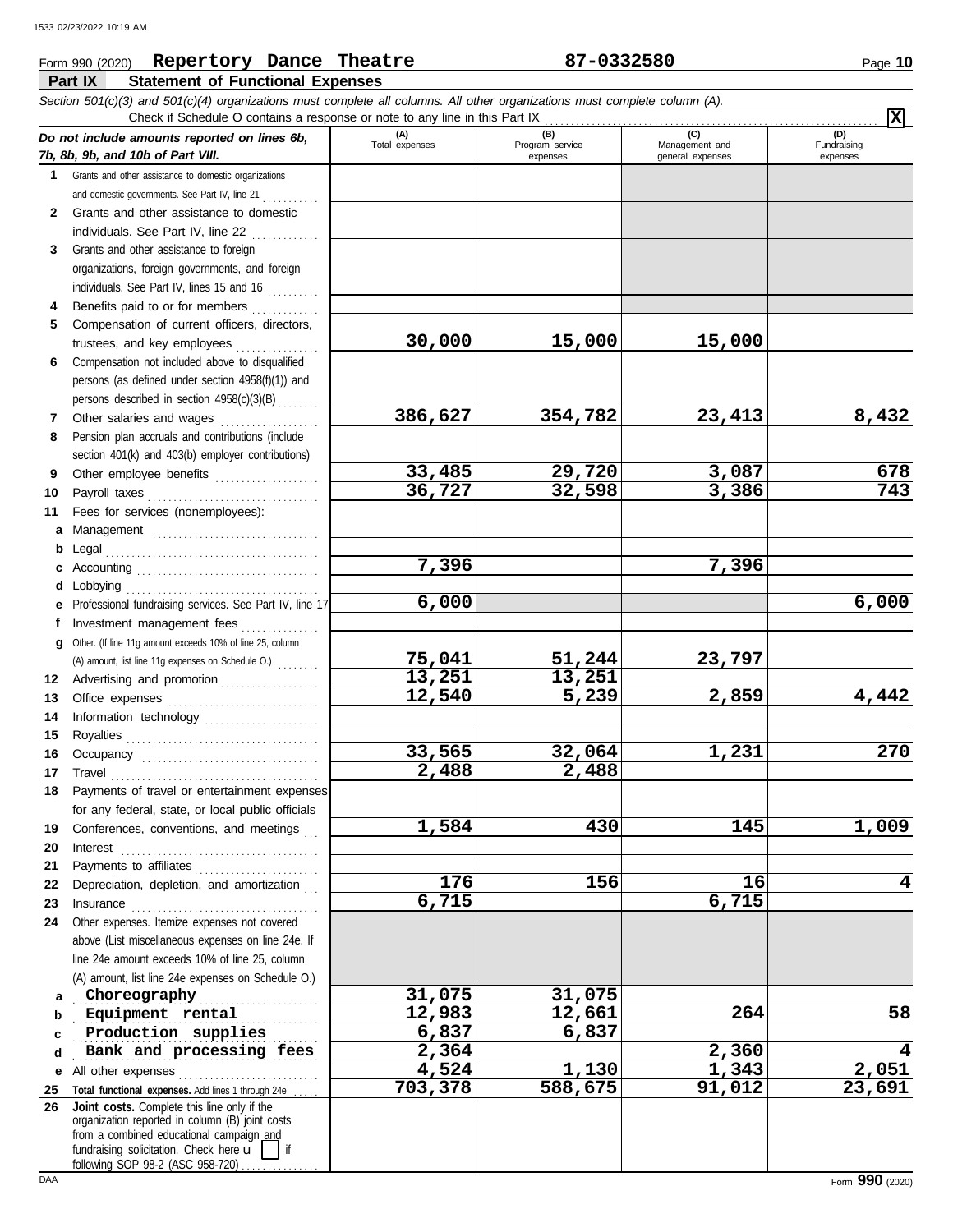|                      | Part X | <b>Balance Sheet</b>                                                                                                                                                                                                           |                 |                     |                          |                          |                    |
|----------------------|--------|--------------------------------------------------------------------------------------------------------------------------------------------------------------------------------------------------------------------------------|-----------------|---------------------|--------------------------|--------------------------|--------------------|
|                      |        | Check if Schedule O contains a response or note to any line in this Part X                                                                                                                                                     |                 |                     |                          |                          |                    |
|                      |        |                                                                                                                                                                                                                                |                 |                     | (A)<br>Beginning of year |                          | (B)<br>End of year |
|                      | 1      | Cash-non-interest-bearing                                                                                                                                                                                                      |                 |                     | 87,452                   | 1                        | 285,519            |
|                      | 2      |                                                                                                                                                                                                                                |                 |                     |                          | $\mathbf{2}$             |                    |
|                      | 3      |                                                                                                                                                                                                                                |                 |                     | 86,732                   | 3                        | 103,050            |
|                      | 4      | Accounts receivable, net                                                                                                                                                                                                       |                 |                     | 2,148                    | 4                        | 1,563              |
|                      | 5      | Loans and other receivables from any current or former officer, director,                                                                                                                                                      |                 |                     |                          |                          |                    |
|                      |        | trustee, key employee, creator or founder, substantial contributor, or 35%                                                                                                                                                     |                 |                     |                          |                          |                    |
|                      |        | controlled entity or family member of any of these persons                                                                                                                                                                     |                 |                     |                          | 5                        |                    |
|                      | 6      | Loans and other receivables from other disqualified persons (as defined                                                                                                                                                        |                 |                     |                          |                          |                    |
|                      |        | under section 4958(f)(1)), and persons described in section 4958(c)(3)(B)                                                                                                                                                      |                 |                     |                          | 6                        |                    |
| Assets               | 7      |                                                                                                                                                                                                                                |                 |                     |                          | $\overline{7}$           |                    |
|                      | 8      | Inventories for sale or use                                                                                                                                                                                                    |                 |                     |                          | 8                        |                    |
|                      | 9      | Prepaid expenses and deferred charges                                                                                                                                                                                          |                 |                     | 44,165                   | 9                        | 40,931             |
|                      | 10a    | Land, buildings, and equipment: cost or other                                                                                                                                                                                  |                 |                     |                          |                          |                    |
|                      |        |                                                                                                                                                                                                                                |                 | 74,361              |                          |                          |                    |
|                      | b      | Less: accumulated depreciation                                                                                                                                                                                                 | 10 <sub>b</sub> | 74,361              | 176                      | 10 <sub>c</sub>          |                    |
|                      | 11     |                                                                                                                                                                                                                                |                 |                     |                          | 11                       |                    |
|                      | 12     |                                                                                                                                                                                                                                |                 |                     |                          | 12                       |                    |
|                      | 13     |                                                                                                                                                                                                                                |                 |                     |                          | 13                       |                    |
|                      | 14     | Intangible assets                                                                                                                                                                                                              |                 |                     |                          | 14                       |                    |
|                      | 15     | Other assets. See Part IV. line 11                                                                                                                                                                                             |                 |                     | 5,513                    | 15                       | 15,215             |
|                      | 16     |                                                                                                                                                                                                                                |                 |                     | 226,186                  | 16                       | 446,278            |
|                      | 17     |                                                                                                                                                                                                                                |                 |                     | 23,143                   | 17                       | 16,634             |
|                      | 18     | Grants payable                                                                                                                                                                                                                 |                 |                     |                          | 18                       |                    |
|                      | 19     | Deferred revenue contains and all the container and all the container and all the container and all the containing of the containing of the containing of the containing of the containing of the containing of the containing |                 |                     |                          | 19                       | 4,120              |
|                      | 20     |                                                                                                                                                                                                                                |                 |                     |                          | 20                       |                    |
|                      | 21     | Escrow or custodial account liability. Complete Part IV of Schedule D                                                                                                                                                          |                 |                     |                          | 21                       |                    |
|                      | 22     | Loans and other payables to any current or former officer, director,                                                                                                                                                           |                 |                     |                          |                          |                    |
|                      |        | trustee, key employee, creator or founder, substantial contributor, or 35%                                                                                                                                                     |                 |                     |                          |                          |                    |
| Liabilities          |        | controlled entity or family member of any of these persons                                                                                                                                                                     |                 |                     |                          | 22                       |                    |
|                      | 23     |                                                                                                                                                                                                                                |                 |                     | 85,787                   | 23                       | 94,567             |
|                      | 24     | Unsecured notes and loans payable to unrelated third parties                                                                                                                                                                   |                 |                     |                          | 24                       |                    |
|                      | 25     | Other liabilities (including federal income tax, payables to related third                                                                                                                                                     |                 |                     |                          |                          |                    |
|                      |        | parties, and other liabilities not included on lines 17-24). Complete Part X                                                                                                                                                   |                 |                     |                          |                          |                    |
|                      |        | of Schedule D                                                                                                                                                                                                                  |                 |                     | <u>41,</u> 009           | 25                       |                    |
|                      | 26     |                                                                                                                                                                                                                                |                 |                     | 149,939                  | 26                       | 115,321            |
|                      |        | Organizations that follow FASB ASC 958, check here $\mathbf{u}$ X                                                                                                                                                              |                 |                     |                          |                          |                    |
|                      |        | and complete lines 27, 28, 32, and 33.                                                                                                                                                                                         |                 |                     |                          |                          |                    |
|                      | 27     | Net assets without donor restrictions                                                                                                                                                                                          |                 | $-10,487$<br>86,734 | 27                       | <u>233,845</u><br>97,112 |                    |
|                      | 28     | Net assets with donor restrictions                                                                                                                                                                                             |                 |                     |                          | 28                       |                    |
| <b>Fund Balances</b> |        | Organizations that do not follow FASB ASC 958, check here u                                                                                                                                                                    |                 |                     |                          |                          |                    |
|                      |        | and complete lines 29 through 33.                                                                                                                                                                                              |                 |                     |                          |                          |                    |
|                      | 29     | Capital stock or trust principal, or current funds                                                                                                                                                                             |                 |                     |                          | 29                       |                    |
| Assets or            | 30     | Paid-in or capital surplus, or land, building, or equipment fund                                                                                                                                                               |                 |                     |                          | 30                       |                    |
|                      | 31     | Retained earnings, endowment, accumulated income, or other funds                                                                                                                                                               |                 |                     | 76,247                   | 31                       | 330,957            |
| $\frac{1}{2}$        | 32     | Total net assets or fund balances                                                                                                                                                                                              |                 |                     | 226,186                  | 32<br>33                 | 446,278            |
|                      | 33     |                                                                                                                                                                                                                                |                 |                     |                          |                          |                    |

**Repertory Dance Theatre 87-0332580**

Form **990** (2020)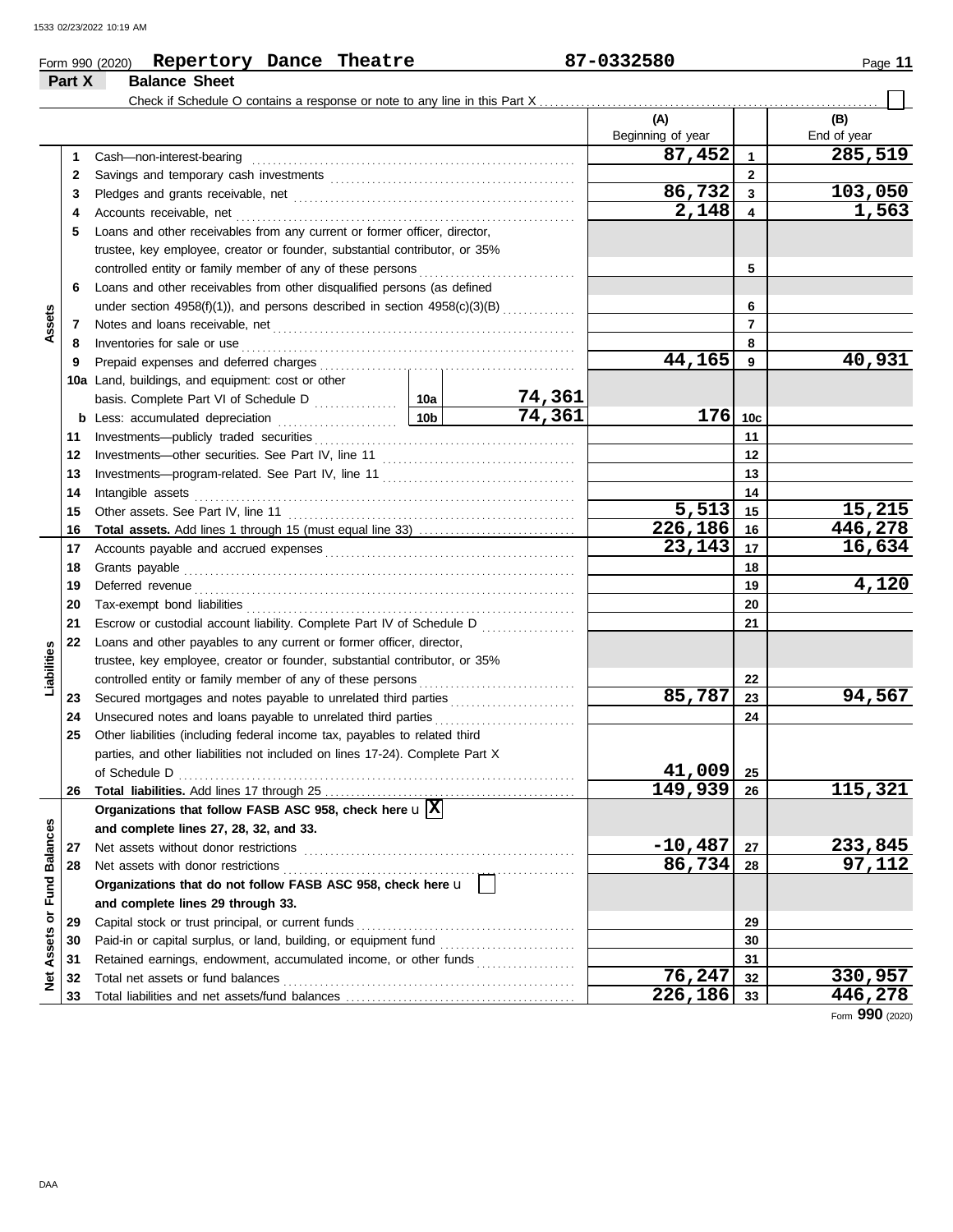|              | 87-0332580<br>Form 990 (2020) Repertory Dance Theatre                                                                                                                                                                               |                         |                |         | Page 12        |
|--------------|-------------------------------------------------------------------------------------------------------------------------------------------------------------------------------------------------------------------------------------|-------------------------|----------------|---------|----------------|
|              | Part XI<br><b>Reconciliation of Net Assets</b>                                                                                                                                                                                      |                         |                |         |                |
|              |                                                                                                                                                                                                                                     |                         |                |         | $ \mathbf{x} $ |
| 1            |                                                                                                                                                                                                                                     | $\mathbf{1}$            |                |         | 956,410        |
| $\mathbf{2}$ |                                                                                                                                                                                                                                     | $\overline{2}$          |                |         | 703,378        |
| 3            |                                                                                                                                                                                                                                     | $\overline{3}$          |                |         | 253,032        |
| 4            |                                                                                                                                                                                                                                     | $\overline{\mathbf{4}}$ |                |         | 76,247         |
| 5            |                                                                                                                                                                                                                                     | $\overline{5}$          |                |         | 1,678          |
| 6            | Donated services and use of facilities <b>constructs</b> and a service of the service of the service of facilities <b>constructs</b>                                                                                                | 6                       |                |         |                |
| 7            | Investment expenses <b>contract and the expenses</b> contract the expenses of the expenses of the expenses of the expenses of the expenses of the expenses of the expenses of the expenses of the expenses of the expenses of the e | $\overline{7}$          |                |         |                |
| 8            | Prior period adjustments                                                                                                                                                                                                            | 8                       |                |         |                |
| 9            |                                                                                                                                                                                                                                     | 9                       |                |         |                |
| 10           | Net assets or fund balances at end of year. Combine lines 3 through 9 (must equal Part X, line                                                                                                                                      |                         |                |         |                |
|              |                                                                                                                                                                                                                                     | 10                      |                | 330,957 |                |
|              | <b>Financial Statements and Reporting</b><br>Part XII                                                                                                                                                                               |                         |                |         |                |
|              |                                                                                                                                                                                                                                     |                         |                |         |                |
|              |                                                                                                                                                                                                                                     |                         |                | Yes     | No             |
| 1            | $ \mathbf{X} $ Accrual<br>Accounting method used to prepare the Form 990:    <br>Cash<br>Other                                                                                                                                      |                         |                |         |                |
|              | If the organization changed its method of accounting from a prior year or checked "Other," explain in                                                                                                                               |                         |                |         |                |
|              | Schedule O.                                                                                                                                                                                                                         |                         |                |         |                |
|              | 2a Were the organization's financial statements compiled or reviewed by an independent accountant?                                                                                                                                  |                         | 2a             |         | x              |
|              | If "Yes," check a box below to indicate whether the financial statements for the year were compiled or                                                                                                                              |                         |                |         |                |
|              | reviewed on a separate basis, consolidated basis, or both:                                                                                                                                                                          |                         |                |         |                |
|              | Separate basis<br>  Consolidated basis<br>  Both consolidated and separate basis                                                                                                                                                    |                         |                |         |                |
|              | <b>b</b> Were the organization's financial statements audited by an independent accountant?                                                                                                                                         |                         | 2 <sub>b</sub> | X       |                |
|              | If "Yes," check a box below to indicate whether the financial statements for the year were audited on a                                                                                                                             |                         |                |         |                |
|              | separate basis, consolidated basis, or both:                                                                                                                                                                                        |                         |                |         |                |
|              | IXI<br>Separate basis<br>Consolidated basis<br>Both consolidated and separate basis<br>$\Box$                                                                                                                                       |                         |                |         |                |
|              | c If "Yes" to line 2a or 2b, does the organization have a committee that assumes responsibility for oversight of                                                                                                                    |                         |                |         |                |
|              |                                                                                                                                                                                                                                     |                         | 2c             | x       |                |
|              | If the organization changed either its oversight process or selection process during the tax year, explain on                                                                                                                       |                         |                |         |                |
|              | Schedule O.                                                                                                                                                                                                                         |                         |                |         |                |
|              | 3a As a result of a federal award, was the organization required to undergo an audit or audits as set forth in the                                                                                                                  |                         |                |         |                |
|              | Single Audit Act and OMB Circular A-133?                                                                                                                                                                                            |                         | За             |         | X              |
|              | <b>b</b> If "Yes," did the organization undergo the required audit or audits? If the organization did not undergo the                                                                                                               |                         |                |         |                |
|              | required audit or audits, explain why on Schedule O and describe any steps taken to undergo such audits                                                                                                                             |                         | 3 <sub>b</sub> |         |                |

Form **990** (2020)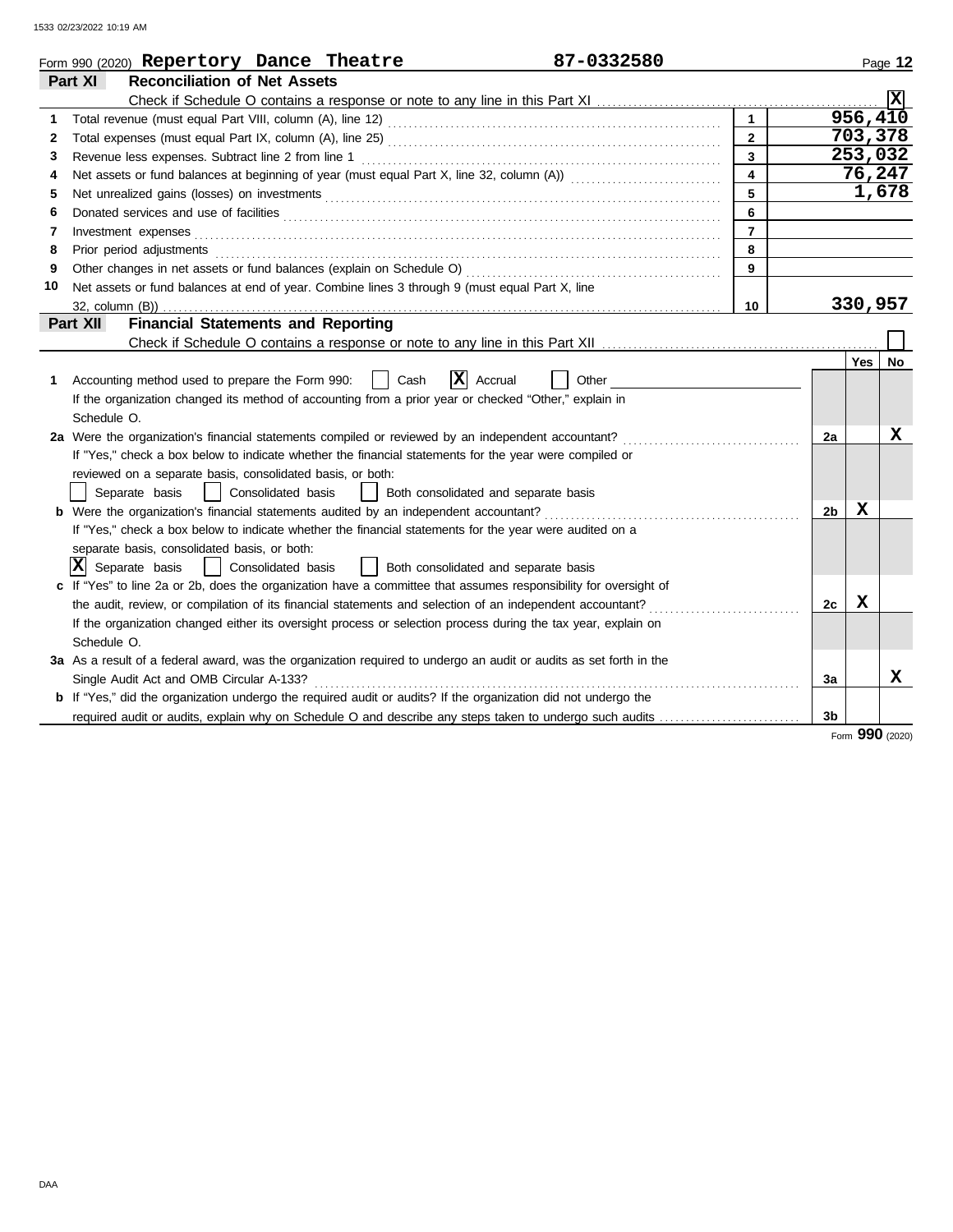| <b>SCHEDULE A</b>          |                                                                                                                                                                                                                                                                                                                                                                                 | <b>Public Charity Status and Public Support</b>                                                                                                                                                                                                                                                                              |                          |    |                        | OMB No. 1545-0047                           |
|----------------------------|---------------------------------------------------------------------------------------------------------------------------------------------------------------------------------------------------------------------------------------------------------------------------------------------------------------------------------------------------------------------------------|------------------------------------------------------------------------------------------------------------------------------------------------------------------------------------------------------------------------------------------------------------------------------------------------------------------------------|--------------------------|----|------------------------|---------------------------------------------|
| (Form 990 or 990-EZ)       |                                                                                                                                                                                                                                                                                                                                                                                 | Complete if the organization is a section 501(c)(3) organization or a section 4947(a)(1) nonexempt charitable trust.                                                                                                                                                                                                         |                          |    |                        |                                             |
| Department of the Treasury |                                                                                                                                                                                                                                                                                                                                                                                 | La Attach to Form 990 or Form 990-EZ.                                                                                                                                                                                                                                                                                        |                          |    |                        |                                             |
| Internal Revenue Service   |                                                                                                                                                                                                                                                                                                                                                                                 | u Go to www.irs.gov/Form990 for instructions and the latest information.                                                                                                                                                                                                                                                     |                          |    |                        | Open to Public<br>Inspection                |
| Name of the organization   |                                                                                                                                                                                                                                                                                                                                                                                 |                                                                                                                                                                                                                                                                                                                              |                          |    |                        | Employer identification number              |
|                            | Repertory Dance Theatre                                                                                                                                                                                                                                                                                                                                                         |                                                                                                                                                                                                                                                                                                                              |                          |    | 87-0332580             |                                             |
| Part I                     |                                                                                                                                                                                                                                                                                                                                                                                 | Reason for Public Charity Status. (All organizations must complete this part.) See instructions.                                                                                                                                                                                                                             |                          |    |                        |                                             |
|                            |                                                                                                                                                                                                                                                                                                                                                                                 | The organization is not a private foundation because it is: (For lines 1 through 12, check only one box.)                                                                                                                                                                                                                    |                          |    |                        |                                             |
|                            | A church, convention of churches, or association of churches described in section 170(b)(1)(A)(i).<br>1                                                                                                                                                                                                                                                                         |                                                                                                                                                                                                                                                                                                                              |                          |    |                        |                                             |
| 2<br>3                     | A school described in section 170(b)(1)(A)(ii). (Attach Schedule E (Form 990 or 990-EZ).)<br>A hospital or a cooperative hospital service organization described in section 170(b)(1)(A)(iii).                                                                                                                                                                                  |                                                                                                                                                                                                                                                                                                                              |                          |    |                        |                                             |
| 4                          | A medical research organization operated in conjunction with a hospital described in section 170(b)(1)(A)(iii). Enter the hospital's name,                                                                                                                                                                                                                                      |                                                                                                                                                                                                                                                                                                                              |                          |    |                        |                                             |
| city, and state:           |                                                                                                                                                                                                                                                                                                                                                                                 |                                                                                                                                                                                                                                                                                                                              |                          |    |                        |                                             |
| 5                          |                                                                                                                                                                                                                                                                                                                                                                                 | An organization operated for the benefit of a college or university owned or operated by a governmental unit described in                                                                                                                                                                                                    |                          |    |                        |                                             |
|                            | section 170(b)(1)(A)(iv). (Complete Part II.)                                                                                                                                                                                                                                                                                                                                   |                                                                                                                                                                                                                                                                                                                              |                          |    |                        |                                             |
| 6                          |                                                                                                                                                                                                                                                                                                                                                                                 | A federal, state, or local government or governmental unit described in section 170(b)(1)(A)(v).                                                                                                                                                                                                                             |                          |    |                        |                                             |
| X <br>7                    | described in section 170(b)(1)(A)(vi). (Complete Part II.)                                                                                                                                                                                                                                                                                                                      | An organization that normally receives a substantial part of its support from a governmental unit or from the general public                                                                                                                                                                                                 |                          |    |                        |                                             |
| 8                          |                                                                                                                                                                                                                                                                                                                                                                                 | A community trust described in section 170(b)(1)(A)(vi). (Complete Part II.)                                                                                                                                                                                                                                                 |                          |    |                        |                                             |
| 9<br>university:           |                                                                                                                                                                                                                                                                                                                                                                                 | An agricultural research organization described in section 170(b)(1)(A)(ix) operated in conjunction with a land-grant college<br>or university or a non-land-grant college of agriculture (see instructions). Enter the name, city, and state of the college or                                                              |                          |    |                        |                                             |
| 10                         | An organization that normally receives: (1) more than 33 1/3% of its support from contributions, membership fees, and gross<br>receipts from activities related to its exempt functions, subject to certain exceptions; and (2) no more than 331/3% of its<br>support from gross investment income and unrelated business taxable income (less section 511 tax) from businesses |                                                                                                                                                                                                                                                                                                                              |                          |    |                        |                                             |
|                            |                                                                                                                                                                                                                                                                                                                                                                                 | acquired by the organization after June 30, 1975. See section 509(a)(2). (Complete Part III.)                                                                                                                                                                                                                                |                          |    |                        |                                             |
| 11<br>12                   |                                                                                                                                                                                                                                                                                                                                                                                 | An organization organized and operated exclusively to test for public safety. See section 509(a)(4).<br>An organization organized and operated exclusively for the benefit of, to perform the functions of, or to carry out the purposes                                                                                     |                          |    |                        |                                             |
|                            |                                                                                                                                                                                                                                                                                                                                                                                 | of one or more publicly supported organizations described in section 509(a)(1) or section 509(a)(2). See section 509(a)(3).                                                                                                                                                                                                  |                          |    |                        |                                             |
|                            |                                                                                                                                                                                                                                                                                                                                                                                 | Check the box in lines 12a through 12d that describes the type of supporting organization and complete lines 12e, 12f, and 12g.                                                                                                                                                                                              |                          |    |                        |                                             |
| a                          |                                                                                                                                                                                                                                                                                                                                                                                 | Type I. A supporting organization operated, supervised, or controlled by its supported organization(s), typically by giving<br>the supported organization(s) the power to regularly appoint or elect a majority of the directors or trustees of the<br>supporting organization. You must complete Part IV, Sections A and B. |                          |    |                        |                                             |
| b                          |                                                                                                                                                                                                                                                                                                                                                                                 | Type II. A supporting organization supervised or controlled in connection with its supported organization(s), by having<br>control or management of the supporting organization vested in the same persons that control or manage the supported                                                                              |                          |    |                        |                                             |
| c                          |                                                                                                                                                                                                                                                                                                                                                                                 | organization(s). You must complete Part IV, Sections A and C.<br>Type III functionally integrated. A supporting organization operated in connection with, and functionally integrated with,<br>its supported organization(s) (see instructions). You must complete Part IV, Sections A, D, and E.                            |                          |    |                        |                                             |
| d                          |                                                                                                                                                                                                                                                                                                                                                                                 | Type III non-functionally integrated. A supporting organization operated in connection with its supported organization(s)<br>that is not functionally integrated. The organization generally must satisfy a distribution requirement and an attentiveness                                                                    |                          |    |                        |                                             |
|                            |                                                                                                                                                                                                                                                                                                                                                                                 | requirement (see instructions). You must complete Part IV, Sections A and D, and Part V.                                                                                                                                                                                                                                     |                          |    |                        |                                             |
| е                          |                                                                                                                                                                                                                                                                                                                                                                                 | Check this box if the organization received a written determination from the IRS that it is a Type I, Type II, Type III                                                                                                                                                                                                      |                          |    |                        |                                             |
|                            |                                                                                                                                                                                                                                                                                                                                                                                 | functionally integrated, or Type III non-functionally integrated supporting organization.                                                                                                                                                                                                                                    |                          |    |                        |                                             |
| f                          | Enter the number of supported organizations                                                                                                                                                                                                                                                                                                                                     | Provide the following information about the supported organization(s).                                                                                                                                                                                                                                                       |                          |    |                        |                                             |
| g<br>(i) Name of supported | $(ii)$ $EIN$                                                                                                                                                                                                                                                                                                                                                                    | (iii) Type of organization                                                                                                                                                                                                                                                                                                   | (iv) Is the organization |    | (v) Amount of monetary | (vi) Amount of                              |
| organization               |                                                                                                                                                                                                                                                                                                                                                                                 | (described on lines 1-10                                                                                                                                                                                                                                                                                                     | listed in your governing |    | support (see           | other support (see                          |
|                            |                                                                                                                                                                                                                                                                                                                                                                                 | above (see instructions))                                                                                                                                                                                                                                                                                                    | document?                |    | instructions)          | instructions)                               |
| (A)                        |                                                                                                                                                                                                                                                                                                                                                                                 |                                                                                                                                                                                                                                                                                                                              | Yes                      | No |                        |                                             |
|                            |                                                                                                                                                                                                                                                                                                                                                                                 |                                                                                                                                                                                                                                                                                                                              |                          |    |                        |                                             |
| (B)                        |                                                                                                                                                                                                                                                                                                                                                                                 |                                                                                                                                                                                                                                                                                                                              |                          |    |                        |                                             |
| (C)                        |                                                                                                                                                                                                                                                                                                                                                                                 |                                                                                                                                                                                                                                                                                                                              |                          |    |                        |                                             |
| (D)                        |                                                                                                                                                                                                                                                                                                                                                                                 |                                                                                                                                                                                                                                                                                                                              |                          |    |                        |                                             |
| (E)                        |                                                                                                                                                                                                                                                                                                                                                                                 |                                                                                                                                                                                                                                                                                                                              |                          |    |                        |                                             |
| Total                      |                                                                                                                                                                                                                                                                                                                                                                                 |                                                                                                                                                                                                                                                                                                                              |                          |    |                        |                                             |
| ومعتقم بالممتاحات          | Ant Motio<br>. Indianakter                                                                                                                                                                                                                                                                                                                                                      | -- 000 EZ                                                                                                                                                                                                                                                                                                                    |                          |    |                        | <b>Cohodule A (Ferm 000 or 000 EZ) 2020</b> |

**For Paperwork Reduction Act Notice, see the Instructions for Form 990 or 990-EZ.**

**Schedule A (Form 990 or 990-EZ) 2020**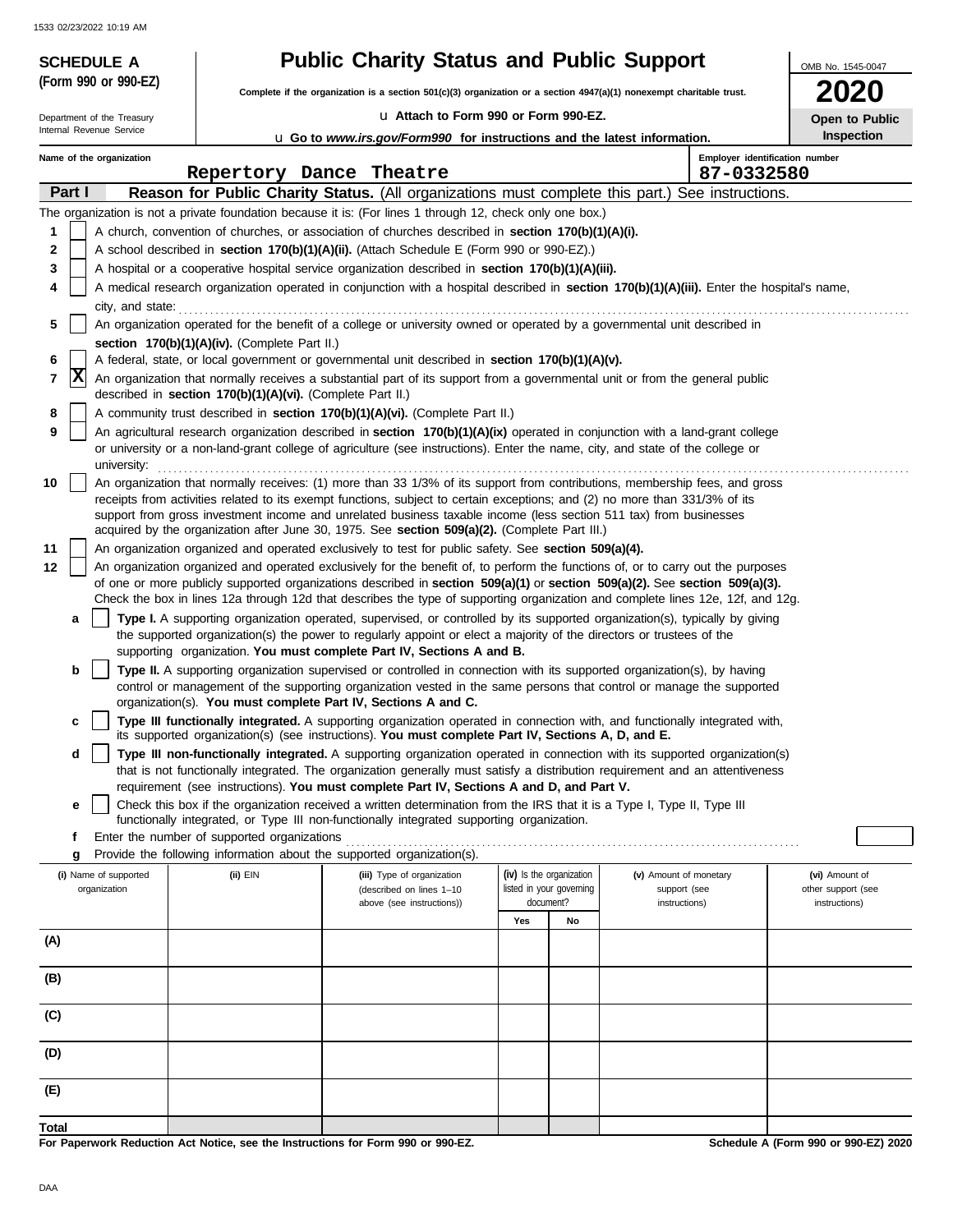|              | Schedule A (Form 990 or 990-EZ) 2020                                                                                                                                                                                                                                                                                                                    | Repertory Dance Theatre |            |            |            | 87-0332580      | Page 2                             |
|--------------|---------------------------------------------------------------------------------------------------------------------------------------------------------------------------------------------------------------------------------------------------------------------------------------------------------------------------------------------------------|-------------------------|------------|------------|------------|-----------------|------------------------------------|
|              | Support Schedule for Organizations Described in Sections 170(b)(1)(A)(iv) and 170(b)(1)(A)(vi)<br>Part II                                                                                                                                                                                                                                               |                         |            |            |            |                 |                                    |
|              | (Complete only if you checked the box on line 5, 7, or 8 of Part I or if the organization failed to qualify under                                                                                                                                                                                                                                       |                         |            |            |            |                 |                                    |
|              | Part III. If the organization fails to qualify under the tests listed below, please complete Part III.)                                                                                                                                                                                                                                                 |                         |            |            |            |                 |                                    |
|              | <b>Section A. Public Support</b>                                                                                                                                                                                                                                                                                                                        |                         |            |            |            |                 |                                    |
|              | Calendar year (or fiscal year beginning in)<br>$\mathbf{u}$                                                                                                                                                                                                                                                                                             | (a) 2016                | (b) $2017$ | $(c)$ 2018 | $(d)$ 2019 | (e) $2020$      | (f) Total                          |
| 1            | Gifts, grants, contributions, and                                                                                                                                                                                                                                                                                                                       |                         |            |            |            |                 |                                    |
|              | membership fees received. (Do not                                                                                                                                                                                                                                                                                                                       |                         |            |            |            |                 |                                    |
|              | include any "unusual grants.")                                                                                                                                                                                                                                                                                                                          | 529,697                 | 512,387    | 580,073    | 532,172    | 886,422         | 3,040,751                          |
| $\mathbf{2}$ | Tax revenues levied for the                                                                                                                                                                                                                                                                                                                             |                         |            |            |            |                 |                                    |
|              | organization's benefit and either paid<br>to or expended on its behalf                                                                                                                                                                                                                                                                                  | 89,665                  | 95,709     | 113,446    | 92,467     | 114,749         | 506,036                            |
|              |                                                                                                                                                                                                                                                                                                                                                         |                         |            |            |            |                 |                                    |
| 3            | The value of services or facilities<br>furnished by a governmental unit to the                                                                                                                                                                                                                                                                          |                         |            |            |            |                 |                                    |
| 4            | organization without charge<br>Total. Add lines 1 through 3                                                                                                                                                                                                                                                                                             | 619,362                 | 608,096    | 693,519    | 624,639    | 1,001,171       | 3,546,787                          |
| 5            | The portion of total contributions by                                                                                                                                                                                                                                                                                                                   |                         |            |            |            |                 |                                    |
|              | each person (other than a                                                                                                                                                                                                                                                                                                                               |                         |            |            |            |                 |                                    |
|              | governmental unit or publicly                                                                                                                                                                                                                                                                                                                           |                         |            |            |            |                 |                                    |
|              | supported organization) included on<br>line 1 that exceeds 2% of the amount                                                                                                                                                                                                                                                                             |                         |            |            |            |                 |                                    |
|              | shown on line 11, column (f) $\ldots$                                                                                                                                                                                                                                                                                                                   |                         |            |            |            |                 | 167,238                            |
| 6            | Public support. Subtract line 5 from line 4                                                                                                                                                                                                                                                                                                             |                         |            |            |            |                 | 3,379,549                          |
|              | <b>Section B. Total Support</b>                                                                                                                                                                                                                                                                                                                         |                         |            |            |            |                 |                                    |
|              | Calendar year (or fiscal year beginning in)<br>$\mathbf{u}$                                                                                                                                                                                                                                                                                             | (a) 2016                | (b) 2017   | $(c)$ 2018 | $(d)$ 2019 | (e) $2020$      | (f) Total                          |
| 7            | Amounts from line 4                                                                                                                                                                                                                                                                                                                                     | 619,362                 | 608,096    | 693,519    | 624,639    | 1,001,171       | 3,546,787                          |
| 8            | Gross income from interest, dividends,<br>payments received on securities loans,                                                                                                                                                                                                                                                                        |                         |            |            |            |                 |                                    |
|              | rents, royalties, and income from                                                                                                                                                                                                                                                                                                                       |                         |            |            |            |                 |                                    |
|              | similar sources                                                                                                                                                                                                                                                                                                                                         |                         |            |            |            | 10 <sub>l</sub> | 10                                 |
| 9            | Net income from unrelated business                                                                                                                                                                                                                                                                                                                      |                         |            |            |            |                 |                                    |
|              | activities, whether or not the business<br>is regularly carried on $\ldots$ , $\ldots$ , $\ldots$                                                                                                                                                                                                                                                       |                         |            |            |            | 20,987          | 20,987                             |
|              |                                                                                                                                                                                                                                                                                                                                                         |                         |            |            |            |                 |                                    |
| 10           | Other income. Do not include gain or<br>loss from the sale of capital assets                                                                                                                                                                                                                                                                            |                         |            |            |            |                 |                                    |
|              | (Explain in Part VI.)                                                                                                                                                                                                                                                                                                                                   | 185                     | 808        | 259        |            |                 | 1,252                              |
| 11           | Total support. Add lines 7 through 10                                                                                                                                                                                                                                                                                                                   |                         |            |            |            |                 | 3,569,036                          |
| 12           | Gross receipts from related activities, etc. (see instructions)                                                                                                                                                                                                                                                                                         |                         |            |            |            | 12              | 778,767                            |
| 13           | First 5 years. If the Form 990 is for the organization's first, second, third, fourth, or fifth tax year as a section 501(c)(3)                                                                                                                                                                                                                         |                         |            |            |            |                 |                                    |
|              | organization, check this box and stop here<br>Section C. Computation of Public Support Percentage                                                                                                                                                                                                                                                       |                         |            |            |            |                 | ▶                                  |
|              |                                                                                                                                                                                                                                                                                                                                                         |                         |            |            |            | 14              | 94.69%                             |
| 14<br>15     | Public support percentage for 2020 (line 6, column (f) divided by line 11, column (f)) [[[[[[[[[[[[[[[[[[[[[[                                                                                                                                                                                                                                           |                         |            |            |            | 15              | 93.81%                             |
| 16a          | 33 1/3% support test-2020. If the organization did not check the box on line 13, and line 14 is 33 1/3% or more, check this                                                                                                                                                                                                                             |                         |            |            |            |                 |                                    |
|              | box and stop here. The organization qualifies as a publicly supported organization [11] content content content content of the content of the content of the content of the content of the content of the content of the conte                                                                                                                          |                         |            |            |            |                 | $\blacktriangleright \overline{X}$ |
| b            | 33 1/3% support test-2019. If the organization did not check a box on line 13 or 16a, and line 15 is 33 1/3% or more, check                                                                                                                                                                                                                             |                         |            |            |            |                 |                                    |
|              |                                                                                                                                                                                                                                                                                                                                                         |                         |            |            |            |                 |                                    |
| 17а          | 10%-facts-and-circumstances test-2020. If the organization did not check a box on line 13, 16a, or 16b, and line 14 is                                                                                                                                                                                                                                  |                         |            |            |            |                 |                                    |
|              | 10% or more, and if the organization meets the "facts-and-circumstances" test, check this box and stop here. Explain in                                                                                                                                                                                                                                 |                         |            |            |            |                 |                                    |
|              | Part VI how the organization meets the "facts-and-circumstances" test. The organization qualifies as a publicly supported                                                                                                                                                                                                                               |                         |            |            |            |                 |                                    |
|              | organization<br><u>expanization</u>                                                                                                                                                                                                                                                                                                                     |                         |            |            |            |                 |                                    |
| b            | 10%-facts-and-circumstances test-2019. If the organization did not check a box on line 13, 16a, 16b, or 17a, and line                                                                                                                                                                                                                                   |                         |            |            |            |                 |                                    |
|              | 15 is 10% or more, and if the organization meets the "facts-and-circumstances" test, check this box and stop here. Explain                                                                                                                                                                                                                              |                         |            |            |            |                 |                                    |
|              | in Part VI how the organization meets the "facts-and-circumstances" test. The organization qualifies as a publicly supported                                                                                                                                                                                                                            |                         |            |            |            |                 |                                    |
| 18           | organization www.commutation.commutation.com/www.commutation.com/www.commutation.com/www.commutation.com/www.commutation.com/www.commutation.com/www.commutation.com/www.commutation.com/www.commutation.com/www.commutation.c<br>Private foundation. If the organization did not check a box on line 13, 16a, 16b, 17a, or 17b, check this box and see |                         |            |            |            |                 |                                    |
|              |                                                                                                                                                                                                                                                                                                                                                         |                         |            |            |            |                 |                                    |
|              |                                                                                                                                                                                                                                                                                                                                                         |                         |            |            |            |                 |                                    |

**Schedule A (Form 990 or 990-EZ) 2020**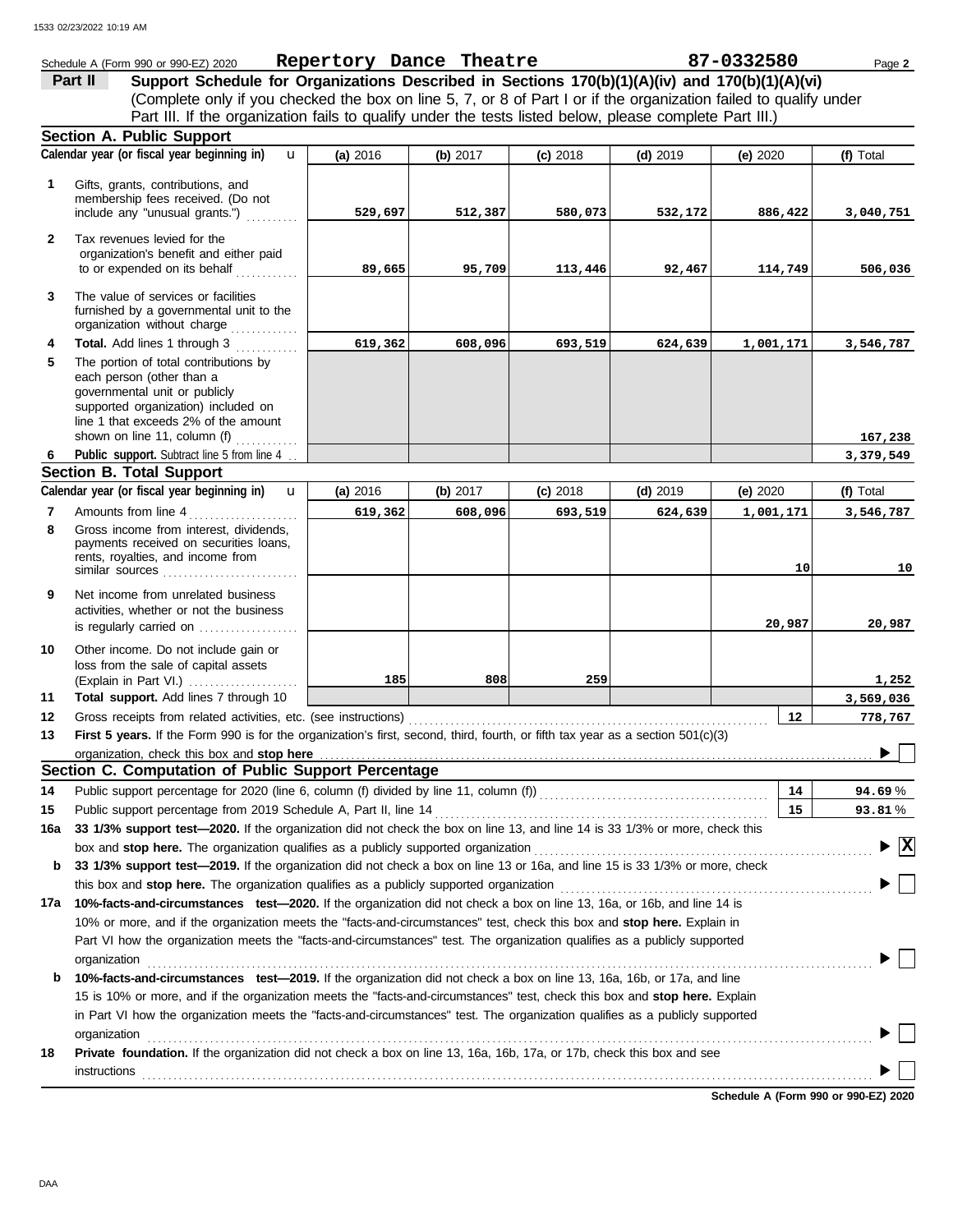### **Section B. Total Support** unrelated trade or business under section 513 **Part III Support Schedule for Organizations Described in Section 509(a)(2)** (Complete only if you checked the box on line 10 of Part I or if the organization failed to qualify under Part II. **1 2 3 6 8** Schedule A (Form 990 or 990-EZ) 2020 Page **3 Repertory Dance Theatre 87-0332580** Gifts, grants, contributions, and membership fees received. (Do not include any "unusual grants.") . . . . . . **Public support.** (Subtract line 7c from Gross receipts from admissions, merchandise sold or services performed, or facilities furnished in any activity that is related to the Gross receipts from activities that are not an **Total.** Add lines 1 through 5 **Section A. Public Support** organization's tax-exempt purpose .......... **4** Tax revenues levied for the organization's benefit and either paid to or expended on its behalf when  $\cdots$ organization without charge .............. furnished by a governmental unit to the **5** The value of services or facilities **7a** Amounts included on lines 1, 2, and 3 received from disqualified persons **b** Amounts included on lines 2 and 3 received from other than disqualified persons that exceed the greater of \$5,000 or 1% of the amount on line 13 for the year  $\ldots$ **c** Add lines 7a and 7b . . . . . . . . . . . . . . . . . . . . . Amounts from line 6 . . . . . . . . . . . . . . . . . . . . . **9** royalties, and income from similar sources . . . payments received on securities loans, rents, **10a** Gross income from interest, dividends, **b** Unrelated business taxable income (less section 511 taxes) from businesses acquired after June 30, 1975 **c** Add lines 10a and 10b . . . . . . . . . . . . . . . . . . **11** Net income from unrelated business activities not included in line 10b, whether or not the business is regularly carried on . . . . (Explain in Part VI.) . . . . . . . . . . . . . . . . . . . . . loss from the sale of capital assets **12** Other income. Do not include gain or **13 Total support.** (Add lines 9, 10c, 11, **14 First 5 years.** If the Form 990 is for the organization's first, second, third, fourth, or fifth tax year as a section 501(c)(3) organization, check this box and stop here **Section C. Computation of Public Support Percentage** Public support percentage from 2019 Schedule A, Part III, line 15 . . . . . . . . . . . . . . . . . . . . . . . . . . . . . . . . . . . . . . . . . . . . . . . . . . . . . . . . . . . . . . . **15** Public support percentage for 2020 (line 8, column (f), divided by line 13, column (f)) . . . . . . . . . . . . . . . . . . . . . . . . . . . . . . . . . . . . . . . . . . . **16 Section D. Computation of Investment Income Percentage 18** Investment income percentage for **2020** (line 10c, column (f), divided by line 13, column (f)) . . . . . . . . . . . . . . . . . . . . . . . . . . . . . . . . . . . **17** Investment income percentage from **2019** Schedule A, Part III, line 17 . . . . . . . . . . . . . . . . . . . . . . . . . . . . . . . . . . . . . . . . . . . . . . . . . . . . . . . . . . . %  $\frac{1}{2}$ **16 15 17 18** % % **(a)** 2016 **(b)** 2017 **(c)** 2018 **(d)** 2019 **(e)** 2020 **(f)** Total **(f)** Total line 6.) . . . . . . . . . . . . . . . . . . . . . . . . . . . . . . . . . . . **Calendar year (or fiscal year beginning in)**  Calendar year (or fiscal year beginning in) **u** and 12.) . . . . . . . . . . . . . . . . . . . . . . . . . . . . . . . . . If the organization fails to qualify under the tests listed below, please complete Part II.) **(a)** 2016 **(b)** 2017 **(c)** 2018 **(d)** 2019 **(e)** 2020 u

17 is not more than 33 1/3%, check this box and **stop here.** The organization qualifies as a publicly supported organization . . . . . . . . . . . . . . . . . . . . . **19a 33 1/3% support tests—2020.** If the organization did not check the box on line 14, and line 15 is more than 33 1/3%, and line **b 33 1/3% support tests—2019.** If the organization did not check a box on line 14 or line 19a, and line 16 is more than 33 1/3%, and

line 18 is not more than 33 1/3%, check this box and **stop here.** The organization qualifies as a publicly supported organization . . . . . . . . . . . . . . . . .

**20 Private foundation.** If the organization did not check a box on line 14, 19a, or 19b, check this box and see instructions . . . . . . . . . . . . . . . . . . . . . . . . .

**Schedule A (Form 990 or 990-EZ) 2020**

 $\blacktriangleright$ 

 $\blacktriangleright$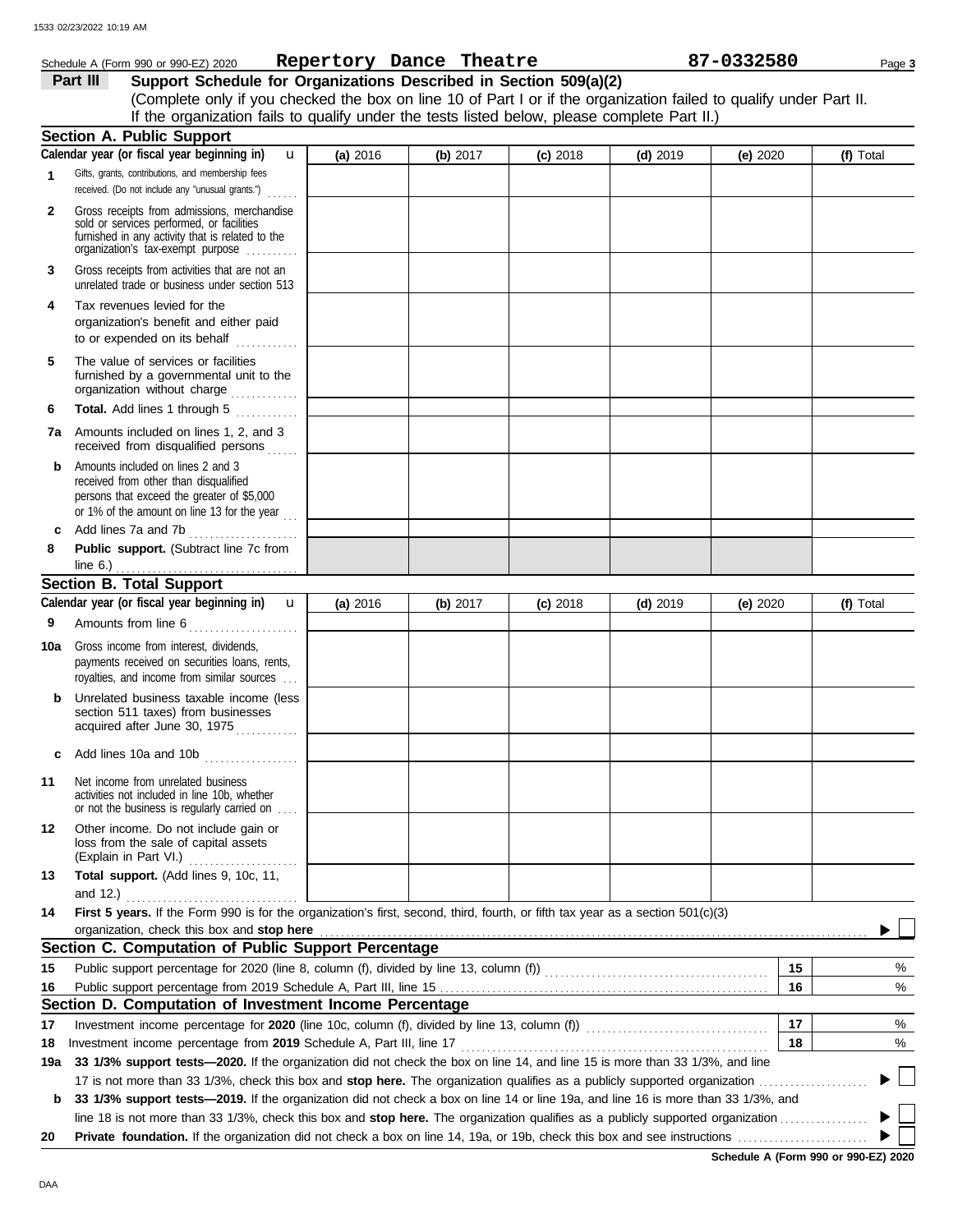|              | Repertory Dance Theatre<br>Schedule A (Form 990 or 990-EZ) 2020                                                          | 87-0332580   |                      | Page 4 |
|--------------|--------------------------------------------------------------------------------------------------------------------------|--------------|----------------------|--------|
|              | <b>Supporting Organizations</b><br>Part IV                                                                               |              |                      |        |
|              | (Complete only if you checked a box in line 12 on Part I. If you checked box 12a, Part I, complete Sections A            |              |                      |        |
|              | and B. If you checked box 12b, Part I, complete Sections A and C. If you checked box 12c, Part I, complete               |              |                      |        |
|              | Sections A, D, and E. If you checked box 12d, Part I, complete Sections A and D, and complete Part V.)                   |              |                      |        |
|              | Section A. All Supporting Organizations                                                                                  |              |                      |        |
|              |                                                                                                                          |              | Yes                  | No     |
| 1            | Are all of the organization's supported organizations listed by name in the organization's governing                     |              |                      |        |
|              |                                                                                                                          |              |                      |        |
|              | documents? If "No," describe in Part VI how the supported organizations are designated. If designated by                 |              |                      |        |
|              | class or purpose, describe the designation. If historic and continuing relationship, explain.                            | 1            |                      |        |
| $\mathbf{2}$ | Did the organization have any supported organization that does not have an IRS determination of status                   |              |                      |        |
|              | under section 509(a)(1) or (2)? If "Yes," explain in Part VI how the organization determined that the supported          |              |                      |        |
|              | organization was described in section 509(a)(1) or (2).                                                                  | $\mathbf{2}$ |                      |        |
| За           | Did the organization have a supported organization described in section $501(c)(4)$ , (5), or (6)? If "Yes," answer      |              |                      |        |
|              | lines 3b and 3c below.                                                                                                   | За           |                      |        |
| b            | Did the organization confirm that each supported organization qualified under section $501(c)(4)$ , $(5)$ , or $(6)$ and |              |                      |        |
|              | satisfied the public support tests under section 509(a)(2)? If "Yes," describe in Part VI when and how the               |              |                      |        |
|              | organization made the determination.                                                                                     | 3b           |                      |        |
| c            | Did the organization ensure that all support to such organizations was used exclusively for section $170(c)(2)(B)$       |              |                      |        |
|              | purposes? If "Yes," explain in Part VI what controls the organization put in place to ensure such use.                   | 3c           |                      |        |
| 4a           | Was any supported organization not organized in the United States ("foreign supported organization")? If                 |              |                      |        |
|              | "Yes," and if you checked 12a or 12b in Part I, answer (b) and (c) below.                                                | 4a           |                      |        |
| b            | Did the organization have ultimate control and discretion in deciding whether to make grants to the foreign              |              |                      |        |
|              | supported organization? If "Yes," describe in Part VI how the organization had such control and discretion               |              |                      |        |
|              |                                                                                                                          |              |                      |        |
|              | despite being controlled or supervised by or in connection with its supported organizations.                             | 4b           |                      |        |
| c            | Did the organization support any foreign supported organization that does not have an IRS determination                  |              |                      |        |
|              | under sections $501(c)(3)$ and $509(a)(1)$ or (2)? If "Yes," explain in Part VI what controls the organization used      |              |                      |        |
|              | to ensure that all support to the foreign supported organization was used exclusively for section $170(c)(2)(B)$         |              |                      |        |
|              | purposes.                                                                                                                | 4c           |                      |        |
| 5a           | Did the organization add, substitute, or remove any supported organizations during the tax year? If "Yes,"               |              |                      |        |
|              | answer lines 5b and 5c below (if applicable). Also, provide detail in Part VI, including (i) the names and EIN           |              |                      |        |
|              | numbers of the supported organizations added, substituted, or removed; (ii) the reasons for each such action;            |              |                      |        |
|              | (iii) the authority under the organization's organizing document authorizing such action; and (iv) how the action        |              |                      |        |
|              | was accomplished (such as by amendment to the organizing document).                                                      | 5a           |                      |        |
| b            | Type I or Type II only. Was any added or substituted supported organization part of a class already                      |              |                      |        |
|              | designated in the organization's organizing document?                                                                    | 5b           |                      |        |
| c            | Substitutions only. Was the substitution the result of an event beyond the organization's control?                       | 5c           |                      |        |
| 6            | Did the organization provide support (whether in the form of grants or the provision of services or facilities) to       |              |                      |        |
|              | anyone other than (i) its supported organizations, (ii) individuals that are part of the charitable class benefited      |              |                      |        |
|              | by one or more of its supported organizations, or (iii) other supporting organizations that also support or              |              |                      |        |
|              | benefit one or more of the filing organization's supported organizations? If "Yes," provide detail in Part VI.           | 6            |                      |        |
| 7            | Did the organization provide a grant, loan, compensation, or other similar payment to a substantial contributor          |              |                      |        |
|              | (as defined in section $4958(c)(3)(C)$ ), a family member of a substantial contributor, or a 35% controlled entity       |              |                      |        |
|              | with regard to a substantial contributor? If "Yes," complete Part I of Schedule L (Form 990 or 990-EZ).                  | 7            |                      |        |
| 8            | Did the organization make a loan to a disqualified person (as defined in section 4958) not described in line 7?          |              |                      |        |
|              | If "Yes," complete Part I of Schedule L (Form 990 or 990-EZ).                                                            | 8            |                      |        |
|              |                                                                                                                          |              |                      |        |
| 9a           | Was the organization controlled directly or indirectly at any time during the tax year by one or more                    |              |                      |        |
|              | disqualified persons, as defined in section 4946 (other than foundation managers and organizations                       |              |                      |        |
|              | described in section 509(a)(1) or (2))? If "Yes," provide detail in Part VI.                                             | 9а           |                      |        |
| b            | Did one or more disqualified persons (as defined in line 9a) hold a controlling interest in any entity in which          |              |                      |        |
|              | the supporting organization had an interest? If "Yes," provide detail in Part VI.                                        | 9b           |                      |        |
| c            | Did a disqualified person (as defined in line 9a) have an ownership interest in, or derive any personal benefit          |              |                      |        |
|              | from, assets in which the supporting organization also had an interest? If "Yes," provide detail in Part VI.             | 9c           |                      |        |
| 10a          | Was the organization subject to the excess business holdings rules of section 4943 because of section                    |              |                      |        |
|              | 4943(f) (regarding certain Type II supporting organizations, and all Type III non-functionally integrated                |              |                      |        |
|              | supporting organizations)? If "Yes," answer line 10b below.                                                              | 10a          |                      |        |
| b            | Did the organization have any excess business holdings in the tax year? (Use Schedule C, Form 4720, to                   |              |                      |        |
|              | determine whether the organization had excess business holdings.)                                                        | 10b          |                      |        |
|              |                                                                                                                          | 000          | $\sim$ 000 $\sim$ 7) |        |

**Schedule A (Form 990 or 990-EZ) 2020**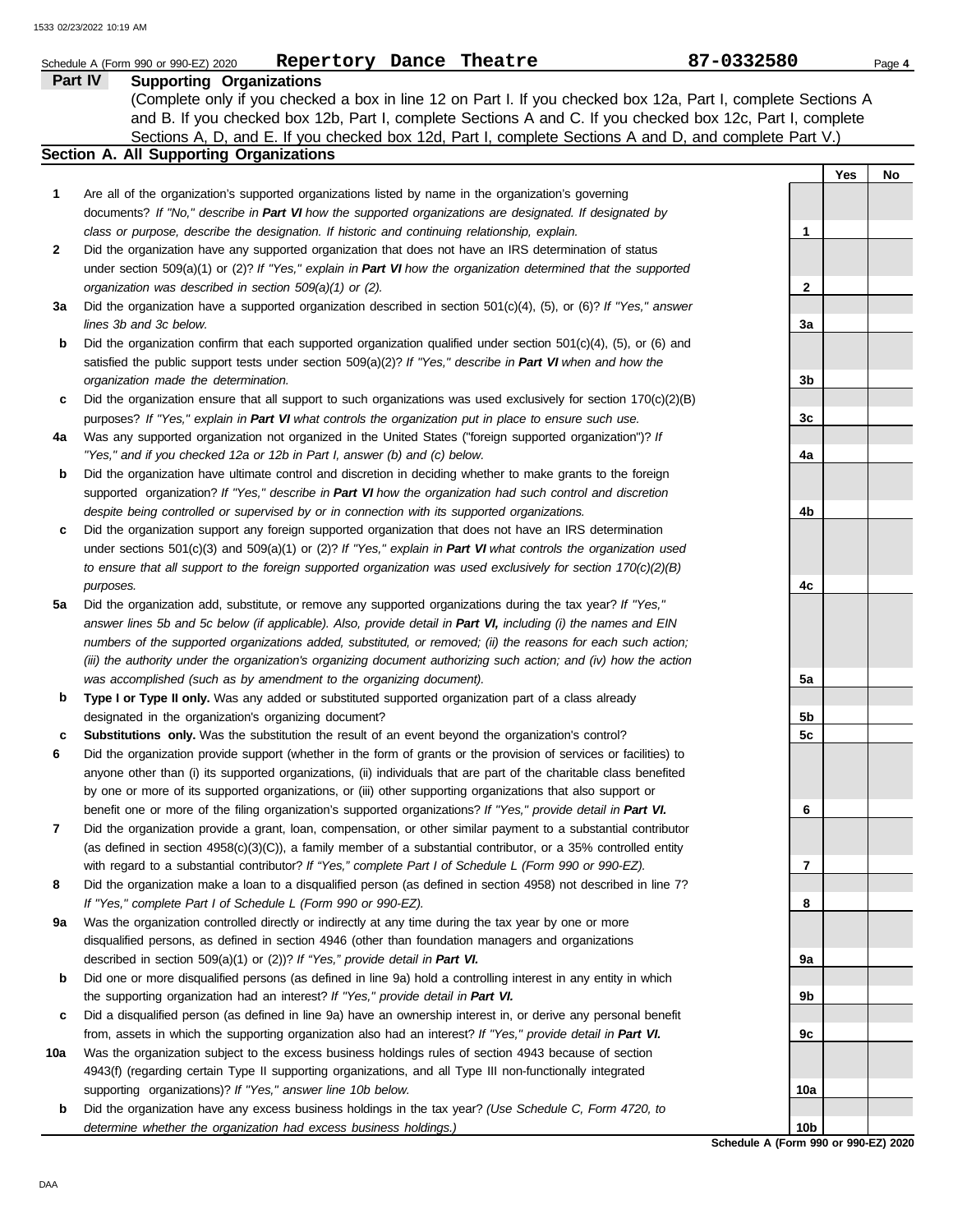|              | Repertory Dance Theatre<br>Schedule A (Form 990 or 990-EZ) 2020                                                                                                                                                           | 87-0332580      |     | Page 5 |
|--------------|---------------------------------------------------------------------------------------------------------------------------------------------------------------------------------------------------------------------------|-----------------|-----|--------|
|              | Part IV<br><b>Supporting Organizations (continued)</b>                                                                                                                                                                    |                 |     |        |
|              |                                                                                                                                                                                                                           |                 | Yes | No     |
| 11           | Has the organization accepted a gift or contribution from any of the following persons?                                                                                                                                   |                 |     |        |
| а            | A person who directly or indirectly controls, either alone or together with persons described in lines 11b and                                                                                                            |                 |     |        |
|              | 11c below, the governing body of a supported organization?                                                                                                                                                                | 11a             |     |        |
| b            | A family member of a person described in line 11a above?                                                                                                                                                                  | 11 <sub>b</sub> |     |        |
| c            | A 35% controlled entity of a person described in line 11a or 11b above? If "Yes" to line 11a, 11b, or 11c, provide                                                                                                        |                 |     |        |
|              | detail in Part VI.                                                                                                                                                                                                        | 11c             |     |        |
|              | Section B. Type I Supporting Organizations                                                                                                                                                                                |                 |     |        |
|              |                                                                                                                                                                                                                           |                 | Yes | No     |
| 1            | Did the governing body, members of the governing body, officers acting in their official capacity, or membership of one or                                                                                                |                 |     |        |
|              | more supported organizations have the power to regularly appoint or elect at least a majority of the organization's officers,                                                                                             |                 |     |        |
|              | directors, or trustees at all times during the tax year? If "No," describe in Part VI how the supported organization(s)                                                                                                   |                 |     |        |
|              | effectively operated, supervised, or controlled the organization's activities. If the organization had more than one supported                                                                                            |                 |     |        |
|              | organization, describe how the powers to appoint and/or remove officers, directors, or trustees were allocated among the                                                                                                  |                 |     |        |
|              | supported organizations and what conditions or restrictions, if any, applied to such powers during the tax year.                                                                                                          | 1               |     |        |
| $\mathbf{2}$ | Did the organization operate for the benefit of any supported organization other than the supported                                                                                                                       |                 |     |        |
|              | organization(s) that operated, supervised, or controlled the supporting organization? If "Yes," explain in Part<br>VI how providing such benefit carried out the purposes of the supported organization(s) that operated, |                 |     |        |
|              | supervised, or controlled the supporting organization.                                                                                                                                                                    | $\mathbf{2}$    |     |        |
|              | Section C. Type II Supporting Organizations                                                                                                                                                                               |                 |     |        |
|              |                                                                                                                                                                                                                           |                 | Yes | No     |
| 1            | Were a majority of the organization's directors or trustees during the tax year also a majority of the directors                                                                                                          |                 |     |        |
|              | or trustees of each of the organization's supported organization(s)? If "No," describe in Part VI how control                                                                                                             |                 |     |        |
|              | or management of the supporting organization was vested in the same persons that controlled or managed                                                                                                                    |                 |     |        |
|              | the supported organization(s).                                                                                                                                                                                            | 1               |     |        |
|              | Section D. All Type III Supporting Organizations                                                                                                                                                                          |                 |     |        |
|              |                                                                                                                                                                                                                           |                 | Yes | No     |
| 1            | Did the organization provide to each of its supported organizations, by the last day of the fifth month of the                                                                                                            |                 |     |        |
|              | organization's tax year, (i) a written notice describing the type and amount of support provided during the prior tax                                                                                                     |                 |     |        |
|              | year, (ii) a copy of the Form 990 that was most recently filed as of the date of notification, and (iii) copies of the                                                                                                    |                 |     |        |
|              | organization's governing documents in effect on the date of notification, to the extent not previously provided?                                                                                                          | 1               |     |        |
| 2            | Were any of the organization's officers, directors, or trustees either (i) appointed or elected by the supported                                                                                                          |                 |     |        |
|              | organization(s) or (ii) serving on the governing body of a supported organization? If "No," explain in Part VI how                                                                                                        |                 |     |        |
|              | the organization maintained a close and continuous working relationship with the supported organization(s).                                                                                                               | $\mathbf{2}$    |     |        |
| 3            | By reason of the relationship described in line 2, above, did the organization's supported organizations have                                                                                                             |                 |     |        |
|              | a significant voice in the organization's investment policies and in directing the use of the organization's                                                                                                              |                 |     |        |
|              | income or assets at all times during the tax year? If "Yes," describe in Part VI the role the organization's                                                                                                              |                 |     |        |
|              | supported organizations played in this regard.                                                                                                                                                                            | 3               |     |        |
|              | Section E. Type III Functionally-Integrated Supporting Organizations                                                                                                                                                      |                 |     |        |
| 1            | Check the box next to the method that the organization used to satisfy the Integral Part Test during the year (see instructions).                                                                                         |                 |     |        |
| а            | The organization satisfied the Activities Test. Complete line 2 below.                                                                                                                                                    |                 |     |        |
| b            | The organization is the parent of each of its supported organizations. Complete line 3 below.                                                                                                                             |                 |     |        |
| c            | The organization supported a governmental entity. Describe in Part VI how you supported a governmental entity (see instructions).                                                                                         |                 |     |        |
| 2            | Activities Test. Answer lines 2a and 2b below.                                                                                                                                                                            |                 | Yes | No     |
| а            | Did substantially all of the organization's activities during the tax year directly further the exempt purposes of                                                                                                        |                 |     |        |
|              | the supported organization(s) to which the organization was responsive? If "Yes," then in Part VI identify                                                                                                                |                 |     |        |
|              | those supported organizations and explain how these activities directly furthered their exempt purposes,                                                                                                                  |                 |     |        |
|              | how the organization was responsive to those supported organizations, and how the organization determined                                                                                                                 |                 |     |        |
|              | that these activities constituted substantially all of its activities.                                                                                                                                                    | 2a              |     |        |
| b            | Did the activities described in line 2a, above, constitute activities that, but for the organization's involvement,                                                                                                       |                 |     |        |
|              | one or more of the organization's supported organization(s) would have been engaged in? If "Yes," explain in                                                                                                              |                 |     |        |
|              | Part VI the reasons for the organization's position that its supported organization(s) would have engaged in                                                                                                              |                 |     |        |

- **3** *these activities but for the organization's involvement.* Parent of Supported Organizations. *Answer lines 3a and 3b below.*
- **a** Did the organization have the power to regularly appoint or elect a majority of the officers, directors, or trustees of each of the supported organizations? *If "Yes" or "No," provide details in Part VI.*
- **b** Did the organization exercise a substantial degree of direction over the policies, programs, and activities of each of its supported organizations? *If "Yes," describe in Part VI the role played by the organization in this regard.*

DAA **Schedule A (Form 990 or 990-EZ) 2020 3b**

**2b**

**3a**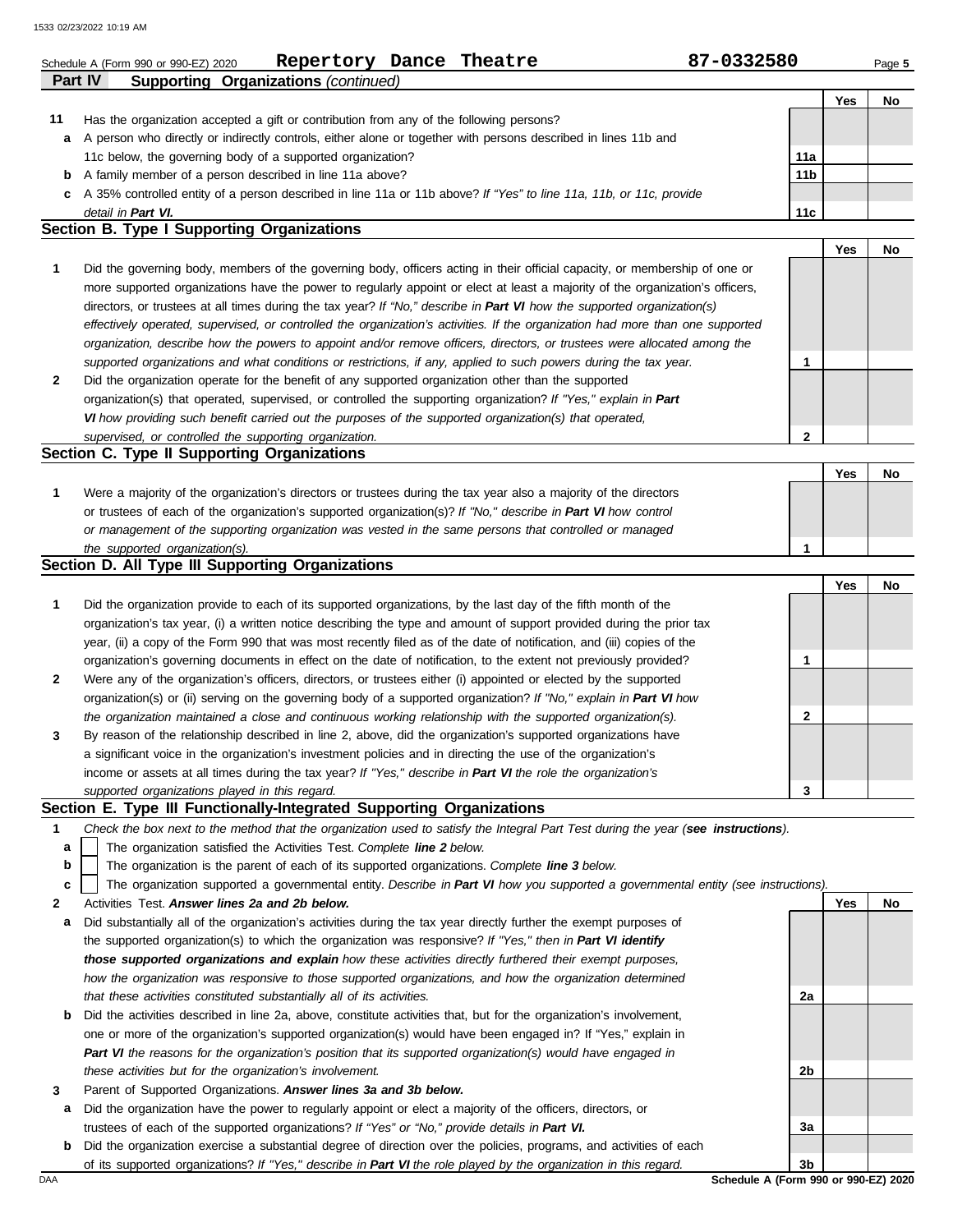|               | Repertory Dance Theatre<br>Schedule A (Form 990 or 990-EZ) 2020                                                                  |                         | 87-0332580     | Page 6                         |  |  |  |
|---------------|----------------------------------------------------------------------------------------------------------------------------------|-------------------------|----------------|--------------------------------|--|--|--|
| <b>Part V</b> | Type III Non-Functionally Integrated 509(a)(3) Supporting Organizations                                                          |                         |                |                                |  |  |  |
| $\mathbf{1}$  | Check here if the organization satisfied the Integral Part Test as a qualifying trust on Nov. 20, 1970 (explain in Part VI). See |                         |                |                                |  |  |  |
|               | instructions. All other Type III non-functionally integrated supporting organizations must complete Sections A through E.        |                         |                |                                |  |  |  |
|               | Section A - Adjusted Net Income                                                                                                  |                         | (A) Prior Year | (B) Current Year               |  |  |  |
|               |                                                                                                                                  |                         |                | (optional)                     |  |  |  |
| 1             | Net short-term capital gain                                                                                                      | 1                       |                |                                |  |  |  |
| $\mathbf{2}$  | Recoveries of prior-year distributions                                                                                           | $\mathbf{2}$            |                |                                |  |  |  |
| 3             | Other gross income (see instructions)                                                                                            | 3                       |                |                                |  |  |  |
| 4             | Add lines 1 through 3.                                                                                                           | 4                       |                |                                |  |  |  |
| 5             | Depreciation and depletion                                                                                                       | 5                       |                |                                |  |  |  |
| 6             | Portion of operating expenses paid or incurred for production or collection of                                                   |                         |                |                                |  |  |  |
|               | gross income or for management, conservation, or maintenance of property                                                         |                         |                |                                |  |  |  |
|               | held for production of income (see instructions)                                                                                 | 6                       |                |                                |  |  |  |
| 7             | Other expenses (see instructions)                                                                                                | $\overline{7}$          |                |                                |  |  |  |
| 8             | Adjusted Net Income (subtract lines 5, 6, and 7 from line 4)                                                                     | 8                       |                |                                |  |  |  |
|               | Section B - Minimum Asset Amount                                                                                                 |                         | (A) Prior Year | (B) Current Year<br>(optional) |  |  |  |
| 1             | Aggregate fair market value of all non-exempt-use assets (see                                                                    |                         |                |                                |  |  |  |
|               | instructions for short tax year or assets held for part of year):                                                                |                         |                |                                |  |  |  |
|               | a Average monthly value of securities                                                                                            | 1a                      |                |                                |  |  |  |
|               | <b>b</b> Average monthly cash balances                                                                                           | 1b                      |                |                                |  |  |  |
|               | c Fair market value of other non-exempt-use assets                                                                               | 1c                      |                |                                |  |  |  |
|               | d Total (add lines 1a, 1b, and 1c)                                                                                               | 1d                      |                |                                |  |  |  |
|               | e Discount claimed for blockage or other factors                                                                                 |                         |                |                                |  |  |  |
|               | (explain in detail in Part VI):                                                                                                  |                         |                |                                |  |  |  |
|               | 2 Acquisition indebtedness applicable to non-exempt-use assets                                                                   | $\mathbf{2}$            |                |                                |  |  |  |
| 3             | Subtract line 2 from line 1d.                                                                                                    | 3                       |                |                                |  |  |  |
| 4             | Cash deemed held for exempt use. Enter 0.015 of line 3 (for greater amount,                                                      |                         |                |                                |  |  |  |
|               | see instructions).                                                                                                               | 4                       |                |                                |  |  |  |
| 5             | Net value of non-exempt-use assets (subtract line 4 from line 3)                                                                 | 5                       |                |                                |  |  |  |
| 6             | Multiply line 5 by 0.035.                                                                                                        | 6                       |                |                                |  |  |  |
| 7             | Recoveries of prior-year distributions                                                                                           | $\overline{7}$          |                |                                |  |  |  |
| 8             | Minimum Asset Amount (add line 7 to line 6)                                                                                      | 8                       |                |                                |  |  |  |
|               | Section C - Distributable Amount                                                                                                 |                         |                | <b>Current Year</b>            |  |  |  |
| 1             | Adjusted net income for prior year (from Section A, line 8, column A)                                                            | 1                       |                |                                |  |  |  |
| $\mathbf{2}$  | Enter 0.85 of line 1.                                                                                                            | $\mathbf 2$             |                |                                |  |  |  |
| 3             | Minimum asset amount for prior year (from Section B, line 8, column A)                                                           | 3                       |                |                                |  |  |  |
| 4             | Enter greater of line 2 or line 3.                                                                                               | $\overline{\mathbf{4}}$ |                |                                |  |  |  |
| 5             | Income tax imposed in prior year                                                                                                 | 5                       |                |                                |  |  |  |
| 6             | <b>Distributable Amount.</b> Subtract line 5 from line 4, unless subject to                                                      |                         |                |                                |  |  |  |
|               | emergency temporary reduction (see instructions).                                                                                | 6                       |                |                                |  |  |  |

**7** (see instructions). Check here if the current year is the organization's first as a non-functionally integrated Type III supporting organization

**Schedule A (Form 990 or 990-EZ) 2020**

DAA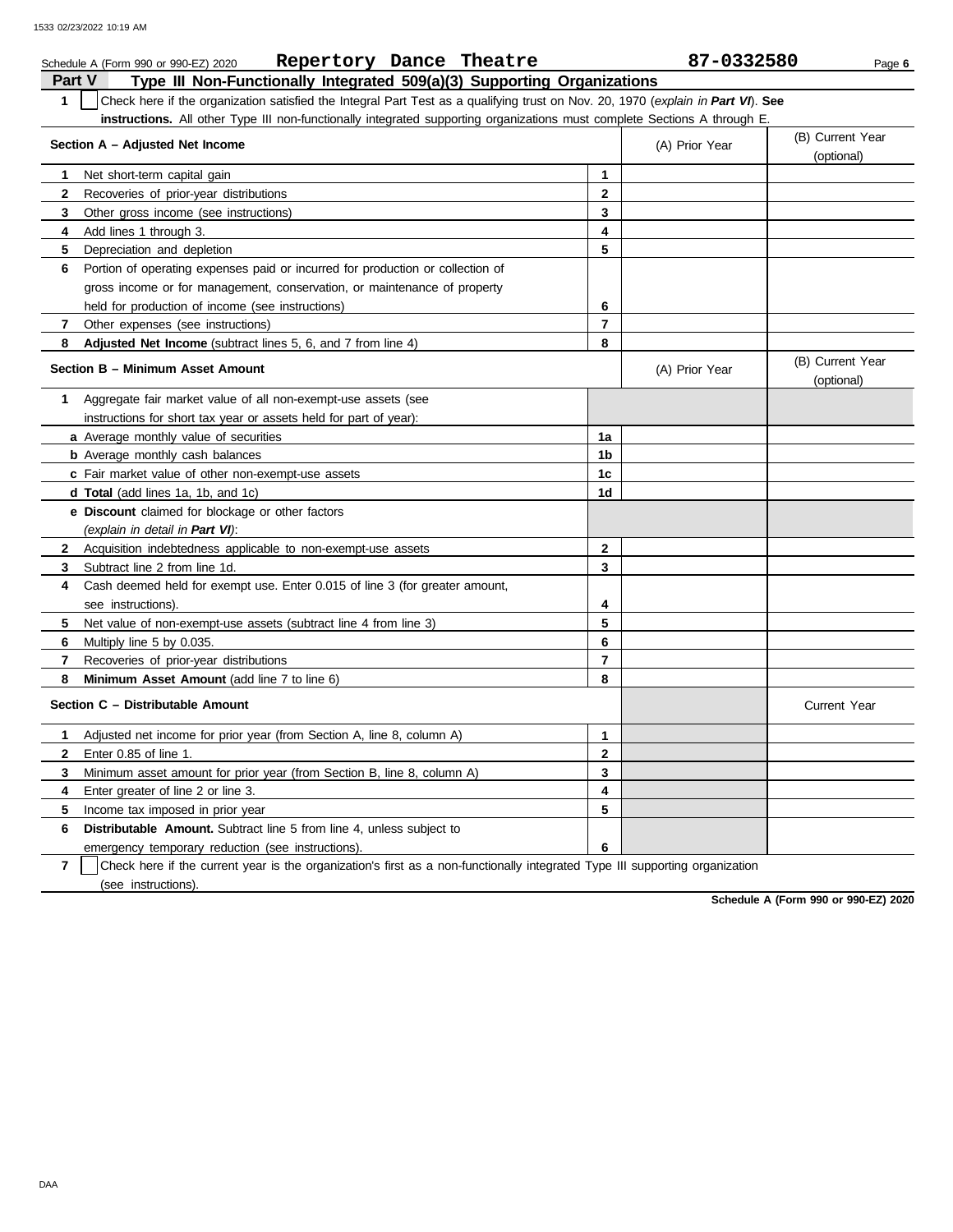|              | Repertory Dance Theatre<br>Schedule A (Form 990 or 990-EZ) 2020                            |                                    | 87-0332580                                    | Page 7                                           |
|--------------|--------------------------------------------------------------------------------------------|------------------------------------|-----------------------------------------------|--------------------------------------------------|
| Part V       | Type III Non-Functionally Integrated 509(a)(3) Supporting Organizations (continued)        |                                    |                                               |                                                  |
|              | Section D - Distributions                                                                  |                                    |                                               | <b>Current Year</b>                              |
| 1            | Amounts paid to supported organizations to accomplish exempt purposes                      |                                    |                                               |                                                  |
| $\mathbf{2}$ | Amounts paid to perform activity that directly furthers exempt purposes of supported       |                                    |                                               |                                                  |
|              | organizations, in excess of income from activity                                           |                                    |                                               |                                                  |
| 3            | Administrative expenses paid to accomplish exempt purposes of supported organizations      |                                    |                                               |                                                  |
| 4            | Amounts paid to acquire exempt-use assets                                                  |                                    |                                               |                                                  |
| 5            | Qualified set-aside amounts (prior IRS approval required—provide details in Part VI)       |                                    |                                               |                                                  |
| 6            | Other distributions (describe in Part VI). See instructions.                               |                                    |                                               |                                                  |
| 7            | Total annual distributions. Add lines 1 through 6.                                         |                                    |                                               |                                                  |
| 8            | Distributions to attentive supported organizations to which the organization is responsive |                                    |                                               |                                                  |
|              | (provide details in Part VI). See instructions.                                            |                                    |                                               |                                                  |
| 9            | Distributable amount for 2020 from Section C, line 6                                       |                                    |                                               |                                                  |
| 10           | Line 8 amount divided by line 9 amount                                                     |                                    |                                               |                                                  |
|              | <b>Section E – Distribution Allocations</b> (see instructions)                             | (i)<br><b>Excess Distributions</b> | (ii)<br><b>Underdistributions</b><br>Pre-2020 | (iii)<br><b>Distributable</b><br>Amount for 2020 |
| 1            | Distributable amount for 2020 from Section C, line 6                                       |                                    |                                               |                                                  |
| $\mathbf{2}$ | Underdistributions, if any, for years prior to 2020                                        |                                    |                                               |                                                  |
|              | (reasonable cause required-explain in Part VI). See                                        |                                    |                                               |                                                  |
|              | instructions.                                                                              |                                    |                                               |                                                  |
| 3            | Excess distributions carryover, if any, to 2020                                            |                                    |                                               |                                                  |
|              |                                                                                            |                                    |                                               |                                                  |
|              |                                                                                            |                                    |                                               |                                                  |
|              |                                                                                            |                                    |                                               |                                                  |
|              |                                                                                            |                                    |                                               |                                                  |
|              |                                                                                            |                                    |                                               |                                                  |
|              | f Total of lines 3a through 3e                                                             |                                    |                                               |                                                  |
|              | g Applied to underdistributions of prior years                                             |                                    |                                               |                                                  |
|              | h Applied to 2020 distributable amount                                                     |                                    |                                               |                                                  |
|              | <i>i</i> Carryover from 2015 not applied (see instructions)                                |                                    |                                               |                                                  |
|              | Remainder. Subtract lines 3g, 3h, and 3i from line 3f.                                     |                                    |                                               |                                                  |
| 4            | Distributions for 2020 from                                                                |                                    |                                               |                                                  |
|              | \$<br>Section D, line 7:                                                                   |                                    |                                               |                                                  |
|              | a Applied to underdistributions of prior years                                             |                                    |                                               |                                                  |
|              | <b>b</b> Applied to 2020 distributable amount                                              |                                    |                                               |                                                  |
|              | c Remainder. Subtract lines 4a and 4b from line 4.                                         |                                    |                                               |                                                  |
| 5            | Remaining underdistributions for years prior to 2020, if                                   |                                    |                                               |                                                  |
|              | any. Subtract lines 3g and 4a from line 2. For result                                      |                                    |                                               |                                                  |
|              | greater than zero, explain in Part VI. See instructions.                                   |                                    |                                               |                                                  |
| 6            | Remaining underdistributions for 2020 Subtract lines 3h                                    |                                    |                                               |                                                  |
|              | and 4b from line 1. For result greater than zero, explain in                               |                                    |                                               |                                                  |
|              | Part VI. See instructions.                                                                 |                                    |                                               |                                                  |
| 7            | Excess distributions carryover to 2021. Add lines 3j                                       |                                    |                                               |                                                  |
|              | and 4c.                                                                                    |                                    |                                               |                                                  |
| 8            | Breakdown of line 7:                                                                       |                                    |                                               |                                                  |
|              |                                                                                            |                                    |                                               |                                                  |
|              | <b>b</b> Excess from 2017                                                                  |                                    |                                               |                                                  |
|              |                                                                                            |                                    |                                               |                                                  |
|              |                                                                                            |                                    |                                               |                                                  |
|              | e Excess from 2020                                                                         |                                    |                                               |                                                  |

**Schedule A (Form 990 or 990-EZ) 2020**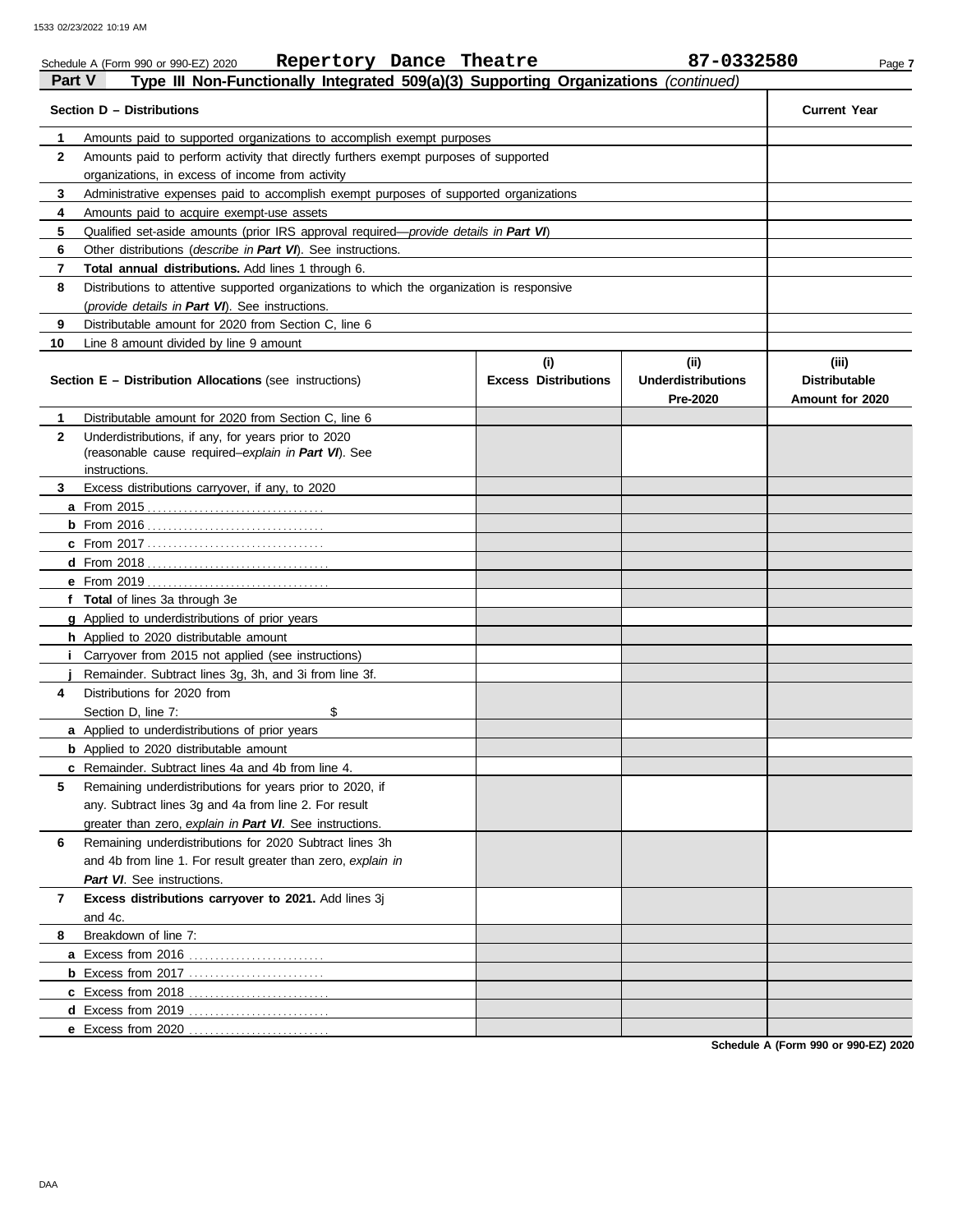|         | Schedule A (Form 990 or 990-EZ) 2020   |  | Repertory Dance Theatre   |                                                                                                | 87-0332580                                                                                                             | Page 8 |
|---------|----------------------------------------|--|---------------------------|------------------------------------------------------------------------------------------------|------------------------------------------------------------------------------------------------------------------------|--------|
| Part VI |                                        |  |                           |                                                                                                | Supplemental Information. Provide the explanations required by Part II, line 10; Part II, line 17a or 17b; Part        |        |
|         |                                        |  |                           |                                                                                                | III, line 12; Part IV, Section A, lines 1, 2, 3b, 3c, 4b, 4c, 5a, 6, 9a, 9b, 9c, 11a, 11b, and 11c; Part IV, Section   |        |
|         |                                        |  |                           |                                                                                                | B, lines 1 and 2; Part IV, Section C, line 1; Part IV, Section D, lines 2 and 3; Part IV, Section E, lines 1c, 2a, 2b, |        |
|         |                                        |  |                           |                                                                                                | 3a, and 3b; Part V, line 1; Part V, Section B, line 1e; Part V, Section D, lines 5, 6, and 8; and Part V, Section E,   |        |
|         |                                        |  |                           | lines 2, 5, and 6. Also complete this part for any additional information. (See instructions.) |                                                                                                                        |        |
|         |                                        |  |                           |                                                                                                |                                                                                                                        |        |
|         | Part II, Line 10 - Other Income Detail |  |                           |                                                                                                |                                                                                                                        |        |
|         |                                        |  |                           |                                                                                                |                                                                                                                        |        |
|         | Other income                           |  | $\boldsymbol{\mathsf{S}}$ | 1,252                                                                                          |                                                                                                                        |        |
|         |                                        |  |                           |                                                                                                |                                                                                                                        |        |
|         |                                        |  |                           |                                                                                                |                                                                                                                        |        |
|         |                                        |  |                           |                                                                                                |                                                                                                                        |        |
|         |                                        |  |                           |                                                                                                |                                                                                                                        |        |
|         |                                        |  |                           |                                                                                                |                                                                                                                        |        |
|         |                                        |  |                           |                                                                                                |                                                                                                                        |        |
|         |                                        |  |                           |                                                                                                |                                                                                                                        |        |
|         |                                        |  |                           |                                                                                                |                                                                                                                        |        |
|         |                                        |  |                           |                                                                                                |                                                                                                                        |        |
|         |                                        |  |                           |                                                                                                |                                                                                                                        |        |
|         |                                        |  |                           |                                                                                                |                                                                                                                        |        |
|         |                                        |  |                           |                                                                                                |                                                                                                                        |        |
|         |                                        |  |                           |                                                                                                |                                                                                                                        |        |
|         |                                        |  |                           |                                                                                                |                                                                                                                        |        |
|         |                                        |  |                           |                                                                                                |                                                                                                                        |        |
|         |                                        |  |                           |                                                                                                |                                                                                                                        |        |
|         |                                        |  |                           |                                                                                                |                                                                                                                        |        |
|         |                                        |  |                           |                                                                                                |                                                                                                                        |        |
|         |                                        |  |                           |                                                                                                |                                                                                                                        |        |
|         |                                        |  |                           |                                                                                                |                                                                                                                        |        |
|         |                                        |  |                           |                                                                                                |                                                                                                                        |        |
|         |                                        |  |                           |                                                                                                |                                                                                                                        |        |
|         |                                        |  |                           |                                                                                                |                                                                                                                        |        |
|         |                                        |  |                           |                                                                                                |                                                                                                                        |        |
|         |                                        |  |                           |                                                                                                |                                                                                                                        |        |
|         |                                        |  |                           |                                                                                                |                                                                                                                        |        |
|         |                                        |  |                           |                                                                                                |                                                                                                                        |        |
|         |                                        |  |                           |                                                                                                |                                                                                                                        |        |
|         |                                        |  |                           |                                                                                                |                                                                                                                        |        |
|         |                                        |  |                           |                                                                                                |                                                                                                                        |        |
|         |                                        |  |                           |                                                                                                |                                                                                                                        |        |
|         |                                        |  |                           |                                                                                                |                                                                                                                        |        |
|         |                                        |  |                           |                                                                                                |                                                                                                                        |        |
|         |                                        |  |                           |                                                                                                |                                                                                                                        |        |
|         |                                        |  |                           |                                                                                                |                                                                                                                        |        |
|         |                                        |  |                           |                                                                                                |                                                                                                                        |        |
|         |                                        |  |                           |                                                                                                |                                                                                                                        |        |
|         |                                        |  |                           |                                                                                                |                                                                                                                        |        |
|         |                                        |  |                           |                                                                                                |                                                                                                                        |        |
|         |                                        |  |                           |                                                                                                |                                                                                                                        |        |
|         |                                        |  |                           |                                                                                                |                                                                                                                        |        |
|         |                                        |  |                           |                                                                                                |                                                                                                                        |        |
|         |                                        |  |                           |                                                                                                |                                                                                                                        |        |
|         |                                        |  |                           |                                                                                                |                                                                                                                        |        |
|         |                                        |  |                           |                                                                                                |                                                                                                                        |        |
|         |                                        |  |                           |                                                                                                |                                                                                                                        |        |
|         |                                        |  |                           |                                                                                                |                                                                                                                        |        |
|         |                                        |  |                           |                                                                                                |                                                                                                                        |        |
|         |                                        |  |                           |                                                                                                |                                                                                                                        |        |
|         |                                        |  |                           |                                                                                                |                                                                                                                        |        |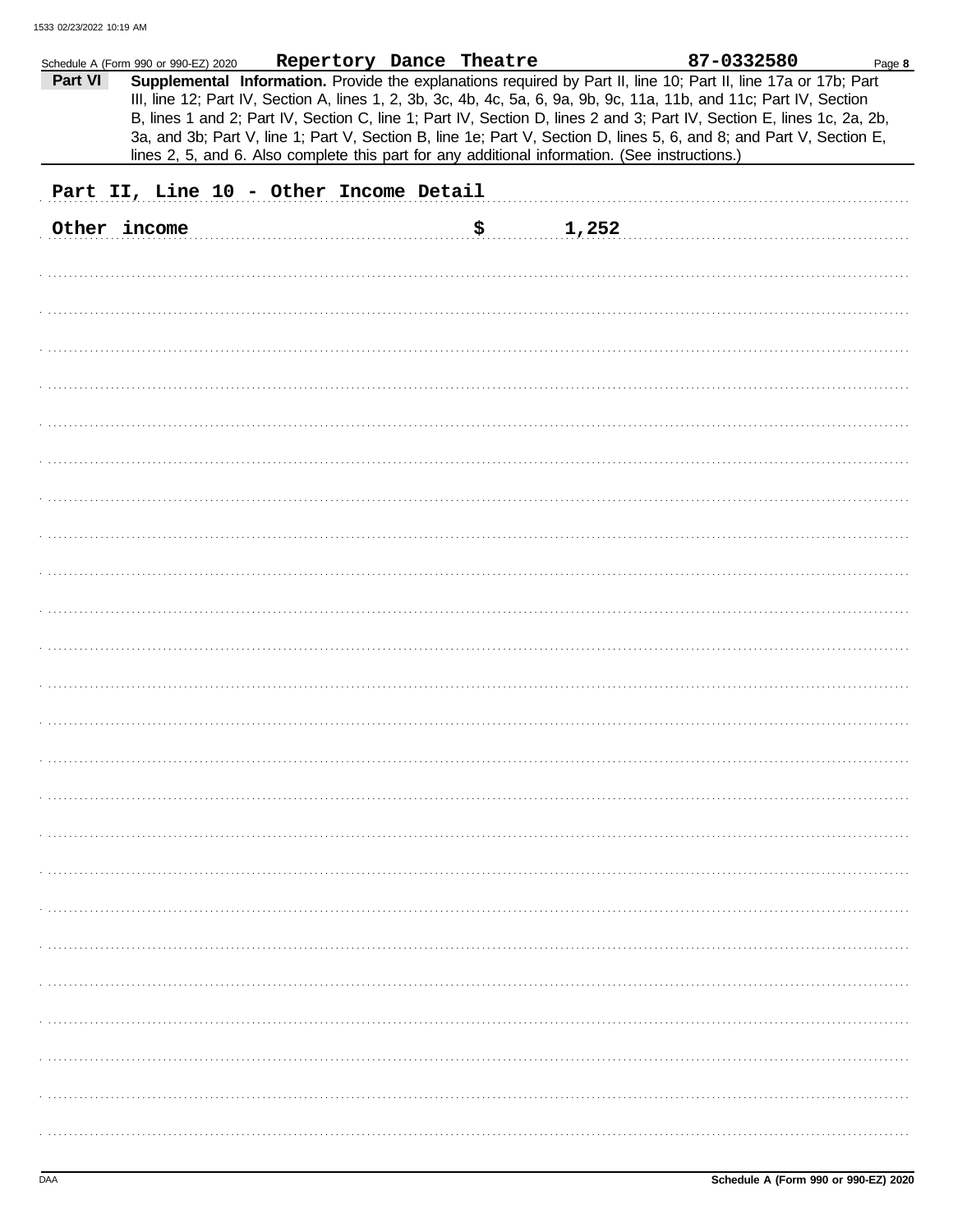### OMB No. 1545-0047 Department of the Treasury Internal Revenue Service Name of the organization **2020 Schedule of Contributors Schedule B (Form 990, 990-EZ, or 990-PF)** u **Attach to Form 990, Form 990-EZ, or Form 990-PF. Employer identification number** u **Go to** *www.irs.gov/Form990* **for the latest information.**

# **Repertory Dance Theatre 87-0332580**

**Organization type** (check one):

| Filers of:         | Section:                                                                    |
|--------------------|-----------------------------------------------------------------------------|
| Form 990 or 990-EZ | $ \mathbf{X} $ 501(c)( 3) (enter number) organization                       |
|                    | $4947(a)(1)$ nonexempt charitable trust not treated as a private foundation |
|                    | 527 political organization                                                  |
| Form 990-PF        | 501(c)(3) exempt private foundation                                         |
|                    | 4947(a)(1) nonexempt charitable trust treated as a private foundation       |
|                    | 501(c)(3) taxable private foundation                                        |

Check if your organization is covered by the **General Rule** or a **Special Rule. Note:** Only a section 501(c)(7), (8), or (10) organization can check boxes for both the General Rule and a Special Rule. See instructions.

## **General Rule**

For an organization filing Form 990, 990-EZ, or 990-PF that received, during the year, contributions totaling \$5,000 or more (in money or property) from any one contributor. Complete Parts I and II. See instructions for determining a contributor's total contributions.

## **Special Rules**

X For an organization described in section 501(c)(3) filing Form 990 or 990-EZ that met the 33<sup>1</sup>/3% support test of the regulations under sections 509(a)(1) and 170(b)(1)(A)(vi), that checked Schedule A (Form 990 or 990-EZ), Part II, line 13, 16a, or 16b, and that received from any one contributor, during the year, total contributions of the greater of **(1)** \$5,000; or **(2)** 2% of the amount on (i) Form 990, Part VIII, line 1h; or (ii) Form 990-EZ, line 1. Complete Parts I and II.

literary, or educational purposes, or for the prevention of cruelty to children or animals. Complete Parts I (entering For an organization described in section 501(c)(7), (8), or (10) filing Form 990 or 990-EZ that received from any one contributor, during the year, total contributions of more than \$1,000 *exclusively* for religious, charitable, scientific, "N/A" in column (b) instead of the contributor name and address), II, and III.

For an organization described in section 501(c)(7), (8), or (10) filing Form 990 or 990-EZ that received from any one contributor, during the year, contributions *exclusively* for religious, charitable, etc., purposes, but no such contributions totaled more than \$1,000. If this box is checked, enter here the total contributions that were received during the year for an *exclusively* religious, charitable, etc., purpose. Don't complete any of the parts unless the **General Rule** applies to this organization because it received *nonexclusively* religious, charitable, etc., contributions totaling \$5,000 or more during the year . . . . . . . . . . . . . . . . . . . . . . . . . . . . . . . . . . . . . . . . . . . . . . . . . . . . . . . . . . . . . . . . . . . . . . . . . . . . . . . .

990-EZ, or 990-PF), but it **must** answer "No" on Part IV, line 2, of its Form 990; or check the box on line H of its Form 990-EZ or on its Form 990-PF, Part I, line 2, to certify that it doesn't meet the filing requirements of Schedule B (Form 990, 990-EZ, or 990-PF). **Caution:** An organization that isn't covered by the General Rule and/or the Special Rules doesn't file Schedule B (Form 990,

**For Paperwork Reduction Act Notice, see the instructions for Form 990, 990-EZ, or 990-PF.**

\$ . . . . . . . . . . . . . . . . . . . . . . . . . . .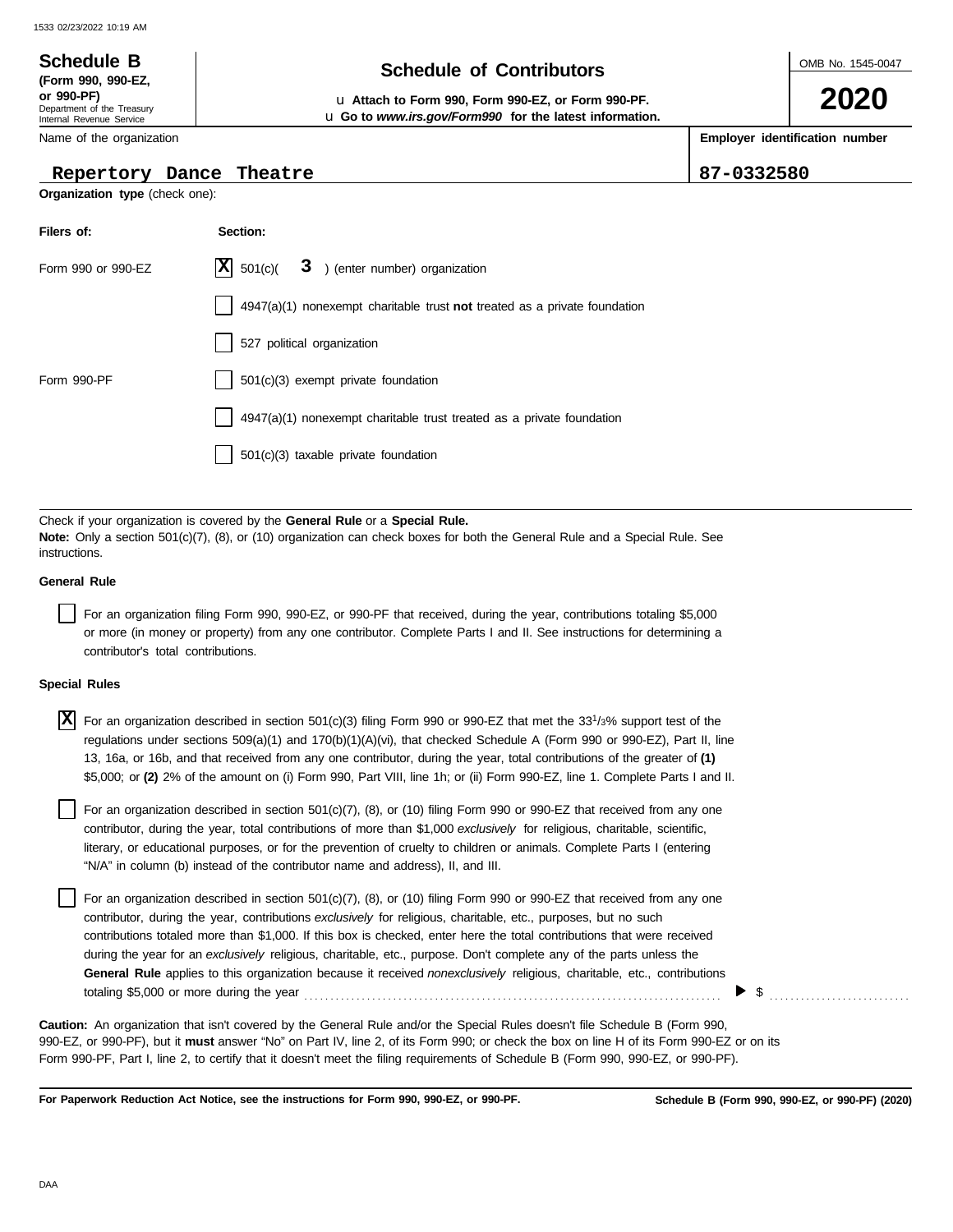Schedule B (Form 990, 990-EZ, or 990-PF) (2020) Name of organization **Employer identification number Employer identification number Repertory Dance Theatre Page 1 of 1 87-0332580**

**Part I Contributors** (see instructions). Use duplicate copies of Part I if additional space is needed.

| (a)<br>No.     | (b)                                                                                                                                            | (c)<br><b>Total contributions</b> | (d)                                                                                                                  |
|----------------|------------------------------------------------------------------------------------------------------------------------------------------------|-----------------------------------|----------------------------------------------------------------------------------------------------------------------|
| $\mathbf{1}$   | Name, address, and ZIP + 4<br>George S. and Dolores Dore Eccles<br>Foundation<br>79 South Main Street 12th Floor<br>UT 84111<br>Salt Lake City | 40,000<br>$\frac{1}{2}$           | Type of contribution<br>X<br>Person<br>Payroll<br><b>Noncash</b><br>(Complete Part II for<br>noncash contributions.) |
| (a)<br>No.     | (b)<br>Name, address, and ZIP + 4                                                                                                              | (c)<br><b>Total contributions</b> | (d)<br>Type of contribution                                                                                          |
| $\overline{2}$ | Emma Eccles Jones Foundation<br>P.O. Box 45385<br>Salt Lake City UT 84145                                                                      | 30,000<br>\$                      | X<br>Person<br>Payroll<br><b>Noncash</b><br>(Complete Part II for<br>noncash contributions.)                         |
| (a)<br>No.     | (b)<br>Name, address, and ZIP + 4                                                                                                              | (c)<br><b>Total contributions</b> | (d)<br>Type of contribution                                                                                          |
| $\overline{3}$ | Jarvis and Constance Doctorow<br>Foundation<br>1238 Lake Street<br>UT 84105<br>Salt Lake City                                                  | 25,175<br>\$                      | X<br>Person<br>Payroll<br><b>Noncash</b><br>(Complete Part II for<br>noncash contributions.)                         |
| (a)<br>No.     | (b)<br>Name, address, and ZIP + 4                                                                                                              | (c)<br><b>Total contributions</b> | (d)<br>Type of contribution                                                                                          |
| 4              | Utah Division of Arts & Museums<br>Department of Community and Culture<br>617 E South Temple<br>Salt Lake City UT 84102                        | 41,025<br>\$                      | $\mathbf x$<br>Person<br>Payroll<br><b>Noncash</b><br>(Complete Part II for<br>noncash contributions.)               |
| (a)<br>No.     | (b)<br>Name, address, and ZIP + 4                                                                                                              | (c)<br><b>Total contributions</b> | (d)<br>Type of contribution                                                                                          |
|                |                                                                                                                                                | \$                                | Person<br>Payroll<br>Noncash<br>(Complete Part II for<br>noncash contributions.)                                     |
| (a)<br>No.     | (b)<br>Name, address, and ZIP + 4                                                                                                              | (c)<br><b>Total contributions</b> | (d)<br>Type of contribution                                                                                          |
|                |                                                                                                                                                | \$                                | Person<br>Payroll<br>Noncash<br>(Complete Part II for<br>noncash contributions.)                                     |

Page **2**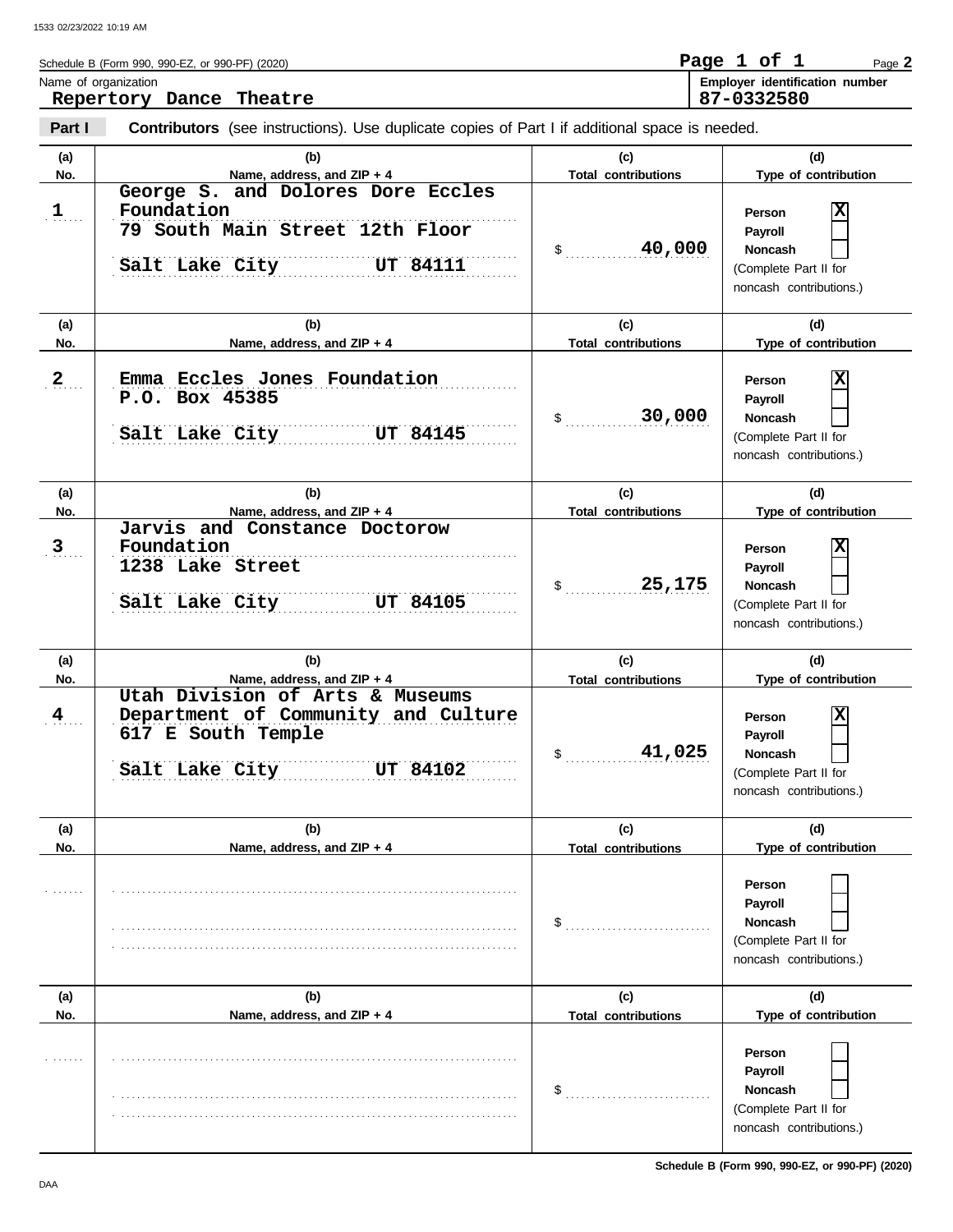| <b>Political Campaign and Lobbying Activities</b><br><b>SCHEDULE C</b> |                                                                                                                                                                                                                                                                                                                                                                                                                                                                                                 |                                                                                 |                                       |                                                                             |                                                                                                                                                             |  |  |  |  |  |
|------------------------------------------------------------------------|-------------------------------------------------------------------------------------------------------------------------------------------------------------------------------------------------------------------------------------------------------------------------------------------------------------------------------------------------------------------------------------------------------------------------------------------------------------------------------------------------|---------------------------------------------------------------------------------|---------------------------------------|-----------------------------------------------------------------------------|-------------------------------------------------------------------------------------------------------------------------------------------------------------|--|--|--|--|--|
| (Form 990 or 990-EZ)                                                   |                                                                                                                                                                                                                                                                                                                                                                                                                                                                                                 | For Organizations Exempt From Income Tax Under section 501(c) and section 527   |                                       |                                                                             |                                                                                                                                                             |  |  |  |  |  |
|                                                                        | <b>u</b> Complete if the organization is described below.                                                                                                                                                                                                                                                                                                                                                                                                                                       |                                                                                 | L1 Attach to Form 990 or Form 990-EZ. |                                                                             | <b>Open to Public</b>                                                                                                                                       |  |  |  |  |  |
| Department of the Treasury<br>Internal Revenue Service                 |                                                                                                                                                                                                                                                                                                                                                                                                                                                                                                 | <b>u</b> Go to www.irs.gov/Form990 for instructions and the latest information. |                                       |                                                                             | <b>Inspection</b>                                                                                                                                           |  |  |  |  |  |
| • Section 527 organizations: Complete Part I-A only.                   | If the organization answered "Yes," on Form 990, Part IV, line 3, or Form 990-EZ, Part V, line 46 (Political Campaign Activities), then<br>• Section 501(c)(3) organizations: Complete Parts I-A and B. Do not complete Part I-C.<br>• Section 501(c) (other than section 501(c)(3)) organizations: Complete Parts I-A and C below. Do not complete Part I-B.<br>If the organization answered "Yes," on Form 990, Part IV, line 4, or Form 990-EZ, Part VI, line 47 (Lobbying Activities), then |                                                                                 |                                       |                                                                             |                                                                                                                                                             |  |  |  |  |  |
|                                                                        | • Section 501(c)(3) organizations that have filed Form 5768 (election under section 501(h)): Complete Part II-A. Do not complete Part II-B.                                                                                                                                                                                                                                                                                                                                                     |                                                                                 |                                       |                                                                             |                                                                                                                                                             |  |  |  |  |  |
|                                                                        | • Section 501(c)(3) organizations that have NOT filed Form 5768 (election under section 501(h)): Complete Part II-B. Do not complete Part II-A.                                                                                                                                                                                                                                                                                                                                                 |                                                                                 |                                       |                                                                             |                                                                                                                                                             |  |  |  |  |  |
|                                                                        | If the organization answered "Yes," on Form 990, Part IV, line 5 (Proxy Tax) (See separate instructions) or Form 990-EZ, Part V, line 35c (Proxy                                                                                                                                                                                                                                                                                                                                                |                                                                                 |                                       |                                                                             |                                                                                                                                                             |  |  |  |  |  |
| Tax) (See separate instructions), then                                 | • Section 501(c)(4), (5), or (6) organizations: Complete Part III.                                                                                                                                                                                                                                                                                                                                                                                                                              |                                                                                 |                                       |                                                                             |                                                                                                                                                             |  |  |  |  |  |
| Name of organization                                                   |                                                                                                                                                                                                                                                                                                                                                                                                                                                                                                 |                                                                                 |                                       |                                                                             | Employer identification number                                                                                                                              |  |  |  |  |  |
| Repertory Dance Theatre                                                | 87-0332580                                                                                                                                                                                                                                                                                                                                                                                                                                                                                      |                                                                                 |                                       |                                                                             |                                                                                                                                                             |  |  |  |  |  |
| Part I-A                                                               | Complete if the organization is exempt under section 501(c) or is a section 527 organization.                                                                                                                                                                                                                                                                                                                                                                                                   |                                                                                 |                                       |                                                                             |                                                                                                                                                             |  |  |  |  |  |
| 1                                                                      | Provide a description of the organization's direct and indirect political campaign activities in Part IV. (See instructions for                                                                                                                                                                                                                                                                                                                                                                 |                                                                                 |                                       |                                                                             |                                                                                                                                                             |  |  |  |  |  |
| definition of "political campaign activities")                         |                                                                                                                                                                                                                                                                                                                                                                                                                                                                                                 |                                                                                 |                                       |                                                                             |                                                                                                                                                             |  |  |  |  |  |
| 2                                                                      | Political campaign activity expenditures (See instructions)                                                                                                                                                                                                                                                                                                                                                                                                                                     |                                                                                 |                                       |                                                                             |                                                                                                                                                             |  |  |  |  |  |
| 3                                                                      |                                                                                                                                                                                                                                                                                                                                                                                                                                                                                                 |                                                                                 |                                       |                                                                             |                                                                                                                                                             |  |  |  |  |  |
| Part I-B                                                               | Complete if the organization is exempt under section $501(c)(3)$ .                                                                                                                                                                                                                                                                                                                                                                                                                              |                                                                                 |                                       |                                                                             |                                                                                                                                                             |  |  |  |  |  |
| 1                                                                      | Enter the amount of any excise tax incurred by the organization under section 4955 [[[[[[[[[[[[[[[[[[[[[[[[[[[<br>$\mathbf{u}$ \$<br>Enter the amount of any excise tax incurred by organization managers under section 4955                                                                                                                                                                                                                                                                    |                                                                                 |                                       |                                                                             |                                                                                                                                                             |  |  |  |  |  |
| 2                                                                      |                                                                                                                                                                                                                                                                                                                                                                                                                                                                                                 |                                                                                 |                                       | $\mathbf{u}$ \$                                                             |                                                                                                                                                             |  |  |  |  |  |
| 3                                                                      | If the organization incurred a section 4955 tax, did it file Form 4720 for this year?                                                                                                                                                                                                                                                                                                                                                                                                           |                                                                                 |                                       |                                                                             | Yes<br>No                                                                                                                                                   |  |  |  |  |  |
| 4a Was a correction made?<br><b>b</b> If "Yes," describe in Part IV.   |                                                                                                                                                                                                                                                                                                                                                                                                                                                                                                 |                                                                                 |                                       |                                                                             | Yes<br>No                                                                                                                                                   |  |  |  |  |  |
| Part I-C                                                               | Complete if the organization is exempt under section 501(c), except section 501(c)(3).                                                                                                                                                                                                                                                                                                                                                                                                          |                                                                                 |                                       |                                                                             |                                                                                                                                                             |  |  |  |  |  |
| 1.                                                                     | Enter the amount directly expended by the filing organization for section 527 exempt function                                                                                                                                                                                                                                                                                                                                                                                                   |                                                                                 |                                       |                                                                             |                                                                                                                                                             |  |  |  |  |  |
| activities                                                             |                                                                                                                                                                                                                                                                                                                                                                                                                                                                                                 |                                                                                 |                                       |                                                                             | $\mathbf{u}$ \$ $\ldots$ $\ldots$ $\ldots$ $\ldots$ $\ldots$ $\ldots$ $\ldots$                                                                              |  |  |  |  |  |
| 2                                                                      | Enter the amount of the filing organization's funds contributed to other organizations for section                                                                                                                                                                                                                                                                                                                                                                                              |                                                                                 |                                       |                                                                             |                                                                                                                                                             |  |  |  |  |  |
| 527 exempt function activities                                         |                                                                                                                                                                                                                                                                                                                                                                                                                                                                                                 |                                                                                 |                                       |                                                                             | <b>u</b> \$ <u></u>                                                                                                                                         |  |  |  |  |  |
| line 17b                                                               | Total exempt function expenditures. Add lines 1 and 2. Enter here and on Form 1120-POL,                                                                                                                                                                                                                                                                                                                                                                                                         |                                                                                 |                                       | $\mathbf{u} \mathbf{\$}$                                                    |                                                                                                                                                             |  |  |  |  |  |
|                                                                        |                                                                                                                                                                                                                                                                                                                                                                                                                                                                                                 |                                                                                 |                                       |                                                                             | Yes<br>No.                                                                                                                                                  |  |  |  |  |  |
|                                                                        | Enter the names, addresses and employer identification number (EIN) of all section 527 political organizations to which the filing                                                                                                                                                                                                                                                                                                                                                              |                                                                                 |                                       |                                                                             |                                                                                                                                                             |  |  |  |  |  |
|                                                                        | organization made payments. For each organization listed, enter the amount paid from the filing organization's funds. Also enter                                                                                                                                                                                                                                                                                                                                                                |                                                                                 |                                       |                                                                             |                                                                                                                                                             |  |  |  |  |  |
|                                                                        | the amount of political contributions received that were promptly and directly delivered to a separate political organization, such                                                                                                                                                                                                                                                                                                                                                             |                                                                                 |                                       |                                                                             |                                                                                                                                                             |  |  |  |  |  |
|                                                                        | as a separate segregated fund or a political action committee (PAC). If additional space is needed, provide information in Part IV.                                                                                                                                                                                                                                                                                                                                                             |                                                                                 |                                       |                                                                             |                                                                                                                                                             |  |  |  |  |  |
|                                                                        | (a) Name                                                                                                                                                                                                                                                                                                                                                                                                                                                                                        | (b) Address                                                                     | (c) EIN                               | (d) Amount paid from<br>filing organization's<br>funds. If none, enter -0-. | (e) Amount of political<br>contributions received and<br>promptly and directly<br>delivered to a separate<br>political organization.<br>If none, enter -0-. |  |  |  |  |  |
| (1)                                                                    |                                                                                                                                                                                                                                                                                                                                                                                                                                                                                                 |                                                                                 |                                       |                                                                             |                                                                                                                                                             |  |  |  |  |  |
| (2)                                                                    |                                                                                                                                                                                                                                                                                                                                                                                                                                                                                                 |                                                                                 |                                       |                                                                             |                                                                                                                                                             |  |  |  |  |  |
| (3)                                                                    |                                                                                                                                                                                                                                                                                                                                                                                                                                                                                                 |                                                                                 |                                       |                                                                             |                                                                                                                                                             |  |  |  |  |  |
| (4)                                                                    |                                                                                                                                                                                                                                                                                                                                                                                                                                                                                                 |                                                                                 |                                       |                                                                             |                                                                                                                                                             |  |  |  |  |  |
| (5)                                                                    |                                                                                                                                                                                                                                                                                                                                                                                                                                                                                                 |                                                                                 |                                       |                                                                             |                                                                                                                                                             |  |  |  |  |  |
| (6)                                                                    |                                                                                                                                                                                                                                                                                                                                                                                                                                                                                                 |                                                                                 |                                       |                                                                             |                                                                                                                                                             |  |  |  |  |  |

**For Paperwork Reduction Act Notice, see the Instructions for Form 990 or 990-EZ.**

**Schedule C (Form 990 or 990-EZ) 2020**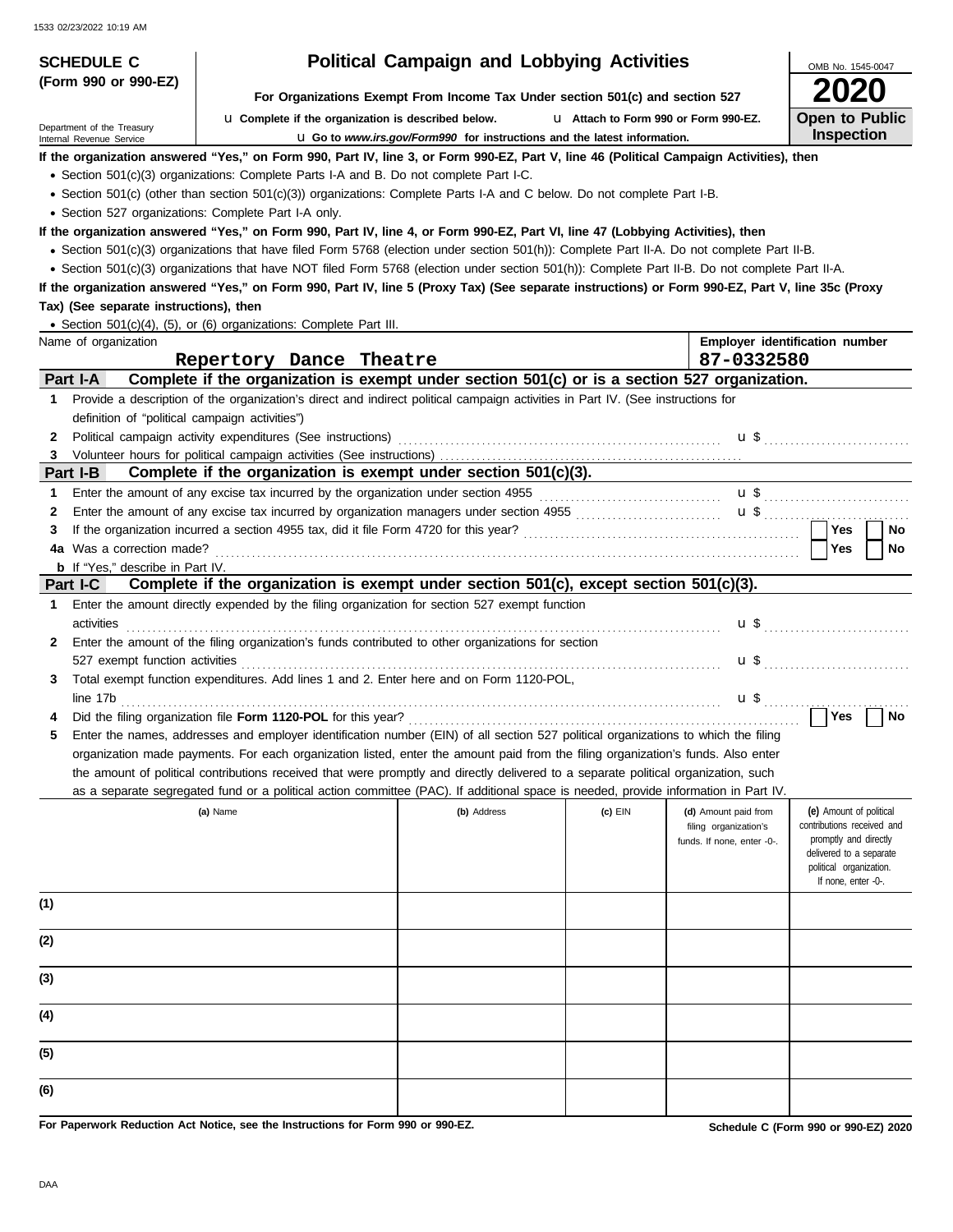|   |                                         | Schedule C (Form 990 or 990-EZ) 2020  Repertory  Dance  Theatre                 |                               |                                                                                                               | 87-0332580                                                                                                          | Page 2         |
|---|-----------------------------------------|---------------------------------------------------------------------------------|-------------------------------|---------------------------------------------------------------------------------------------------------------|---------------------------------------------------------------------------------------------------------------------|----------------|
|   | Part II-A                               |                                                                                 |                               |                                                                                                               | Complete if the organization is exempt under section 501(c)(3) and filed Form 5768 (election under                  |                |
|   |                                         | section $501(h)$ ).                                                             |                               |                                                                                                               |                                                                                                                     |                |
|   | A Check u                               |                                                                                 |                               |                                                                                                               | if the filing organization belongs to an affiliated group (and list in Part IV each affiliated group member's name, |                |
|   |                                         |                                                                                 |                               | address, EIN, expenses, and share of excess lobbying expenditures).                                           |                                                                                                                     |                |
| в | Check<br>$\mathbf{u}$                   |                                                                                 |                               | if the filing organization checked box A and "limited control" provisions apply.                              |                                                                                                                     |                |
|   |                                         | <b>Limits on Lobbying Expenditures</b>                                          |                               |                                                                                                               | (a) Filing                                                                                                          | (b) Affiliated |
|   |                                         | (The term "expenditures" means amounts paid or incurred.)                       |                               |                                                                                                               | organization's totals                                                                                               | group totals   |
|   |                                         |                                                                                 |                               | 1a Total lobbying expenditures to influence public opinion (grassroots lobbying) [[[[[[[[[[[[[[[[[[[[[[[[[[[[ |                                                                                                                     |                |
|   |                                         |                                                                                 |                               |                                                                                                               |                                                                                                                     |                |
|   |                                         |                                                                                 |                               |                                                                                                               |                                                                                                                     |                |
|   |                                         | Other exempt purpose expenditures                                               |                               |                                                                                                               |                                                                                                                     |                |
|   |                                         |                                                                                 |                               |                                                                                                               |                                                                                                                     |                |
|   |                                         | f Lobbying nontaxable amount. Enter the amount from the following table in both |                               |                                                                                                               |                                                                                                                     |                |
|   | columns.                                |                                                                                 |                               |                                                                                                               |                                                                                                                     |                |
|   |                                         | If the amount on line 1e, column (a) or (b) is:                                 |                               | The lobbying nontaxable amount is:                                                                            |                                                                                                                     |                |
|   | Not over \$500,000                      |                                                                                 | 20% of the amount on line 1e. |                                                                                                               |                                                                                                                     |                |
|   | Over \$500,000 but not over \$1,000,000 |                                                                                 |                               | \$100,000 plus 15% of the excess over \$500,000.                                                              |                                                                                                                     |                |
|   |                                         | Over \$1,000,000 but not over \$1,500,000                                       |                               | \$175,000 plus 10% of the excess over \$1,000,000.                                                            |                                                                                                                     |                |
|   |                                         | Over \$1,500,000 but not over \$17,000,000                                      |                               | \$225,000 plus 5% of the excess over \$1,500,000.                                                             |                                                                                                                     |                |
|   | Over \$17,000,000                       |                                                                                 | \$1,000,000.                  |                                                                                                               |                                                                                                                     |                |
|   |                                         |                                                                                 |                               |                                                                                                               |                                                                                                                     |                |
|   |                                         | h Subtract line 1g from line 1a. If zero or less, enter -0-                     |                               |                                                                                                               |                                                                                                                     |                |
|   |                                         | <i>i</i> Subtract line 1f from line 1c. If zero or less, enter -0-              |                               |                                                                                                               |                                                                                                                     |                |
|   |                                         |                                                                                 |                               | If there is an amount other than zero on either line 1h or line 1i, did the organization file Form 4720       |                                                                                                                     |                |

reporting section 4911 tax for this year? . . . . . . . . . . . . . . . . . . . . . . . . . . . . . . . . . . . . . . . . . . . . . . . . . . . . . . . . . . . . . . . . . . . . . . . . . . . . . . . . . . . . . . . . . . . . . . . . **Yes No**

**4-Year Averaging Period Under Section 501(h)**

**(Some organizations that made a section 501(h) election do not have to complete all of the five columns below. See the separate instructions for lines 2a through 2f.)**

| Lobbying Expenditures During 4-Year Averaging Period                                   |            |          |            |            |           |  |  |  |  |  |  |
|----------------------------------------------------------------------------------------|------------|----------|------------|------------|-----------|--|--|--|--|--|--|
| Calendar year (or fiscal year<br>beginning in)                                         | (a) $2017$ | (b) 2018 | $(c)$ 2019 | $(d)$ 2020 | (e) Total |  |  |  |  |  |  |
| 2a Lobbying nontaxable amount                                                          |            |          |            |            |           |  |  |  |  |  |  |
| <b>b</b> Lobbying ceiling amount<br>$(150\% \text{ of line } 2a, \text{ column } (e))$ |            |          |            |            |           |  |  |  |  |  |  |
| c Total lobbying expenditures                                                          |            |          |            |            |           |  |  |  |  |  |  |
| <b>d</b> Grassroots nontaxable amount                                                  |            |          |            |            |           |  |  |  |  |  |  |
| e Grassroots ceiling amount<br>$(150\% \text{ of line } 2d, \text{ column } (e))$      |            |          |            |            |           |  |  |  |  |  |  |
| f Grassroots lobbying expenditures                                                     |            |          |            |            |           |  |  |  |  |  |  |

**Schedule C (Form 990 or 990-EZ) 2020**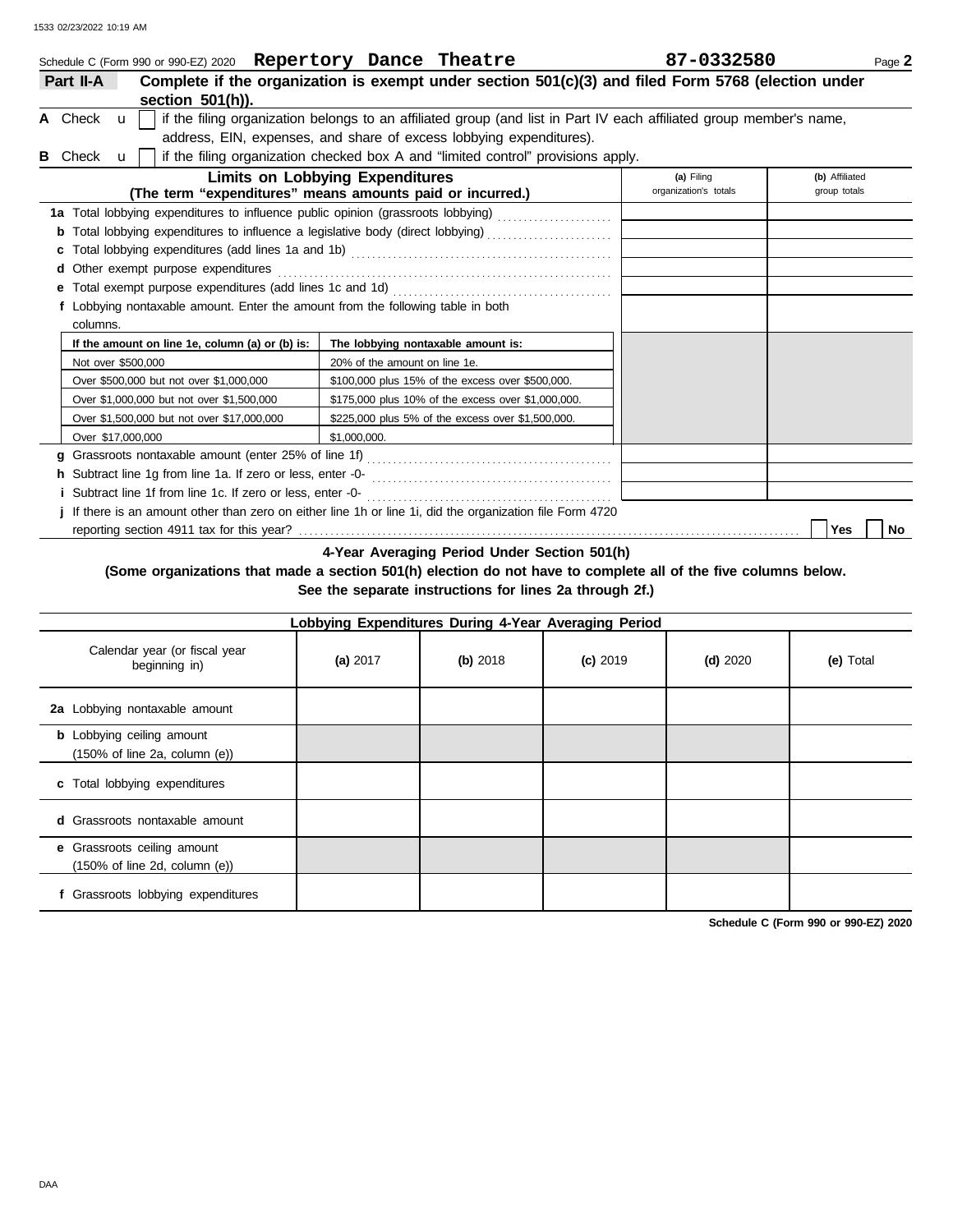| Schedule C (Form 990 or 990-EZ) 2020  Repertory  Dance  Theatre                                                                                                                                                                    |     | 87-0332580              |                         | Page 3 |
|------------------------------------------------------------------------------------------------------------------------------------------------------------------------------------------------------------------------------------|-----|-------------------------|-------------------------|--------|
| Complete if the organization is exempt under section 501(c)(3) and has NOT filed Form 5768<br>Part II-B<br>(election under section 501(h)).                                                                                        |     |                         |                         |        |
| For each "Yes," response on lines 1a through 1i below, provide in Part IV a detailed                                                                                                                                               | (a) |                         | (b)                     |        |
| description of the lobbying activity.                                                                                                                                                                                              | Yes | No                      | Amount                  |        |
| 1 During the year, did the filing organization attempt to influence foreign, national, state, or local                                                                                                                             |     |                         |                         |        |
| legislation, including any attempt to influence public opinion on a legislative matter or                                                                                                                                          |     |                         |                         |        |
| referendum, through the use of:                                                                                                                                                                                                    |     |                         |                         |        |
| a Volunteers?                                                                                                                                                                                                                      |     | х<br>$\mathbf x$        |                         |        |
| <b>b</b> Paid staff or management (include compensation in expenses reported on lines 1c through 1i)?<br>c Media advertisements?                                                                                                   |     | $\overline{\mathbf{x}}$ |                         |        |
|                                                                                                                                                                                                                                    |     | $\mathbf x$             |                         |        |
|                                                                                                                                                                                                                                    |     | $\overline{\mathbf{x}}$ |                         |        |
| f Grants to other organizations for lobbying purposes?                                                                                                                                                                             |     | $\overline{\mathbf{x}}$ |                         |        |
|                                                                                                                                                                                                                                    |     | $\overline{\mathbf{x}}$ |                         |        |
| h Rallies, demonstrations, seminars, conventions, speeches, lectures, or any similar means?                                                                                                                                        |     | $\overline{\mathbf{x}}$ |                         |        |
| <i>i</i> Other activities?                                                                                                                                                                                                         |     | $\overline{\mathbf{x}}$ |                         |        |
| j Total. Add lines 1c through 1i                                                                                                                                                                                                   |     |                         |                         |        |
|                                                                                                                                                                                                                                    |     | $\mathbf x$             |                         |        |
|                                                                                                                                                                                                                                    |     |                         |                         |        |
| c If "Yes," enter the amount of any tax incurred by organization managers under section 4912                                                                                                                                       |     |                         |                         |        |
|                                                                                                                                                                                                                                    |     |                         |                         |        |
| Complete if the organization is exempt under section 501(c)(4), section 501(c)(5), or section<br>Part III-A<br>$501(c)(6)$ .                                                                                                       |     |                         |                         |        |
|                                                                                                                                                                                                                                    |     |                         | Yes                     | No     |
| Were substantially all (90% or more) dues received nondeductible by members?<br>1                                                                                                                                                  |     |                         | $\mathbf 1$             |        |
| Did the organization make only in-house lobbying expenditures of \$2,000 or less?<br>2                                                                                                                                             |     |                         | $\mathbf{2}$            |        |
| Did the organization agree to carry over lobbying and political campaign activity expenditures from the prior year?<br>Complete if the organization is exempt under section 501(c)(4), section 501(c)(5), or section<br>Part III-B |     |                         | $\overline{\mathbf{3}}$ |        |
| 501(c)(6) and if either (a) BOTH Part III-A, lines 1 and 2, are answered "No" OR (b) Part III-A, line 3, is<br>answered "Yes."                                                                                                     |     |                         |                         |        |
| Dues, assessments and similar amounts from members<br>1                                                                                                                                                                            |     | 1                       |                         |        |
| Section 162(e) nondeductible lobbying and political expenditures (do not include amounts of<br>2                                                                                                                                   |     |                         |                         |        |
| political expenses for which the section 527(f) tax was paid).                                                                                                                                                                     |     |                         |                         |        |
| a Current year                                                                                                                                                                                                                     |     | 2a                      |                         |        |
| <b>b</b> Carryover from last year                                                                                                                                                                                                  |     | 2b                      |                         |        |
| Total<br>С                                                                                                                                                                                                                         |     | 2c                      |                         |        |
| Aggregate amount reported in section 6033(e)(1)(A) notices of nondeductible section 162(e) dues<br>З                                                                                                                               |     | 3                       |                         |        |
| If notices were sent and the amount on line 2c exceeds the amount on line 3, what portion of the<br>4                                                                                                                              |     |                         |                         |        |
| excess does the organization agree to carryover to the reasonable estimate of nondeductible lobbying                                                                                                                               |     |                         |                         |        |
| and political expenditure next year?                                                                                                                                                                                               |     | 4                       |                         |        |
| 5<br>Part IV<br>Supplemental Information                                                                                                                                                                                           |     | 5                       |                         |        |
| Provide the descriptions required for Part I-A, line 1; Part I-B, line 4; Part I-C, line 5; Part II-A (affiliated group list); Part II-A, lines 1 and                                                                              |     |                         |                         |        |
| 2 (See instructions); and Part II-B, line 1. Also, complete this part for any additional information.                                                                                                                              |     |                         |                         |        |
|                                                                                                                                                                                                                                    |     |                         |                         |        |
|                                                                                                                                                                                                                                    |     |                         |                         |        |
|                                                                                                                                                                                                                                    |     |                         |                         |        |
|                                                                                                                                                                                                                                    |     |                         |                         |        |
|                                                                                                                                                                                                                                    |     |                         |                         |        |
|                                                                                                                                                                                                                                    |     |                         |                         |        |
|                                                                                                                                                                                                                                    |     |                         |                         |        |
|                                                                                                                                                                                                                                    |     |                         |                         |        |
|                                                                                                                                                                                                                                    |     |                         |                         |        |
|                                                                                                                                                                                                                                    |     |                         |                         |        |

. . . . . . . . . . . . . . . . . . . . . . . . . . . . . . . . . . . . . . . . . . . . . . . . . . . . . . . . . . . . . . . . . . . . . . . . . . . . . . . . . . . . . . . . . . . . . . . . . . . . . . . . . . . . . . . . . . . . . . . . . . . . . . . . . . . . . . . . . . . . . . . . . . . . . . . . . . . . . . . . . . . . . .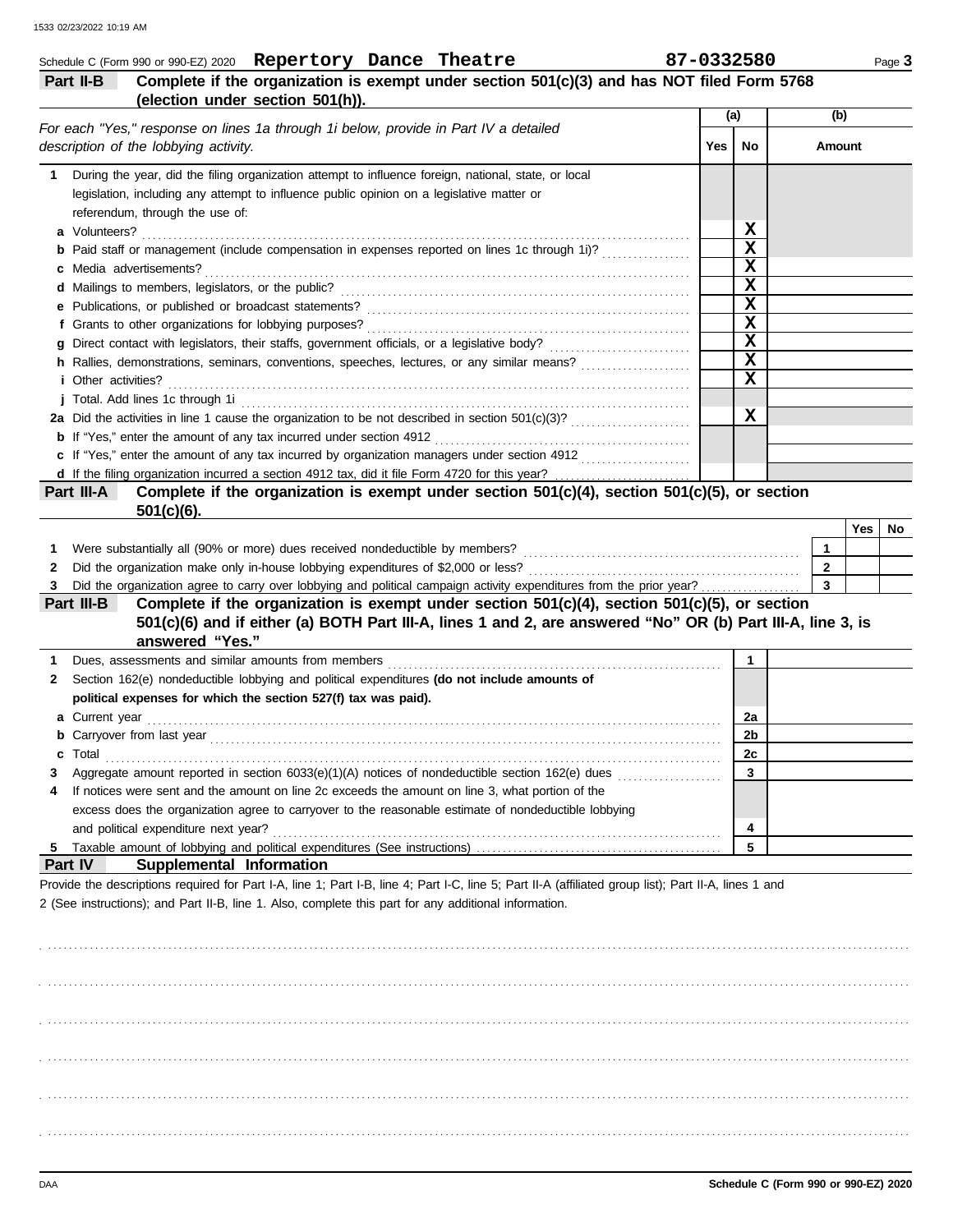|         | Schedule C (Form 990 or 990-EZ) 2020  Repertory Dance Theatre |                                      |  | 87-0332580 | Page 4 |
|---------|---------------------------------------------------------------|--------------------------------------|--|------------|--------|
| Part IV |                                                               | Supplemental Information (continued) |  |            |        |
|         |                                                               |                                      |  |            |        |
|         |                                                               |                                      |  |            |        |
|         |                                                               |                                      |  |            |        |
|         |                                                               |                                      |  |            |        |
|         |                                                               |                                      |  |            |        |
|         |                                                               |                                      |  |            |        |
|         |                                                               |                                      |  |            |        |
|         |                                                               |                                      |  |            |        |
|         |                                                               |                                      |  |            |        |
|         |                                                               |                                      |  |            |        |
|         |                                                               |                                      |  |            |        |
|         |                                                               |                                      |  |            |        |
|         |                                                               |                                      |  |            |        |
|         |                                                               |                                      |  |            |        |
|         |                                                               |                                      |  |            |        |
|         |                                                               |                                      |  |            |        |
|         |                                                               |                                      |  |            |        |
|         |                                                               |                                      |  |            |        |
|         |                                                               |                                      |  |            |        |
|         |                                                               |                                      |  |            |        |
|         |                                                               |                                      |  |            |        |
|         |                                                               |                                      |  |            |        |
|         |                                                               |                                      |  |            |        |
|         |                                                               |                                      |  |            |        |
|         |                                                               |                                      |  |            |        |
|         |                                                               |                                      |  |            |        |
|         |                                                               |                                      |  |            |        |
|         |                                                               |                                      |  |            |        |
|         |                                                               |                                      |  |            |        |
|         |                                                               |                                      |  |            |        |
|         |                                                               |                                      |  |            |        |
|         |                                                               |                                      |  |            |        |
|         |                                                               |                                      |  |            |        |
|         |                                                               |                                      |  |            |        |
|         |                                                               |                                      |  |            |        |
|         |                                                               |                                      |  |            |        |
|         |                                                               |                                      |  |            |        |
|         |                                                               |                                      |  |            |        |
|         |                                                               |                                      |  |            |        |
|         |                                                               |                                      |  |            |        |
|         |                                                               |                                      |  |            |        |
|         |                                                               |                                      |  |            |        |
|         |                                                               |                                      |  |            |        |
|         |                                                               |                                      |  |            |        |
|         |                                                               |                                      |  |            |        |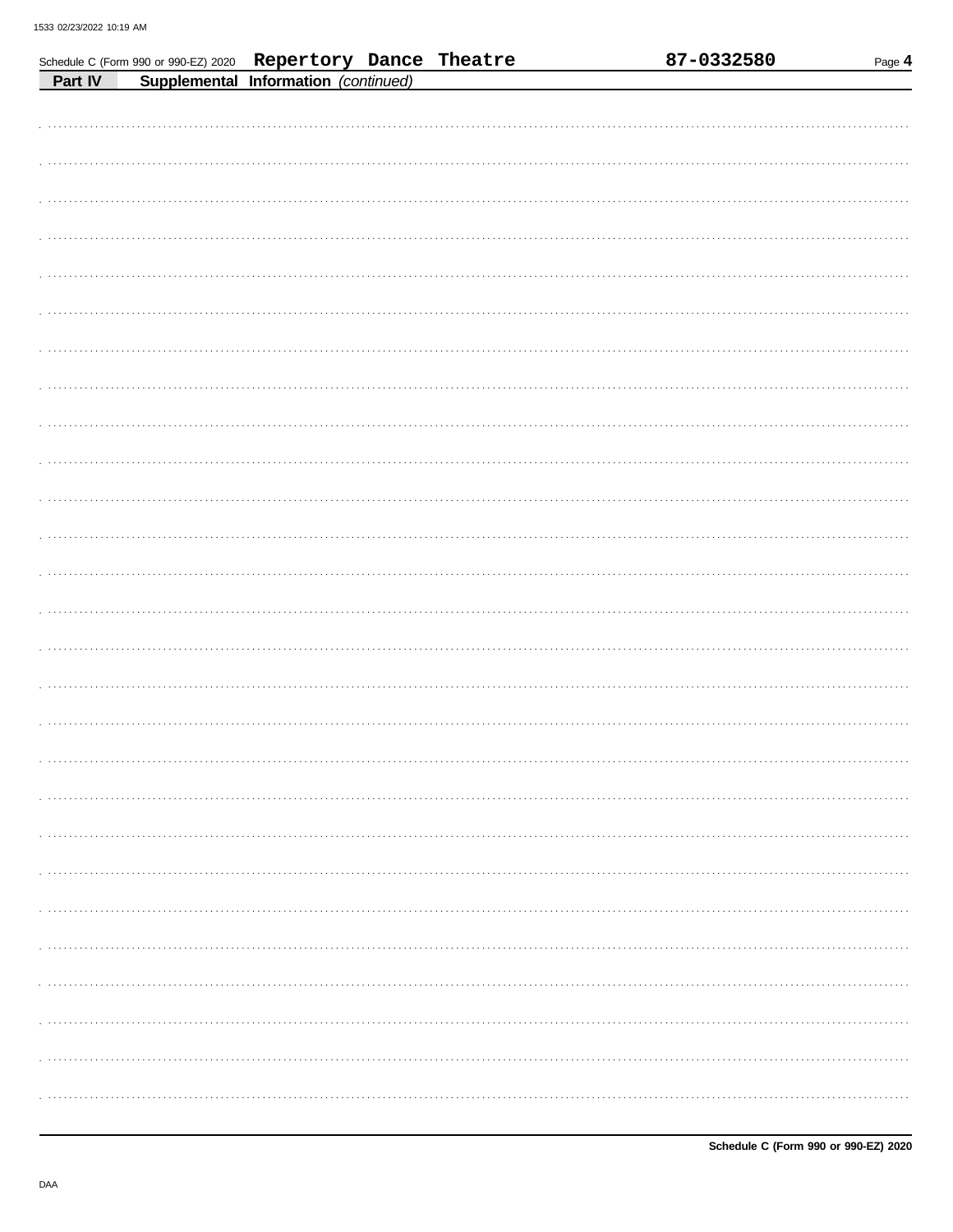|        | <b>SCHEDULE D</b>                                      |                                                                                                                                                                                                                                                                      |                       |                                                    |                | OMB No. 1545-0047               |
|--------|--------------------------------------------------------|----------------------------------------------------------------------------------------------------------------------------------------------------------------------------------------------------------------------------------------------------------------------|-----------------------|----------------------------------------------------|----------------|---------------------------------|
|        | (Form 990)                                             | <b>Supplemental Financial Statements</b><br>u Complete if the organization answered "Yes" on Form 990,                                                                                                                                                               |                       |                                                    |                |                                 |
|        |                                                        | Part IV, line 6, 7, 8, 9, 10, 11a, 11b, 11c, 11d, 11e, 11f, 12a, or 12b.                                                                                                                                                                                             |                       |                                                    |                |                                 |
|        | Department of the Treasury<br>Internal Revenue Service |                                                                                                                                                                                                                                                                      | u Attach to Form 990. |                                                    |                | Open to Public<br>Inspection    |
|        | Name of the organization                               | <b>u</b> Go to www.irs.gov/Form990 for instructions and the latest information.                                                                                                                                                                                      |                       |                                                    |                | Employer identification number  |
|        |                                                        |                                                                                                                                                                                                                                                                      |                       |                                                    |                |                                 |
|        | Repertory Dance Theatre                                |                                                                                                                                                                                                                                                                      |                       |                                                    |                | 87-0332580                      |
|        | Part I                                                 | Organizations Maintaining Donor Advised Funds or Other Similar Funds or Accounts.                                                                                                                                                                                    |                       |                                                    |                |                                 |
|        |                                                        | Complete if the organization answered "Yes" on Form 990, Part IV, line 6.                                                                                                                                                                                            |                       |                                                    |                |                                 |
|        |                                                        |                                                                                                                                                                                                                                                                      |                       | (a) Donor advised funds                            |                | (b) Funds and other accounts    |
| 1      |                                                        |                                                                                                                                                                                                                                                                      |                       |                                                    |                |                                 |
| 2      |                                                        |                                                                                                                                                                                                                                                                      |                       |                                                    |                |                                 |
| 3      |                                                        | Aggregate value of grants from (during year) Materian Material Material Processor (Material Processor and Materia Processor and Materia Processor and Materia Processor and Materia Processor and Materia Processor and Materi                                       |                       |                                                    |                |                                 |
| 4<br>5 |                                                        | Did the organization inform all donors and donor advisors in writing that the assets held in donor advised                                                                                                                                                           |                       |                                                    |                |                                 |
|        |                                                        |                                                                                                                                                                                                                                                                      |                       |                                                    |                | <b>Yes</b><br>No                |
| 6      |                                                        | Did the organization inform all grantees, donors, and donor advisors in writing that grant funds can be used                                                                                                                                                         |                       |                                                    |                |                                 |
|        |                                                        | only for charitable purposes and not for the benefit of the donor or donor advisor, or for any other purpose                                                                                                                                                         |                       |                                                    |                |                                 |
|        | conferring impermissible private benefit?              |                                                                                                                                                                                                                                                                      |                       |                                                    |                | <b>Yes</b><br>No                |
|        | Part II                                                | <b>Conservation Easements.</b>                                                                                                                                                                                                                                       |                       |                                                    |                |                                 |
|        |                                                        | Complete if the organization answered "Yes" on Form 990, Part IV, line 7.                                                                                                                                                                                            |                       |                                                    |                |                                 |
| 1      |                                                        | Purpose(s) of conservation easements held by the organization (check all that apply).                                                                                                                                                                                |                       |                                                    |                |                                 |
|        |                                                        | Preservation of land for public use (for example, recreation or education)                                                                                                                                                                                           |                       | Preservation of a historically important land area |                |                                 |
|        | Protection of natural habitat                          |                                                                                                                                                                                                                                                                      |                       | Preservation of a certified historic structure     |                |                                 |
|        | Preservation of open space                             |                                                                                                                                                                                                                                                                      |                       |                                                    |                |                                 |
| 2      |                                                        | Complete lines 2a through 2d if the organization held a qualified conservation contribution in the form of a conservation                                                                                                                                            |                       |                                                    |                |                                 |
|        | easement on the last day of the tax year.              |                                                                                                                                                                                                                                                                      |                       |                                                    |                | Held at the End of the Tax Year |
|        |                                                        |                                                                                                                                                                                                                                                                      |                       |                                                    | 2a             |                                 |
|        |                                                        |                                                                                                                                                                                                                                                                      |                       |                                                    | 2 <sub>b</sub> |                                 |
|        |                                                        | Number of conservation easements on a certified historic structure included in (a) [11] Number of conservation easements on a certified historic structure included in (a)                                                                                           |                       |                                                    | 2c             |                                 |
|        |                                                        | d Number of conservation easements included in (c) acquired after 7/25/06, and not on a                                                                                                                                                                              |                       |                                                    |                |                                 |
|        |                                                        | historic structure listed in the National Register [111] Allen Contains and Allen Contains and Allen Contains and Allen Contains and Allen Contains and Allen Contains and Allen Contains and Allen Contains and Allen Contain                                       |                       |                                                    | 2d             |                                 |
| 3      |                                                        | Number of conservation easements modified, transferred, released, extinguished, or terminated by the organization during the                                                                                                                                         |                       |                                                    |                |                                 |
|        | tax year $\mathbf u$                                   |                                                                                                                                                                                                                                                                      |                       |                                                    |                |                                 |
|        |                                                        | Number of states where property subject to conservation easement is located u                                                                                                                                                                                        |                       |                                                    |                |                                 |
| 5      |                                                        | Does the organization have a written policy regarding the periodic monitoring, inspection, handling of                                                                                                                                                               |                       |                                                    |                |                                 |
|        |                                                        |                                                                                                                                                                                                                                                                      |                       |                                                    |                | Yes $\vert$ No                  |
| 6      |                                                        | Staff and volunteer hours devoted to monitoring, inspecting, handling of violations, and enforcing conservation easements during the year                                                                                                                            |                       |                                                    |                |                                 |
|        | ${\bf u}$                                              |                                                                                                                                                                                                                                                                      |                       |                                                    |                |                                 |
| 7      |                                                        | Amount of expenses incurred in monitoring, inspecting, handling of violations, and enforcing conservation easements during the year                                                                                                                                  |                       |                                                    |                |                                 |
|        | <b>u</b> \$                                            |                                                                                                                                                                                                                                                                      |                       |                                                    |                |                                 |
| 8      |                                                        | Does each conservation easement reported on line 2(d) above satisfy the requirements of section 170(h)(4)(B)(i)                                                                                                                                                      |                       |                                                    |                |                                 |
|        |                                                        |                                                                                                                                                                                                                                                                      |                       |                                                    |                | Yes<br>No                       |
| 9      |                                                        | In Part XIII, describe how the organization reports conservation easements in its revenue and expense statement and                                                                                                                                                  |                       |                                                    |                |                                 |
|        |                                                        | balance sheet, and include, if applicable, the text of the footnote to the organization's financial statements that describes the                                                                                                                                    |                       |                                                    |                |                                 |
|        |                                                        | organization's accounting for conservation easements.<br>Organizations Maintaining Collections of Art, Historical Treasures, or Other Similar Assets.                                                                                                                |                       |                                                    |                |                                 |
|        | Part III                                               | Complete if the organization answered "Yes" on Form 990, Part IV, line 8.                                                                                                                                                                                            |                       |                                                    |                |                                 |
|        |                                                        |                                                                                                                                                                                                                                                                      |                       |                                                    |                |                                 |
|        |                                                        | 1a If the organization elected, as permitted under FASB ASC 958, not to report in its revenue statement and balance sheet works<br>of art, historical treasures, or other similar assets held for public exhibition, education, or research in furtherance of public |                       |                                                    |                |                                 |
|        |                                                        | service, provide in Part XIII the text of the footnote to its financial statements that describes these items.                                                                                                                                                       |                       |                                                    |                |                                 |
| b      |                                                        | If the organization elected, as permitted under FASB ASC 958, to report in its revenue statement and balance sheet works of                                                                                                                                          |                       |                                                    |                |                                 |
|        |                                                        | art, historical treasures, or other similar assets held for public exhibition, education, or research in furtherance of public service,                                                                                                                              |                       |                                                    |                |                                 |
|        |                                                        | provide the following amounts relating to these items:                                                                                                                                                                                                               |                       |                                                    |                |                                 |
|        |                                                        |                                                                                                                                                                                                                                                                      |                       |                                                    |                |                                 |
|        |                                                        |                                                                                                                                                                                                                                                                      |                       |                                                    |                |                                 |
| 2      |                                                        | If the organization received or held works of art, historical treasures, or other similar assets for financial gain, provide the                                                                                                                                     |                       |                                                    |                |                                 |
|        |                                                        | following amounts required to be reported under FASB ASC 958 relating to these items:                                                                                                                                                                                |                       |                                                    |                |                                 |
| а      |                                                        |                                                                                                                                                                                                                                                                      |                       |                                                    |                |                                 |
|        |                                                        |                                                                                                                                                                                                                                                                      |                       |                                                    |                |                                 |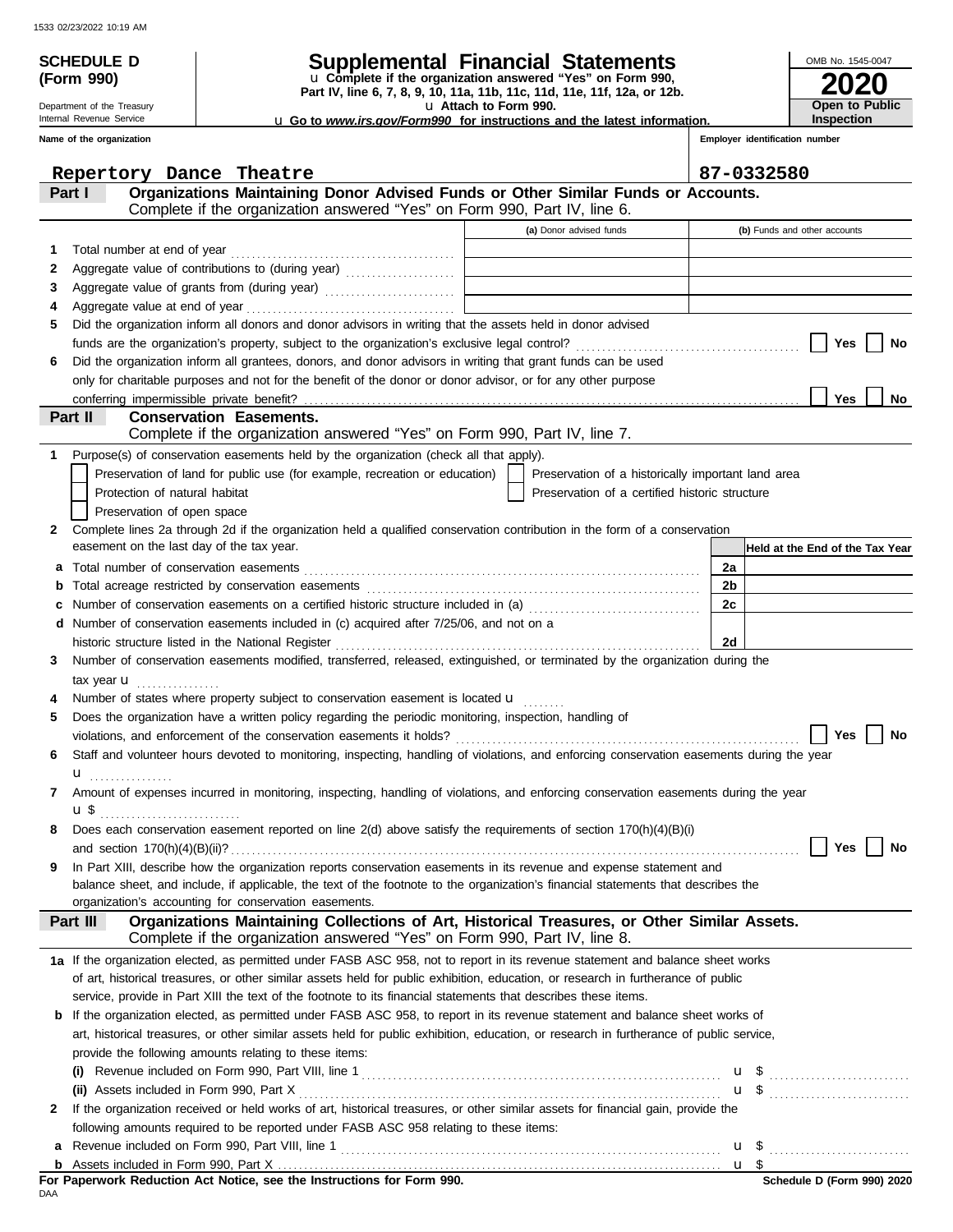|                | Schedule D (Form 990) 2020  Repertory Dance Theatre                                                                                                                                                                            |                         |                          |                         | 87-0332580      |                      |                |                     | Page 2    |
|----------------|--------------------------------------------------------------------------------------------------------------------------------------------------------------------------------------------------------------------------------|-------------------------|--------------------------|-------------------------|-----------------|----------------------|----------------|---------------------|-----------|
|                | Organizations Maintaining Collections of Art, Historical Treasures, or Other Similar Assets (continued)<br>Part III                                                                                                            |                         |                          |                         |                 |                      |                |                     |           |
| 3 <sub>1</sub> | Using the organization's acquisition, accession, and other records, check any of the following that make significant use of its<br>collection items (check all that apply):                                                    |                         |                          |                         |                 |                      |                |                     |           |
| a              | Public exhibition                                                                                                                                                                                                              | d                       | Loan or exchange program |                         |                 |                      |                |                     |           |
| b              | Scholarly research                                                                                                                                                                                                             | е                       |                          |                         |                 |                      |                |                     |           |
| c              | Preservation for future generations                                                                                                                                                                                            |                         |                          |                         |                 |                      |                |                     |           |
|                | Provide a description of the organization's collections and explain how they further the organization's exempt purpose in Part                                                                                                 |                         |                          |                         |                 |                      |                |                     |           |
|                | XIII.                                                                                                                                                                                                                          |                         |                          |                         |                 |                      |                |                     |           |
| 5.             | During the year, did the organization solicit or receive donations of art, historical treasures, or other similar                                                                                                              |                         |                          |                         |                 |                      |                |                     |           |
|                |                                                                                                                                                                                                                                |                         |                          |                         |                 |                      |                | Yes                 | No        |
|                | Part IV<br><b>Escrow and Custodial Arrangements.</b>                                                                                                                                                                           |                         |                          |                         |                 |                      |                |                     |           |
|                | Complete if the organization answered "Yes" on Form 990, Part IV, line 9, or reported an amount on Form                                                                                                                        |                         |                          |                         |                 |                      |                |                     |           |
|                | 990, Part X, line 21.                                                                                                                                                                                                          |                         |                          |                         |                 |                      |                |                     |           |
|                | 1a Is the organization an agent, trustee, custodian or other intermediary for contributions or other assets not                                                                                                                |                         |                          |                         |                 |                      |                |                     |           |
|                |                                                                                                                                                                                                                                |                         |                          |                         |                 |                      |                | Yes                 | No        |
|                | b If "Yes," explain the arrangement in Part XIII and complete the following table:                                                                                                                                             |                         |                          |                         |                 |                      |                |                     |           |
|                |                                                                                                                                                                                                                                |                         |                          |                         |                 |                      | Amount         |                     |           |
| c              |                                                                                                                                                                                                                                |                         |                          |                         |                 | 1c                   |                |                     |           |
|                |                                                                                                                                                                                                                                |                         |                          |                         |                 | 1d                   |                |                     |           |
| е              |                                                                                                                                                                                                                                |                         |                          |                         |                 | 1е                   |                |                     |           |
|                | Ending balance contains and a series of the contact of the contact of the contact of the contact of the contact of the contact of the contact of the contact of the contact of the contact of the contact of the contact of th |                         |                          |                         |                 | 1f                   |                |                     |           |
|                | 2a Did the organization include an amount on Form 990, Part X, line 21, for escrow or custodial account liability?                                                                                                             |                         |                          |                         |                 |                      |                | Yes                 | <b>No</b> |
|                |                                                                                                                                                                                                                                |                         |                          |                         |                 |                      |                |                     |           |
|                | <b>Endowment Funds.</b><br>Part V                                                                                                                                                                                              |                         |                          |                         |                 |                      |                |                     |           |
|                | Complete if the organization answered "Yes" on Form 990, Part IV, line 10.                                                                                                                                                     |                         |                          |                         |                 |                      |                |                     |           |
|                |                                                                                                                                                                                                                                | (a) Current year        | (b) Prior year           | (c) Two years back      |                 | (d) Three years back |                | (e) Four years back |           |
|                | 1a Beginning of year balance                                                                                                                                                                                                   |                         |                          |                         |                 |                      |                |                     |           |
|                |                                                                                                                                                                                                                                |                         |                          |                         |                 |                      |                |                     |           |
|                | c Net investment earnings, gains, and                                                                                                                                                                                          |                         |                          |                         |                 |                      |                |                     |           |
|                |                                                                                                                                                                                                                                |                         |                          |                         |                 |                      |                |                     |           |
|                | d Grants or scholarships                                                                                                                                                                                                       |                         |                          |                         |                 |                      |                |                     |           |
|                | e Other expenditures for facilities and                                                                                                                                                                                        |                         |                          |                         |                 |                      |                |                     |           |
|                |                                                                                                                                                                                                                                |                         |                          |                         |                 |                      |                |                     |           |
|                | f Administrative expenses                                                                                                                                                                                                      |                         |                          |                         |                 |                      |                |                     |           |
| a              |                                                                                                                                                                                                                                |                         |                          |                         |                 |                      |                |                     |           |
|                | 2 Provide the estimated percentage of the current year end balance (line 1g, column (a)) held as:                                                                                                                              |                         |                          |                         |                 |                      |                |                     |           |
|                | a Board designated or quasi-endowment u                                                                                                                                                                                        | ℅                       |                          |                         |                 |                      |                |                     |           |
| b              | Permanent endowment <b>u</b> %                                                                                                                                                                                                 |                         |                          |                         |                 |                      |                |                     |           |
| c              | Term endowment <b>u</b>                                                                                                                                                                                                        |                         |                          |                         |                 |                      |                |                     |           |
|                | The percentages on lines 2a, 2b, and 2c should equal 100%.<br>3a Are there endowment funds not in the possession of the organization that are held and administered for the                                                    |                         |                          |                         |                 |                      |                |                     |           |
|                | organization by:                                                                                                                                                                                                               |                         |                          |                         |                 |                      |                | Yes                 | No        |
|                |                                                                                                                                                                                                                                |                         |                          |                         |                 |                      | 3a(i)          |                     |           |
|                |                                                                                                                                                                                                                                |                         |                          |                         |                 |                      | 3a(ii)         |                     |           |
|                |                                                                                                                                                                                                                                |                         |                          |                         |                 |                      | 3b             |                     |           |
|                | Describe in Part XIII the intended uses of the organization's endowment funds.                                                                                                                                                 |                         |                          |                         |                 |                      |                |                     |           |
|                | Land, Buildings, and Equipment.<br>Part VI                                                                                                                                                                                     |                         |                          |                         |                 |                      |                |                     |           |
|                | Complete if the organization answered "Yes" on Form 990, Part IV, line 11a. See Form 990, Part X, line 10.                                                                                                                     |                         |                          |                         |                 |                      |                |                     |           |
|                | Description of property                                                                                                                                                                                                        | (a) Cost or other basis |                          | (b) Cost or other basis | (c) Accumulated |                      | (d) Book value |                     |           |
|                |                                                                                                                                                                                                                                | (investment)            |                          | (other)                 | depreciation    |                      |                |                     |           |
|                |                                                                                                                                                                                                                                |                         |                          |                         |                 |                      |                |                     |           |
|                |                                                                                                                                                                                                                                |                         |                          |                         |                 |                      |                |                     |           |
|                | c Leasehold improvements                                                                                                                                                                                                       |                         |                          |                         |                 |                      |                |                     |           |
|                |                                                                                                                                                                                                                                |                         |                          | 4,562                   |                 | 4,562                |                |                     |           |
|                |                                                                                                                                                                                                                                |                         |                          | 69,799                  |                 | 69,799               |                |                     |           |
|                | Total. Add lines 1a through 1e. (Column (d) must equal Form 990, Part X, column (B), line 10c.)                                                                                                                                |                         |                          |                         |                 | u                    |                |                     |           |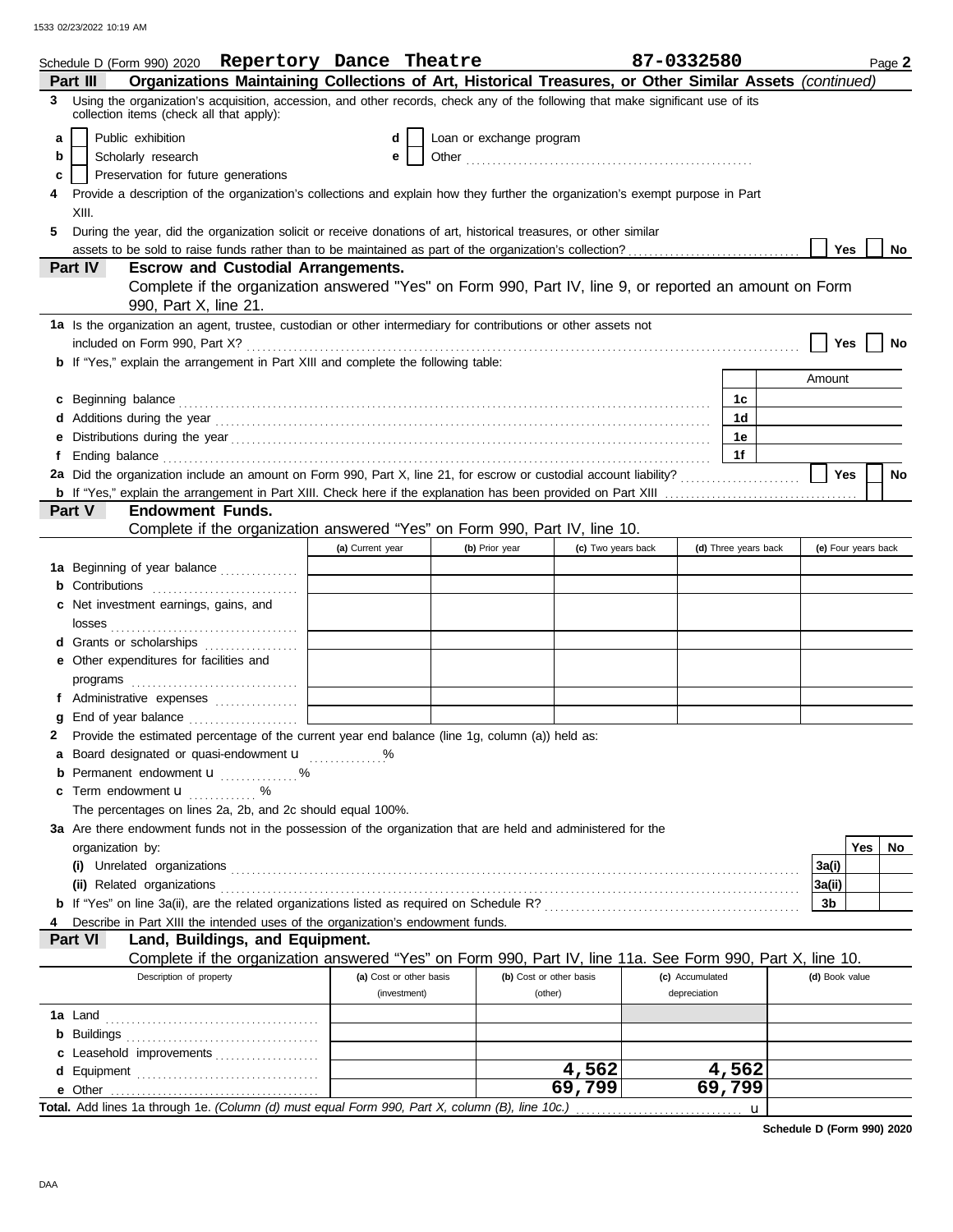DAA

|                           |                      | Schedule D (Form 990) 2020 Repertory Dance Theatre                 |                 |                | 87-0332580                                                                                                 | Page 3         |
|---------------------------|----------------------|--------------------------------------------------------------------|-----------------|----------------|------------------------------------------------------------------------------------------------------------|----------------|
| Part VII                  |                      | <b>Investments - Other Securities.</b>                             |                 |                |                                                                                                            |                |
|                           |                      |                                                                    |                 |                | Complete if the organization answered "Yes" on Form 990, Part IV, line 11b. See Form 990, Part X, line 12. |                |
|                           |                      | (a) Description of security or category                            |                 | (b) Book value | (c) Method of valuation:                                                                                   |                |
|                           |                      | (including name of security)                                       |                 |                | Cost or end-of-year market value                                                                           |                |
| (1) Financial derivatives |                      |                                                                    |                 |                |                                                                                                            |                |
|                           |                      |                                                                    |                 |                |                                                                                                            |                |
| $(3)$ Other               |                      |                                                                    |                 |                |                                                                                                            |                |
| (A)                       |                      |                                                                    |                 |                |                                                                                                            |                |
| (B)                       |                      |                                                                    |                 |                |                                                                                                            |                |
| (C)                       |                      |                                                                    |                 |                |                                                                                                            |                |
| $\Box$ (D)                |                      |                                                                    |                 |                |                                                                                                            |                |
| (E)                       |                      |                                                                    |                 |                |                                                                                                            |                |
| (F)<br>(G)                |                      |                                                                    |                 |                |                                                                                                            |                |
| (H)                       |                      |                                                                    |                 |                |                                                                                                            |                |
|                           |                      | Total. (Column (b) must equal Form 990, Part X, col. (B) line 12.) | u               |                |                                                                                                            |                |
| Part VIII                 |                      | <b>Investments - Program Related.</b>                              |                 |                |                                                                                                            |                |
|                           |                      |                                                                    |                 |                | Complete if the organization answered "Yes" on Form 990, Part IV, line 11c. See Form 990, Part X, line 13. |                |
|                           |                      | (a) Description of investment                                      |                 | (b) Book value | (c) Method of valuation:                                                                                   |                |
|                           |                      |                                                                    |                 |                | Cost or end-of-year market value                                                                           |                |
| (1)                       |                      |                                                                    |                 |                |                                                                                                            |                |
| (2)                       |                      |                                                                    |                 |                |                                                                                                            |                |
| (3)                       |                      |                                                                    |                 |                |                                                                                                            |                |
| (4)                       |                      |                                                                    |                 |                |                                                                                                            |                |
| (5)                       |                      |                                                                    |                 |                |                                                                                                            |                |
| (6)                       |                      |                                                                    |                 |                |                                                                                                            |                |
| (7)                       |                      |                                                                    |                 |                |                                                                                                            |                |
| (8)                       |                      |                                                                    |                 |                |                                                                                                            |                |
| (9)                       |                      |                                                                    |                 |                |                                                                                                            |                |
|                           |                      | Total. (Column (b) must equal Form 990, Part X, col. (B) line 13.) | $\ldots$ u      |                |                                                                                                            |                |
| Part IX                   | <b>Other Assets.</b> |                                                                    |                 |                |                                                                                                            |                |
|                           |                      |                                                                    |                 |                | Complete if the organization answered "Yes" on Form 990, Part IV, line 11d. See Form 990, Part X, line 15. |                |
|                           |                      |                                                                    | (a) Description |                |                                                                                                            | (b) Book value |
| (1)                       |                      |                                                                    |                 |                |                                                                                                            |                |
| (2)                       |                      |                                                                    |                 |                |                                                                                                            |                |
| (3)                       |                      |                                                                    |                 |                |                                                                                                            |                |
| (4)<br>(5)                |                      |                                                                    |                 |                |                                                                                                            |                |
| (6)                       |                      |                                                                    |                 |                |                                                                                                            |                |
| (7)                       |                      |                                                                    |                 |                |                                                                                                            |                |
| (8)                       |                      |                                                                    |                 |                |                                                                                                            |                |
| (9)                       |                      |                                                                    |                 |                |                                                                                                            |                |
|                           |                      | Total. (Column (b) must equal Form 990, Part X, col. (B) line 15.) |                 |                | u                                                                                                          |                |
| Part X                    | Other Liabilities.   |                                                                    |                 |                |                                                                                                            |                |
|                           |                      |                                                                    |                 |                | Complete if the organization answered "Yes" on Form 990, Part IV, line 11e or 11f. See Form 990, Part X,   |                |
|                           | line 25.             |                                                                    |                 |                |                                                                                                            |                |
| 1.                        |                      | (a) Description of liability                                       |                 |                |                                                                                                            | (b) Book value |
| (1)                       | Federal income taxes |                                                                    |                 |                |                                                                                                            |                |
| (2)                       |                      |                                                                    |                 |                |                                                                                                            |                |
| (3)                       |                      |                                                                    |                 |                |                                                                                                            |                |
| (4)                       |                      |                                                                    |                 |                |                                                                                                            |                |
| (5)                       |                      |                                                                    |                 |                |                                                                                                            |                |
| (6)                       |                      |                                                                    |                 |                |                                                                                                            |                |
| (7)                       |                      |                                                                    |                 |                |                                                                                                            |                |
| (8)                       |                      |                                                                    |                 |                |                                                                                                            |                |
| (9)                       |                      |                                                                    |                 |                |                                                                                                            |                |
|                           |                      | Total. (Column (b) must equal Form 990, Part X, col. (B) line 25.) |                 |                | u                                                                                                          |                |

Liability for uncertain tax positions. In Part XIII, provide the text of the footnote to the organization's financial statements that reports the **2.** organization's liability for uncertain tax positions under FASB ASC 740. Check here if the text of the footnote has been provided in Part XIII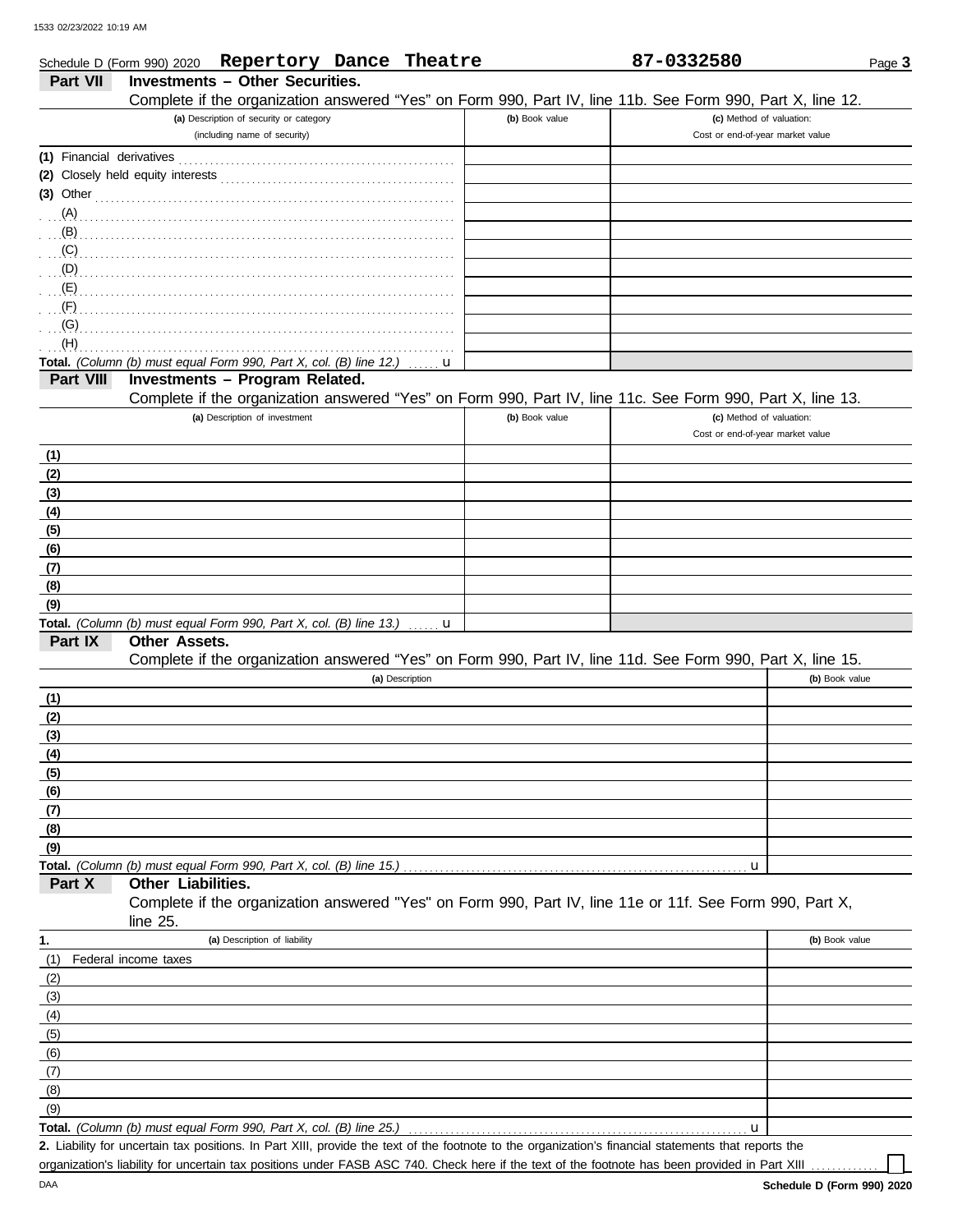|              | Schedule D (Form 990) 2020  Repertory Dance Theatre                                                                                                                                                                            |                | 87-0332580 |              | Page 4   |
|--------------|--------------------------------------------------------------------------------------------------------------------------------------------------------------------------------------------------------------------------------|----------------|------------|--------------|----------|
|              | Reconciliation of Revenue per Audited Financial Statements With Revenue per Return.<br>Part XI                                                                                                                                 |                |            |              |          |
|              | Complete if the organization answered "Yes" on Form 990, Part IV, line 12a.                                                                                                                                                    |                |            |              |          |
| 1            |                                                                                                                                                                                                                                |                |            | $\mathbf{1}$ | 970, 517 |
| 2            | Amounts included on line 1 but not on Form 990, Part VIII, line 12:                                                                                                                                                            |                |            |              |          |
| a            |                                                                                                                                                                                                                                | 2a             | 1,678      |              |          |
| b            |                                                                                                                                                                                                                                | 2 <sub>b</sub> | 11,676     |              |          |
| c            |                                                                                                                                                                                                                                | 2c             |            |              |          |
| d            |                                                                                                                                                                                                                                | 2d             | 753        |              |          |
| е            |                                                                                                                                                                                                                                |                |            | 2e           | 14,107   |
| 3            | Add lines 2a through 2d [11] March 2014 [12] March 2014 [12] March 2014 [12] March 2014 [12] March 2014 [12] March 2014 [12] March 2014 [12] March 2014 [12] March 2014 [12] March 2014 [12] March 2014 [12] March 2014 [12] M |                |            | $\mathbf{3}$ | 956,410  |
|              | Amounts included on Form 990, Part VIII, line 12, but not on line 1:                                                                                                                                                           |                |            |              |          |
| 4            |                                                                                                                                                                                                                                |                |            |              |          |
| а            |                                                                                                                                                                                                                                | 4a             |            |              |          |
| b            |                                                                                                                                                                                                                                | 4b             |            |              |          |
| c            | Add lines 4a and 4b                                                                                                                                                                                                            |                |            | 4с<br>5      |          |
| 5.           |                                                                                                                                                                                                                                |                |            |              | 956,410  |
|              | Reconciliation of Expenses per Audited Financial Statements With Expenses per Return.<br>Part XII                                                                                                                              |                |            |              |          |
|              | Complete if the organization answered "Yes" on Form 990, Part IV, line 12a.                                                                                                                                                    |                |            |              |          |
| $\mathbf{1}$ | Total expenses and losses per audited financial statements                                                                                                                                                                     |                |            | $\mathbf{1}$ | 715,807  |
| 2            | Amounts included on line 1 but not on Form 990, Part IX, line 25:                                                                                                                                                              |                |            |              |          |
| a            |                                                                                                                                                                                                                                | 2a             | 11,676     |              |          |
| b            |                                                                                                                                                                                                                                | 2 <sub>b</sub> |            |              |          |
| c            |                                                                                                                                                                                                                                | 2c             |            |              |          |
| d            |                                                                                                                                                                                                                                | 2d             | 753        |              |          |
| е            | Add lines 2a through 2d [11] March 2014 [12] March 2014 [12] March 2014 [12] March 2014 [12] March 2014 [12] March 2014 [12] March 2014 [12] March 2014 [12] March 2014 [12] March 2014 [12] March 2014 [12] March 2014 [12] M |                |            | 2e           | 12,429   |
| 3            |                                                                                                                                                                                                                                |                |            | 3            | 703,378  |
| 4            | Amounts included on Form 990, Part IX, line 25, but not on line 1:                                                                                                                                                             |                |            |              |          |
| а            |                                                                                                                                                                                                                                | 4a             |            |              |          |
| b            |                                                                                                                                                                                                                                | 4 <sub>b</sub> |            |              |          |
| c            | Add lines 4a and 4b                                                                                                                                                                                                            |                |            | 4c           |          |
| 5.           |                                                                                                                                                                                                                                |                |            | 5            | 703,378  |
|              | Part XIII Supplemental Information.                                                                                                                                                                                            |                |            |              |          |
|              | Provide the descriptions required for Part II, lines 3, 5, and 9; Part III, lines 1a and 4; Part IV, lines 1b and 2b; Part V, line 4; Part X, line                                                                             |                |            |              |          |
|              | 2; Part XI, lines 2d and 4b; and Part XII, lines 2d and 4b. Also complete this part to provide any additional information.                                                                                                     |                |            |              |          |
|              | Part XI, Line 2d - Revenue Amounts Included in Financials - Other                                                                                                                                                              |                |            |              |          |
|              |                                                                                                                                                                                                                                |                |            |              |          |
|              | Special Events Expenses                                                                                                                                                                                                        |                | \$         |              | 753      |
|              |                                                                                                                                                                                                                                |                |            |              |          |
|              |                                                                                                                                                                                                                                |                |            |              |          |
|              |                                                                                                                                                                                                                                |                |            |              |          |
|              | Part XII, Line 2d - Expense Amounts Included in Financials - Other                                                                                                                                                             |                |            |              |          |
|              |                                                                                                                                                                                                                                |                |            |              |          |
|              | Special Events Expenses                                                                                                                                                                                                        |                |            |              | 753      |
|              |                                                                                                                                                                                                                                |                |            | Ş.           |          |
|              |                                                                                                                                                                                                                                |                |            |              |          |
|              |                                                                                                                                                                                                                                |                |            |              |          |
|              |                                                                                                                                                                                                                                |                |            |              |          |
|              |                                                                                                                                                                                                                                |                |            |              |          |
|              |                                                                                                                                                                                                                                |                |            |              |          |
|              |                                                                                                                                                                                                                                |                |            |              |          |
|              |                                                                                                                                                                                                                                |                |            |              |          |
|              |                                                                                                                                                                                                                                |                |            |              |          |
|              |                                                                                                                                                                                                                                |                |            |              |          |
|              |                                                                                                                                                                                                                                |                |            |              |          |
|              |                                                                                                                                                                                                                                |                |            |              |          |
|              |                                                                                                                                                                                                                                |                |            |              |          |
|              |                                                                                                                                                                                                                                |                |            |              |          |
|              |                                                                                                                                                                                                                                |                |            |              |          |
|              |                                                                                                                                                                                                                                |                |            |              |          |
|              |                                                                                                                                                                                                                                |                |            |              |          |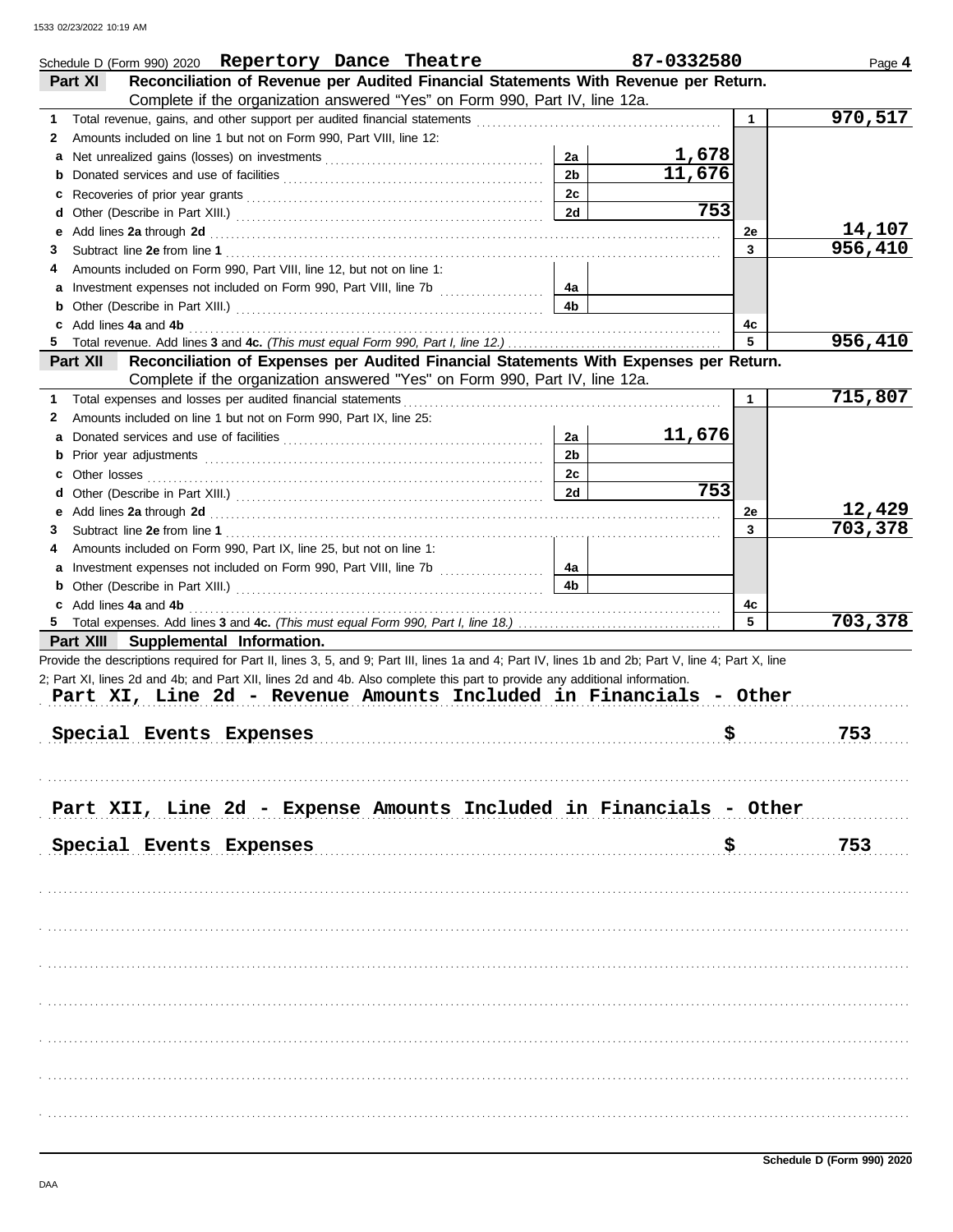|  | Schedule D (Form 990) 2020 Repertory Dance Theatre |  | 87-0332580 | Page 5 |
|--|----------------------------------------------------|--|------------|--------|
|  | Part XIII Supplemental Information (continued)     |  |            |        |
|  |                                                    |  |            |        |
|  |                                                    |  |            |        |
|  |                                                    |  |            |        |
|  |                                                    |  |            |        |
|  |                                                    |  |            |        |
|  |                                                    |  |            |        |
|  |                                                    |  |            |        |
|  |                                                    |  |            |        |
|  |                                                    |  |            |        |
|  |                                                    |  |            |        |
|  |                                                    |  |            |        |
|  |                                                    |  |            |        |
|  |                                                    |  |            |        |
|  |                                                    |  |            |        |
|  |                                                    |  |            |        |
|  |                                                    |  |            |        |
|  |                                                    |  |            |        |
|  |                                                    |  |            |        |
|  |                                                    |  |            |        |
|  |                                                    |  |            |        |
|  |                                                    |  |            |        |
|  |                                                    |  |            |        |
|  |                                                    |  |            |        |
|  |                                                    |  |            |        |
|  |                                                    |  |            |        |
|  |                                                    |  |            |        |
|  |                                                    |  |            |        |
|  |                                                    |  |            |        |
|  |                                                    |  |            |        |
|  |                                                    |  |            |        |
|  |                                                    |  |            |        |
|  |                                                    |  |            |        |
|  |                                                    |  |            |        |
|  |                                                    |  |            |        |
|  |                                                    |  |            |        |
|  |                                                    |  |            |        |
|  |                                                    |  |            |        |
|  |                                                    |  |            |        |
|  |                                                    |  |            |        |
|  |                                                    |  |            |        |
|  |                                                    |  |            |        |
|  |                                                    |  |            |        |
|  |                                                    |  |            |        |
|  |                                                    |  |            |        |
|  |                                                    |  |            |        |
|  |                                                    |  |            |        |
|  |                                                    |  |            |        |
|  |                                                    |  |            |        |
|  |                                                    |  |            |        |
|  |                                                    |  |            |        |
|  |                                                    |  |            |        |
|  |                                                    |  |            |        |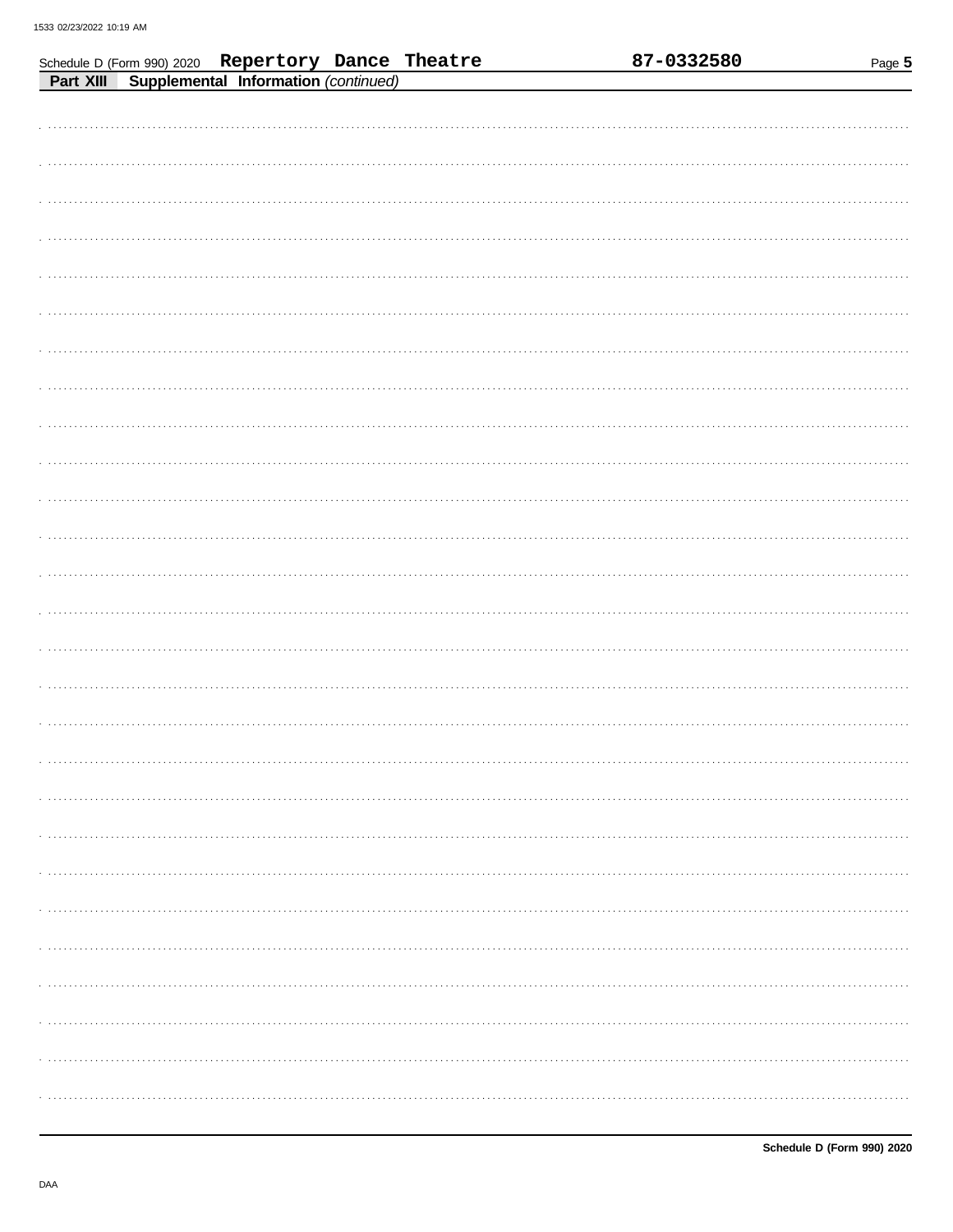| <b>SCHEDULE G</b>                                            | Supplemental Information Regarding Fundraising or Gaming Activities                                                                                                                                                                      |                                       |                              |                           |                                                                                 |                                          | OMB No. 1545-0047                |
|--------------------------------------------------------------|------------------------------------------------------------------------------------------------------------------------------------------------------------------------------------------------------------------------------------------|---------------------------------------|------------------------------|---------------------------|---------------------------------------------------------------------------------|------------------------------------------|----------------------------------|
| (Form 990 or 990-EZ)                                         | Complete if the organization answered "Yes" on Form 990, Part IV, line 17, 18, or 19, or if the                                                                                                                                          |                                       |                              |                           | organization entered more than \$15,000 on Form 990-EZ, line 6a.                |                                          |                                  |
| Department of the Treasury<br>Internal Revenue Service       |                                                                                                                                                                                                                                          | L1 Attach to Form 990 or Form 990-EZ. |                              |                           | <b>u</b> Go to www.irs.gov/Form990 for instructions and the latest information. |                                          | Open to Public<br>Inspection     |
| Name of the organization                                     |                                                                                                                                                                                                                                          |                                       |                              |                           |                                                                                 | Employer identification number           |                                  |
| Part I                                                       | Repertory Dance Theatre<br>Fundraising Activities. Complete if the organization answered "Yes" on Form 990, Part IV, line 17.                                                                                                            |                                       |                              |                           |                                                                                 | 87-0332580                               |                                  |
|                                                              | Form 990-EZ filers are not required to complete this part.                                                                                                                                                                               |                                       |                              |                           |                                                                                 |                                          |                                  |
| 1                                                            | Indicate whether the organization raised funds through any of the following activities. Check all that apply.                                                                                                                            |                                       |                              |                           |                                                                                 |                                          |                                  |
| Mail solicitations<br>a                                      |                                                                                                                                                                                                                                          | е                                     |                              |                           | Solicitation of non-government grants                                           |                                          |                                  |
| Internet and email solicitations<br>b                        |                                                                                                                                                                                                                                          |                                       |                              |                           | Solicitation of government grants                                               |                                          |                                  |
| Phone solicitations<br>c                                     |                                                                                                                                                                                                                                          | Special fundraising events<br>g       |                              |                           |                                                                                 |                                          |                                  |
| In-person solicitations<br>d                                 |                                                                                                                                                                                                                                          |                                       |                              |                           |                                                                                 |                                          |                                  |
|                                                              | 2a Did the organization have a written or oral agreement with any individual (including officers, directors, trustees,<br>or key employees listed in Form 990, Part VII) or entity in connection with professional fundraising services? |                                       |                              |                           |                                                                                 |                                          | Yes<br>No                        |
|                                                              | b If "Yes," list the 10 highest paid individuals or entities (fundraisers) pursuant to agreements under which the fundraiser is to be                                                                                                    |                                       |                              |                           |                                                                                 |                                          |                                  |
|                                                              | compensated at least \$5,000 by the organization.                                                                                                                                                                                        |                                       |                              | (iii) Did fund-           |                                                                                 | (v) Amount paid to                       | (vi) Amount paid to              |
| (i) Name and address of individual<br>or entity (fundraiser) |                                                                                                                                                                                                                                          | (ii) Activity                         |                              | raiser have<br>custody or | (iv) Gross receipts<br>from activity                                            | (or retained by)<br>fundraiser listed in | (or retained by)<br>organization |
|                                                              |                                                                                                                                                                                                                                          |                                       | control of<br>contributions? |                           |                                                                                 | col. (i)                                 |                                  |
|                                                              |                                                                                                                                                                                                                                          |                                       | Yes                          | No                        |                                                                                 |                                          |                                  |
| 1                                                            |                                                                                                                                                                                                                                          |                                       |                              |                           |                                                                                 |                                          |                                  |
| $\mathbf{2}$                                                 |                                                                                                                                                                                                                                          |                                       |                              |                           |                                                                                 |                                          |                                  |
|                                                              |                                                                                                                                                                                                                                          |                                       |                              |                           |                                                                                 |                                          |                                  |
| 3                                                            |                                                                                                                                                                                                                                          |                                       |                              |                           |                                                                                 |                                          |                                  |
|                                                              |                                                                                                                                                                                                                                          |                                       |                              |                           |                                                                                 |                                          |                                  |
|                                                              |                                                                                                                                                                                                                                          |                                       |                              |                           |                                                                                 |                                          |                                  |
| 4                                                            |                                                                                                                                                                                                                                          |                                       |                              |                           |                                                                                 |                                          |                                  |
|                                                              |                                                                                                                                                                                                                                          |                                       |                              |                           |                                                                                 |                                          |                                  |
| 5                                                            |                                                                                                                                                                                                                                          |                                       |                              |                           |                                                                                 |                                          |                                  |
|                                                              |                                                                                                                                                                                                                                          |                                       |                              |                           |                                                                                 |                                          |                                  |
| 6                                                            |                                                                                                                                                                                                                                          |                                       |                              |                           |                                                                                 |                                          |                                  |
|                                                              |                                                                                                                                                                                                                                          |                                       |                              |                           |                                                                                 |                                          |                                  |
| 7                                                            |                                                                                                                                                                                                                                          |                                       |                              |                           |                                                                                 |                                          |                                  |
|                                                              |                                                                                                                                                                                                                                          |                                       |                              |                           |                                                                                 |                                          |                                  |
|                                                              |                                                                                                                                                                                                                                          |                                       |                              |                           |                                                                                 |                                          |                                  |
| 8                                                            |                                                                                                                                                                                                                                          |                                       |                              |                           |                                                                                 |                                          |                                  |
|                                                              |                                                                                                                                                                                                                                          |                                       |                              |                           |                                                                                 |                                          |                                  |
| 9                                                            |                                                                                                                                                                                                                                          |                                       |                              |                           |                                                                                 |                                          |                                  |
|                                                              |                                                                                                                                                                                                                                          |                                       |                              |                           |                                                                                 |                                          |                                  |
| 10                                                           |                                                                                                                                                                                                                                          |                                       |                              |                           |                                                                                 |                                          |                                  |
|                                                              |                                                                                                                                                                                                                                          |                                       |                              |                           |                                                                                 |                                          |                                  |
| Total                                                        |                                                                                                                                                                                                                                          |                                       |                              |                           |                                                                                 |                                          |                                  |
| 3                                                            | List all states in which the organization is registered or licensed to solicit contributions or has been notified it is exempt from                                                                                                      |                                       |                              |                           |                                                                                 |                                          |                                  |
| registration or licensing.                                   |                                                                                                                                                                                                                                          |                                       |                              |                           |                                                                                 |                                          |                                  |
|                                                              |                                                                                                                                                                                                                                          |                                       |                              |                           |                                                                                 |                                          |                                  |
|                                                              |                                                                                                                                                                                                                                          |                                       |                              |                           |                                                                                 |                                          |                                  |
|                                                              |                                                                                                                                                                                                                                          |                                       |                              |                           |                                                                                 |                                          |                                  |
|                                                              |                                                                                                                                                                                                                                          |                                       |                              |                           |                                                                                 |                                          |                                  |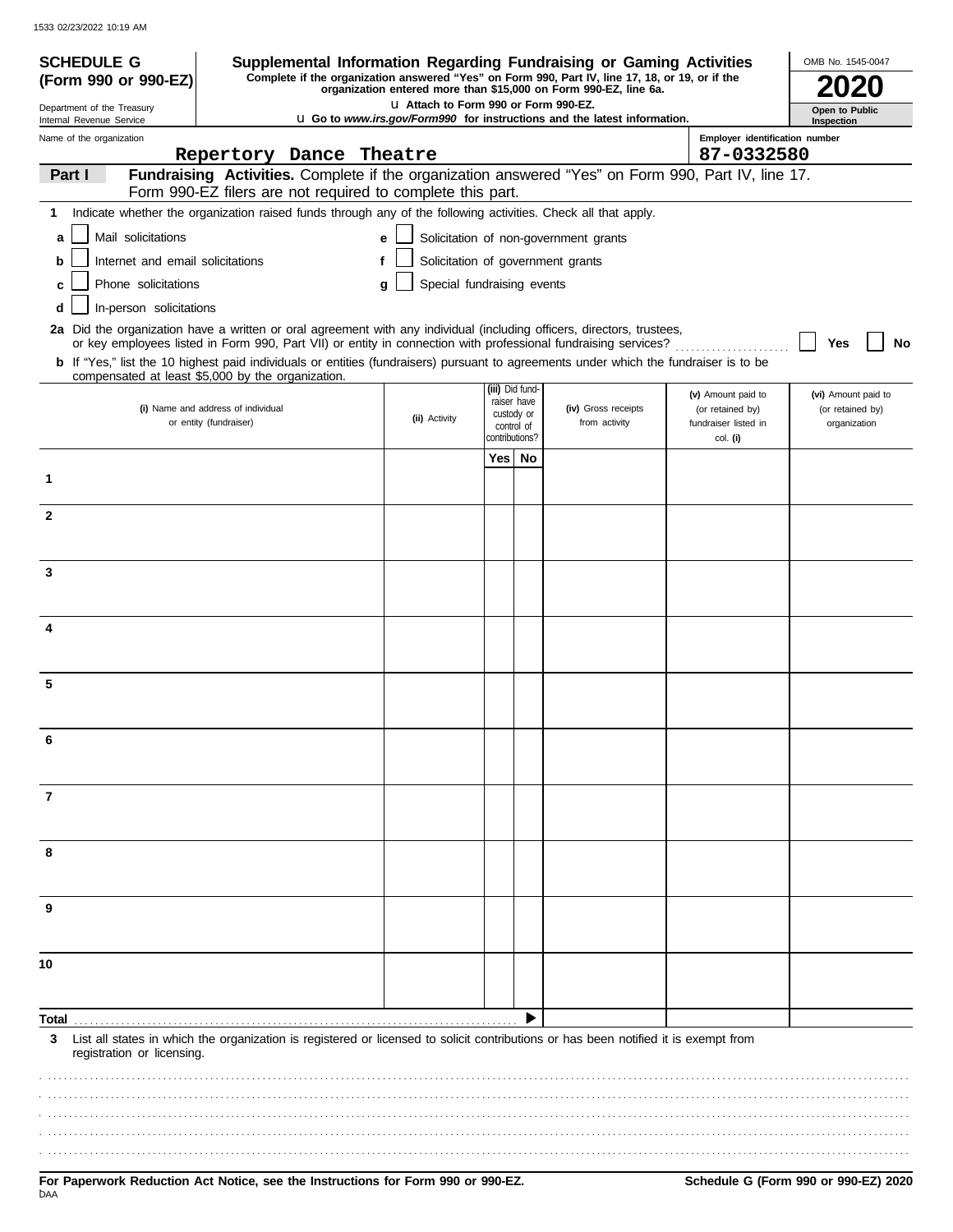|          |          | Schedule G (Form 990 or 990-EZ) 2020 |                                                                                                                    | Repertory Dance Theatre |                  | 87-0332580<br>Page 2              |
|----------|----------|--------------------------------------|--------------------------------------------------------------------------------------------------------------------|-------------------------|------------------|-----------------------------------|
|          | Part II  |                                      | Fundraising Events. Complete if the organization answered "Yes" on Form 990, Part IV, line 18, or reported more    |                         |                  |                                   |
|          |          |                                      | than \$15,000 of fundraising event contributions and gross income on Form 990-EZ, lines 1 and 6b. List events with |                         |                  |                                   |
|          |          |                                      | gross receipts greater than \$5,000.                                                                               |                         |                  |                                   |
|          |          |                                      | (a) Event #1                                                                                                       | (b) Event #2            | (c) Other events |                                   |
|          |          |                                      |                                                                                                                    |                         |                  | (d) Total events                  |
|          |          |                                      | Reception                                                                                                          |                         | None             | (add col. (a) through<br>col. (c) |
|          |          |                                      | (event type)                                                                                                       | (event type)            | (total number)   |                                   |
| Revenue  |          |                                      |                                                                                                                    |                         |                  |                                   |
|          |          | 1 Gross receipts                     | 22,740                                                                                                             |                         |                  | 22,740                            |
|          |          | 2 Less: Contributions                |                                                                                                                    |                         |                  |                                   |
|          |          | 3 Gross income (line 1 minus         |                                                                                                                    |                         |                  |                                   |
|          |          |                                      | 22,740                                                                                                             |                         |                  | 22,740                            |
|          |          |                                      |                                                                                                                    |                         |                  |                                   |
|          |          | 4 Cash prizes                        |                                                                                                                    |                         |                  |                                   |
|          |          |                                      |                                                                                                                    |                         |                  |                                   |
|          |          | 5 Noncash prizes                     |                                                                                                                    |                         |                  |                                   |
|          |          |                                      |                                                                                                                    |                         |                  |                                   |
|          |          | 6 Rent/facility costs                |                                                                                                                    |                         |                  |                                   |
| Expenses |          |                                      |                                                                                                                    |                         |                  |                                   |
|          |          | 7 Food and beverages                 | 425                                                                                                                |                         |                  | 425                               |
| Direct   |          |                                      |                                                                                                                    |                         |                  |                                   |
|          |          | 8 Entertainment                      |                                                                                                                    |                         |                  |                                   |
|          |          |                                      | 328                                                                                                                |                         |                  | 328                               |
|          |          | 9 Other direct expenses              |                                                                                                                    |                         |                  |                                   |
|          |          |                                      |                                                                                                                    |                         |                  | 753                               |
|          |          |                                      |                                                                                                                    |                         |                  | 21,987                            |
|          | Part III |                                      | Gaming. Complete if the organization answered "Yes" on Form 990, Part IV, line 19, or reported more than           |                         |                  |                                   |
|          |          |                                      | \$15,000 on Form 990-EZ, line 6a.                                                                                  |                         |                  |                                   |
|          |          |                                      | (a) Bingo                                                                                                          | (b) Pull tabs/instant   | (c) Other gaming | (d) Total gaming (add             |
| Revenue  |          |                                      |                                                                                                                    | bingo/progressive bingo |                  | col. (a) through col. (c))        |
|          |          |                                      |                                                                                                                    |                         |                  |                                   |
|          | 1.       | Gross revenue                        |                                                                                                                    |                         |                  |                                   |
|          |          |                                      |                                                                                                                    |                         |                  |                                   |
| ses      |          | 2 Cash prizes                        |                                                                                                                    |                         |                  |                                   |
| Expen    |          | 3 Noncash prizes                     |                                                                                                                    |                         |                  |                                   |
|          |          |                                      |                                                                                                                    |                         |                  |                                   |
| Direct   |          | 4 Rent/facility costs                |                                                                                                                    |                         |                  |                                   |
|          |          |                                      |                                                                                                                    |                         |                  |                                   |
|          |          | 5 Other direct expenses              |                                                                                                                    |                         |                  |                                   |
|          |          |                                      | %<br>Yes                                                                                                           | <b>Yes</b><br>%         | Yes<br>%         |                                   |
|          |          | 6 Volunteer labor                    | No                                                                                                                 | No                      | No.              |                                   |
|          |          |                                      |                                                                                                                    |                         |                  |                                   |
|          |          |                                      |                                                                                                                    |                         |                  |                                   |
|          |          |                                      |                                                                                                                    |                         |                  |                                   |
|          |          |                                      |                                                                                                                    |                         |                  |                                   |
|          |          |                                      |                                                                                                                    |                         |                  |                                   |
|          |          |                                      |                                                                                                                    |                         |                  |                                   |
| 9        |          |                                      | Enter the state(s) in which the organization conducts gaming activities:                                           |                         |                  |                                   |
| a        |          |                                      |                                                                                                                    |                         |                  | Yes<br><b>No</b>                  |
|          |          | <b>b</b> If "No," explain:           |                                                                                                                    |                         |                  |                                   |
|          |          |                                      |                                                                                                                    |                         |                  |                                   |
|          |          |                                      |                                                                                                                    |                         |                  | Yes<br><b>No</b>                  |
|          |          | <b>b</b> If "Yes," explain:          |                                                                                                                    |                         |                  |                                   |

. . . . . . . . . . . . . . . . . . . . . . . . . . . . . . . . . . . . . . . . . . . . . . . . . . . . . . . . . . . . . . . . . . . . . . . . . . . . . . . . . . . . . . . . . . . . . . . . . . . . . . . . . . . . . . . . . . . . . . . . . . . . . . . . . . . . . . . . . . . . . . . . . . . . . . . . . . . . . . . .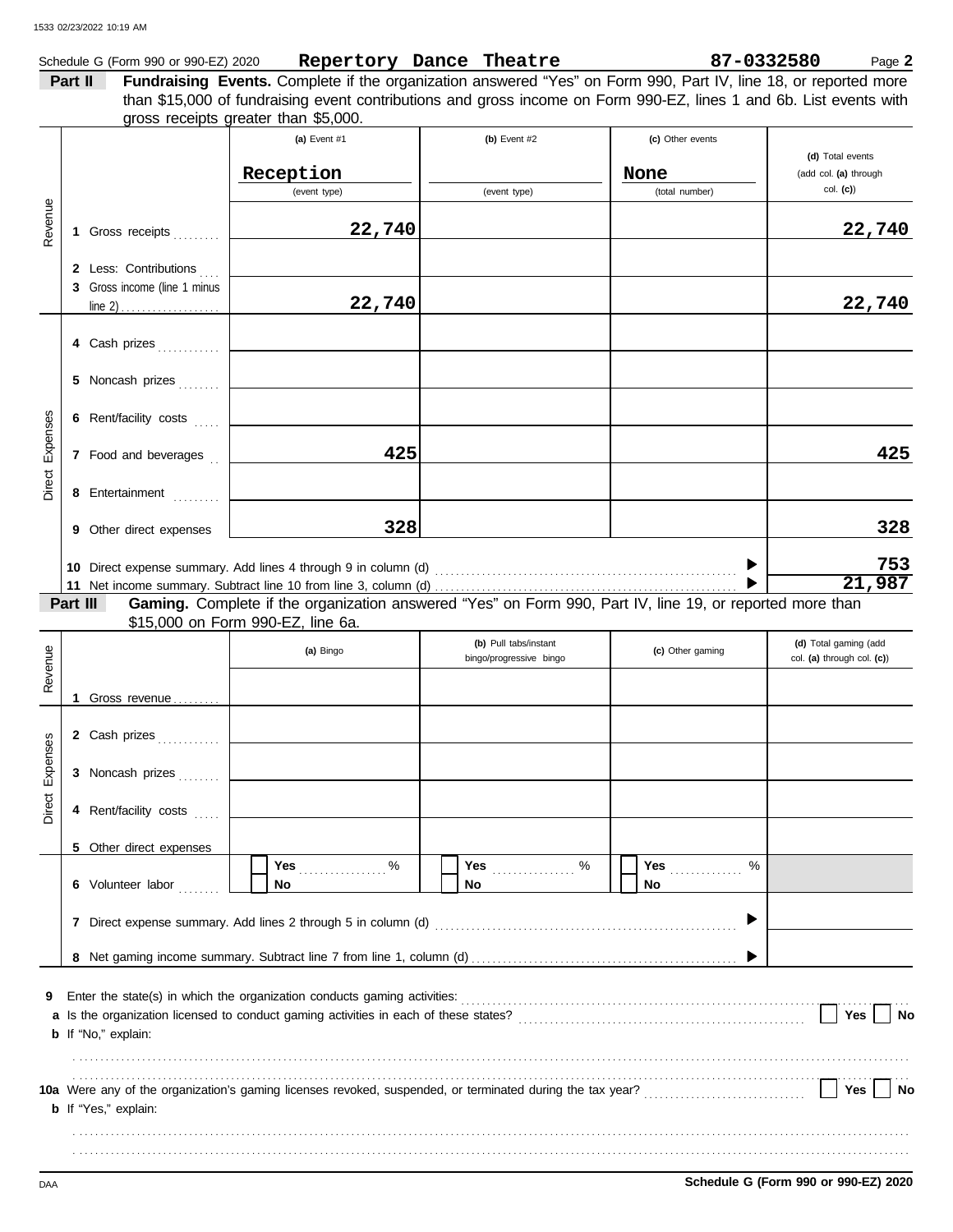|         | Schedule G (Form 990 or 990-EZ) 2020                                                                                                                                                                                                 | Repertory Dance Theatre | 87-0332580      |            | Page 3 |
|---------|--------------------------------------------------------------------------------------------------------------------------------------------------------------------------------------------------------------------------------------|-------------------------|-----------------|------------|--------|
| 11      |                                                                                                                                                                                                                                      |                         |                 | Yes        | No     |
| 12      | Is the organization a grantor, beneficiary or trustee of a trust, or a member of a partnership or other entity                                                                                                                       |                         |                 |            |        |
|         |                                                                                                                                                                                                                                      |                         |                 | <b>Yes</b> | No     |
| 13<br>a | Indicate the percentage of gaming activity conducted in:                                                                                                                                                                             |                         | 13а             |            | %      |
| b       | An outside facility <b>contained a set of the contract of the contract of the contract of the contract of the contract of the contract of the contract of the contract of the contract of the contract of the contract of the co</b> |                         | 13 <sub>b</sub> |            | %      |
| 14      | Enter the name and address of the person who prepares the organization's gaming/special events books and                                                                                                                             |                         |                 |            |        |
|         | records:                                                                                                                                                                                                                             |                         |                 |            |        |
|         |                                                                                                                                                                                                                                      |                         |                 |            |        |
|         | Address <b>u</b>                                                                                                                                                                                                                     |                         |                 |            |        |
| 15a     | Does the organization have a contract with a third party from whom the organization receives gaming<br>revenue?                                                                                                                      |                         |                 | Yes        | No     |
| b       |                                                                                                                                                                                                                                      |                         |                 |            |        |
|         |                                                                                                                                                                                                                                      |                         |                 |            |        |
| c       | If "Yes," enter name and address of the third party:                                                                                                                                                                                 |                         |                 |            |        |
|         |                                                                                                                                                                                                                                      |                         |                 |            |        |
|         | Address <b>u</b>                                                                                                                                                                                                                     |                         |                 |            |        |
| 16      | Gaming manager information:                                                                                                                                                                                                          |                         |                 |            |        |
|         |                                                                                                                                                                                                                                      |                         |                 |            |        |
|         |                                                                                                                                                                                                                                      |                         |                 |            |        |
|         |                                                                                                                                                                                                                                      |                         |                 |            |        |
|         | Director/officer<br>Employee                                                                                                                                                                                                         | Independent contractor  |                 |            |        |
| 17      |                                                                                                                                                                                                                                      |                         |                 |            |        |
|         | Mandatory distributions:<br>Is the organization required under state law to make charitable distributions from the gaming proceeds to                                                                                                |                         |                 |            |        |
|         | retain the state gaming license?                                                                                                                                                                                                     |                         |                 | Yes        | No     |
|         | Enter the amount of distributions required under state law to be distributed to other exempt organizations or                                                                                                                        |                         |                 |            |        |
|         | spent in the organization's own exempt activities during the tax year $\mathbf{u}$ \$                                                                                                                                                |                         |                 |            |        |
|         | Supplemental Information. Provide the explanations required by Part I, line 2b, columns (iii) and (v); and<br>Part IV                                                                                                                |                         |                 |            |        |
|         | Part III, lines 9, 9b, 10b, 15b, 15c, 16, and 17b, as applicable. Also provide any additional information.<br>See instructions.                                                                                                      |                         |                 |            |        |
|         |                                                                                                                                                                                                                                      |                         |                 |            |        |
|         |                                                                                                                                                                                                                                      |                         |                 |            |        |
|         |                                                                                                                                                                                                                                      |                         |                 |            |        |
|         |                                                                                                                                                                                                                                      |                         |                 |            |        |
|         |                                                                                                                                                                                                                                      |                         |                 |            |        |
|         |                                                                                                                                                                                                                                      |                         |                 |            |        |
|         |                                                                                                                                                                                                                                      |                         |                 |            |        |
|         |                                                                                                                                                                                                                                      |                         |                 |            |        |
|         |                                                                                                                                                                                                                                      |                         |                 |            |        |
|         |                                                                                                                                                                                                                                      |                         |                 |            |        |
|         |                                                                                                                                                                                                                                      |                         |                 |            |        |
|         |                                                                                                                                                                                                                                      |                         |                 |            |        |
|         |                                                                                                                                                                                                                                      |                         |                 |            |        |

Schedule G (Form 990 or 990-EZ) 2020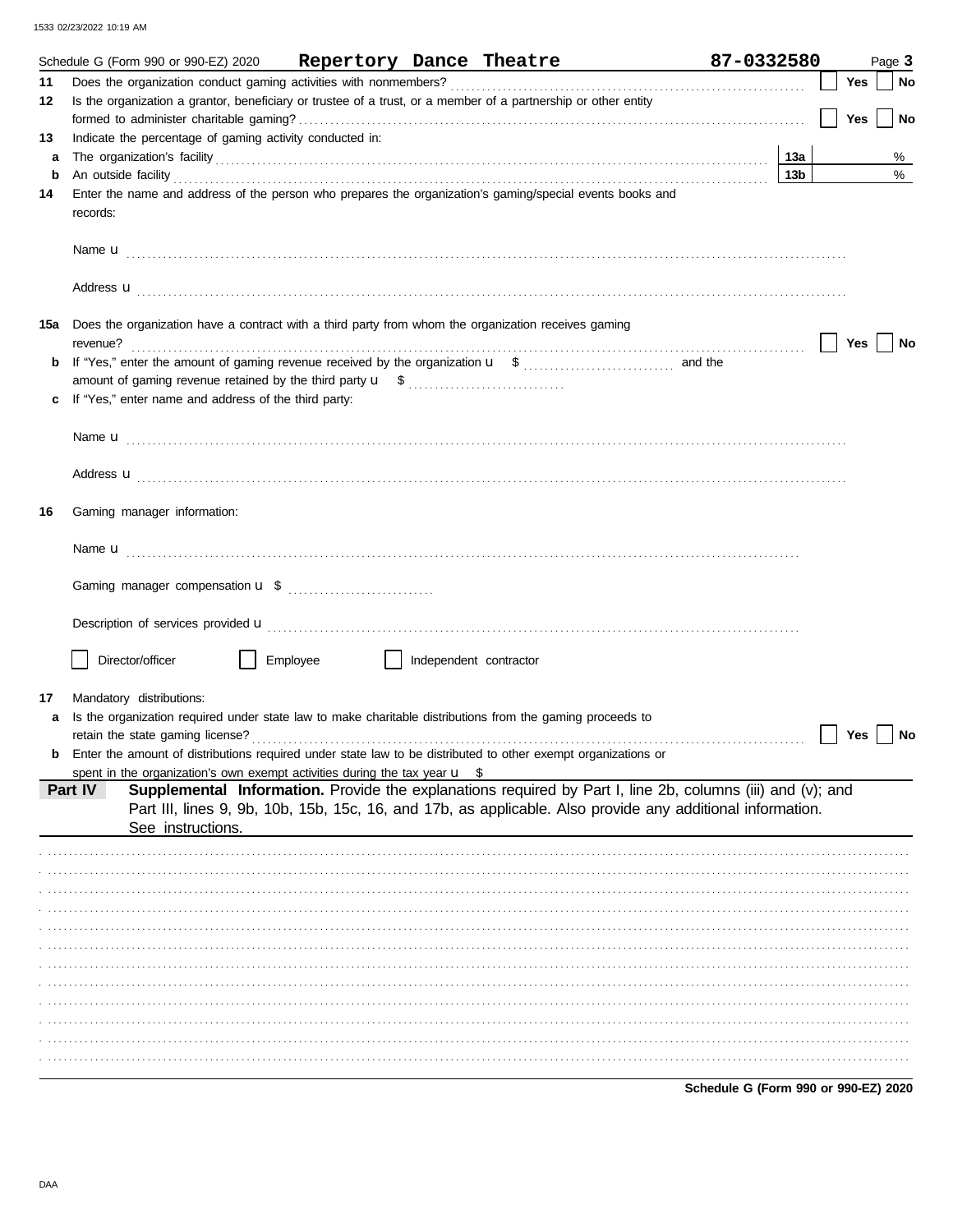| 1533 02/23/2022 10:19 AM |  |
|--------------------------|--|
| <b>SCHEDULE L</b>        |  |

# **Transactions With Interested Persons**

**(Form 990 or 990-EZ) u** Complete if the organization answered "Yes" on Form 990, Part IV, line 25a, 25b, 26, 27, 28a,<br>28b, or 28c, or Form 990-EZ, Part V, line 38a or 40b.<br>**2020** 

u **Attach to Form 990 or Form 990-EZ.**

u **Go to** *www.irs.gov/Form990* **for instructions and the latest information.**

Name of the organization Department of the Treasury Internal Revenue Service

## **Inspection Employer identification number**

**Open To Public**

OMB No. 1545-0047

|              | Repertory Dance Theatre                                                                                                  |                   |                                                  |            |                  |                 |                                | 87-0332580 |                              |     |                |     |             |
|--------------|--------------------------------------------------------------------------------------------------------------------------|-------------------|--------------------------------------------------|------------|------------------|-----------------|--------------------------------|------------|------------------------------|-----|----------------|-----|-------------|
| Part I       | Excess Benefit Transactions (section 501(c)(3), section 501(c)(4), and 501(c)(29) organizations only).                   |                   |                                                  |            |                  |                 |                                |            |                              |     |                |     |             |
|              | Complete if the organization answered "Yes" on Form 990, Part IV, line 25a or 25b, or Form 990-EZ, Part V, line 40b.     |                   |                                                  |            |                  |                 |                                |            |                              |     |                |     |             |
| 1            | (a) Name of disqualified person                                                                                          |                   | (b) Relationship between disqualified person and |            |                  |                 | (c) Description of transaction |            |                              |     | (d) Corrected? |     |             |
|              |                                                                                                                          |                   | organization                                     |            |                  |                 |                                |            |                              |     | Yes            |     | No          |
| (1)          |                                                                                                                          |                   |                                                  |            |                  |                 |                                |            |                              |     |                |     |             |
| (2)          |                                                                                                                          |                   |                                                  |            |                  |                 |                                |            |                              |     |                |     |             |
| (3)          |                                                                                                                          |                   |                                                  |            |                  |                 |                                |            |                              |     |                |     |             |
| (4)          |                                                                                                                          |                   |                                                  |            |                  |                 |                                |            |                              |     |                |     |             |
| (5)          |                                                                                                                          |                   |                                                  |            |                  |                 |                                |            |                              |     |                |     |             |
| (6)          |                                                                                                                          |                   |                                                  |            |                  |                 |                                |            |                              |     |                |     |             |
| $\mathbf{2}$ | Enter the amount of tax incurred by the organization managers or disqualified persons during the year                    |                   |                                                  |            |                  |                 |                                |            |                              |     |                |     |             |
|              |                                                                                                                          |                   |                                                  |            |                  |                 |                                |            |                              |     |                |     |             |
| 3            | Enter the amount of tax, if any, on line 2, above, reimbursed by the organization matches contained the summation and \$ |                   |                                                  |            |                  |                 |                                |            |                              |     |                |     |             |
|              |                                                                                                                          |                   |                                                  |            |                  |                 |                                |            |                              |     |                |     |             |
| Part II      | Loans to and/or From Interested Persons.                                                                                 |                   |                                                  |            |                  |                 |                                |            |                              |     |                |     |             |
|              | Complete if the organization answered "Yes" on Form 990-EZ, Part V, line 38a or Form 990, Part IV, line 26; or if the    |                   |                                                  |            |                  |                 |                                |            |                              |     |                |     |             |
|              | organization reported an amount on Form 990, Part X, line 5, 6, or 22.<br>(a) Name of interested person                  | (b) Relationship  | (c) Purpose of                                   | $(d)$ Loan | (e) Original     |                 | (f) Balance due                |            | (g) In default? (h) Approved |     |                |     | (i) Written |
|              |                                                                                                                          | with organization | loan                                             | to or from | principal amount |                 |                                |            |                              |     | by board or    |     | agreement?  |
|              |                                                                                                                          |                   |                                                  | the org.?  |                  |                 |                                |            |                              |     | committee?     |     |             |
|              |                                                                                                                          |                   |                                                  | To From    |                  |                 |                                | Yes        | No                           | Yes | No             | Yes | No          |
| (1)          |                                                                                                                          |                   |                                                  |            |                  |                 |                                |            |                              |     |                |     |             |
| (2)          |                                                                                                                          |                   |                                                  |            |                  |                 |                                |            |                              |     |                |     |             |
|              | <u> 1980 - Johann Barn, mars eta bainar eta idazlea (</u>                                                                |                   |                                                  |            |                  |                 |                                |            |                              |     |                |     |             |
| (3)          | <u> 1989 - Johann Harry Barn, mars ar breist fan de Fryske kommunent fan de Fryske kommunent fan de Fryske kommun</u>    |                   |                                                  |            |                  |                 |                                |            |                              |     |                |     |             |
| (4)          | <u> 1989 - Johann John Stone, markin sammen fyrstu og fyrir og fyrir og fyrir og fyrir og fyrir og fyrir og fyrir</u>    |                   |                                                  |            |                  |                 |                                |            |                              |     |                |     |             |
| (5)          | <u> 1989 - Johann John Stone, markin sammen fyrstu og fyrir og fyrir og fyrir og fyrir og fyrir og fyrir og fyrir</u>    |                   |                                                  |            |                  |                 |                                |            |                              |     |                |     |             |
| (6)          |                                                                                                                          |                   |                                                  |            |                  |                 |                                |            |                              |     |                |     |             |
|              | <u> 1989 - Johann John Stone, mars et al. 1989 - John Stone, mars et al. 1989 - John Stone, mars et al. 1989 - Joh</u>   |                   |                                                  |            |                  |                 |                                |            |                              |     |                |     |             |
| (7)          |                                                                                                                          |                   |                                                  |            |                  |                 |                                |            |                              |     |                |     |             |
| (8)          |                                                                                                                          |                   |                                                  |            |                  |                 |                                |            |                              |     |                |     |             |
| (9)          |                                                                                                                          |                   |                                                  |            |                  |                 |                                |            |                              |     |                |     |             |
| (10)         |                                                                                                                          |                   |                                                  |            |                  |                 |                                |            |                              |     |                |     |             |
| <b>Total</b> |                                                                                                                          |                   |                                                  |            |                  | $\mathbf{u}$ \$ |                                |            |                              |     |                |     |             |
| Part III     | <b>Grants or Assistance Benefiting Interested Persons.</b>                                                               |                   |                                                  |            |                  |                 |                                |            |                              |     |                |     |             |
|              | Complete if the organization answered "Yes" on Form 990, Part IV, line 27.                                               |                   |                                                  |            |                  |                 |                                |            |                              |     |                |     |             |

| (a) Name of interested person | (b) Relationship between interested<br>person and the organization | (c) Amount of assistance | (d) Type of assistance | (e) Purpose of assistance |
|-------------------------------|--------------------------------------------------------------------|--------------------------|------------------------|---------------------------|
| (1)                           |                                                                    |                          |                        |                           |
| (2)                           |                                                                    |                          |                        |                           |
| (3)                           |                                                                    |                          |                        |                           |
| (4)                           |                                                                    |                          |                        |                           |
| (5)                           |                                                                    |                          |                        |                           |
| (6)                           |                                                                    |                          |                        |                           |
| (7)                           |                                                                    |                          |                        |                           |
| (8)                           |                                                                    |                          |                        |                           |
| (9)                           |                                                                    |                          |                        |                           |
| (10)                          |                                                                    |                          |                        |                           |

DAA **For Paperwork Reduction Act Notice, see the Instructions for Form 990 or 990-EZ. Schedule L (Form 990 or 990-EZ) 2020**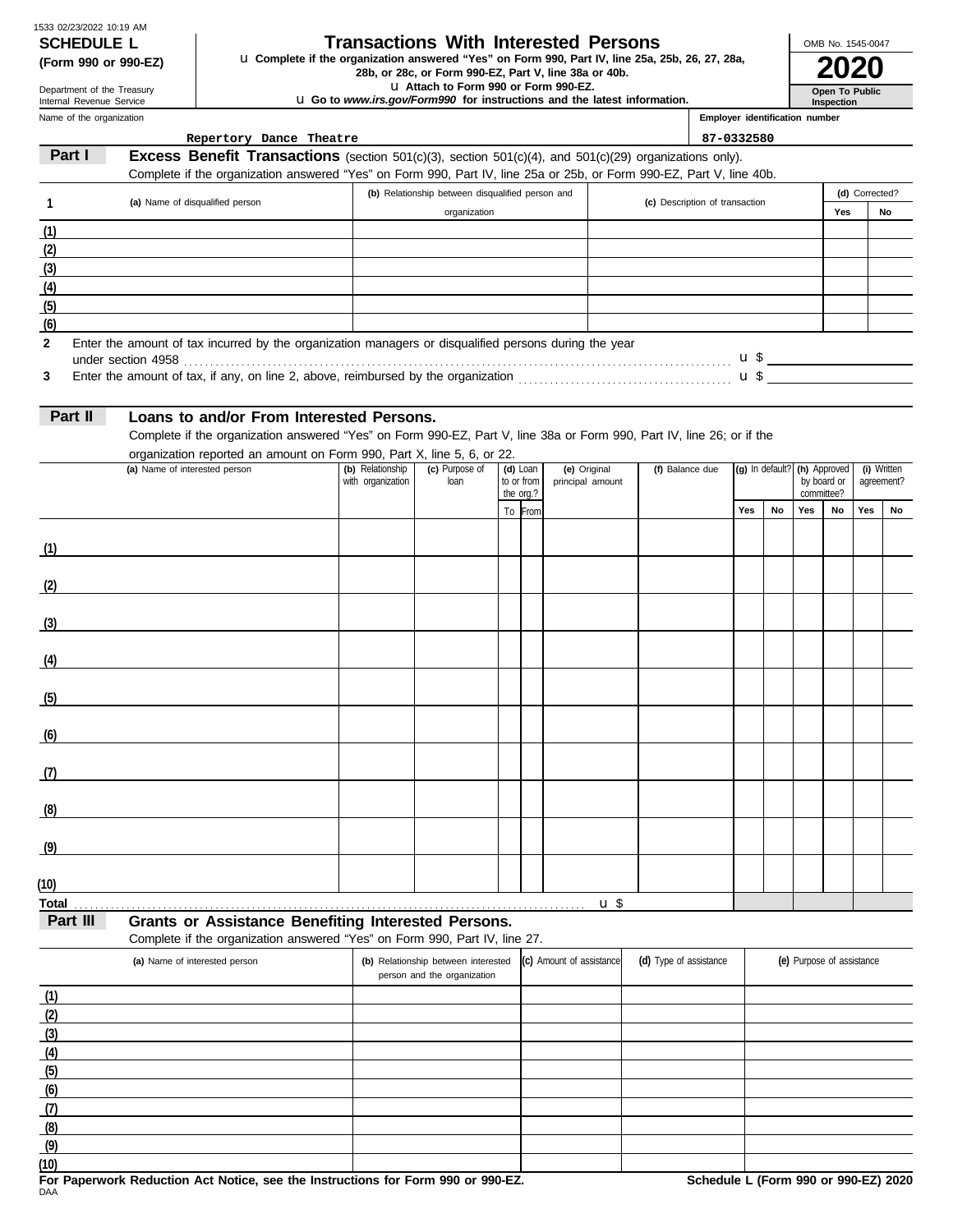# Schedule L (Form 990 or 990-EZ) 2020 Page **2 Repertory Dance Theatre 87-0332580**

# **Part IV Business Transactions Involving Interested Persons.**

Complete if the organization answered "Yes" on Form 990, Part IV, line 28a, 28b, or 28c.

| (a) Name of interested person      | (b) Relationship between<br>interested person and the | (c) Amount of<br>transaction | (d) Description of transaction |     | (e) Sharing<br>of org.<br>revenues? |  |
|------------------------------------|-------------------------------------------------------|------------------------------|--------------------------------|-----|-------------------------------------|--|
|                                    | organization                                          |                              |                                | Yes | No                                  |  |
| Wimmer<br>$(1)$ Lynne              | Director                                              | 6,000                        | Video Editing                  |     | x                                   |  |
| (2)                                |                                                       |                              |                                |     |                                     |  |
| (3)                                |                                                       |                              |                                |     |                                     |  |
| (4)                                |                                                       |                              |                                |     |                                     |  |
| (5)                                |                                                       |                              |                                |     |                                     |  |
| (6)                                |                                                       |                              |                                |     |                                     |  |
| (7)                                |                                                       |                              |                                |     |                                     |  |
| (8)                                |                                                       |                              |                                |     |                                     |  |
| (9)                                |                                                       |                              |                                |     |                                     |  |
| (10)                               |                                                       |                              |                                |     |                                     |  |
| Part V<br>Sunnlamantal Information |                                                       |                              |                                |     |                                     |  |

## **Part V Supplemental Information.**

Provide additional information for responses to questions on Schedule L (see instructions).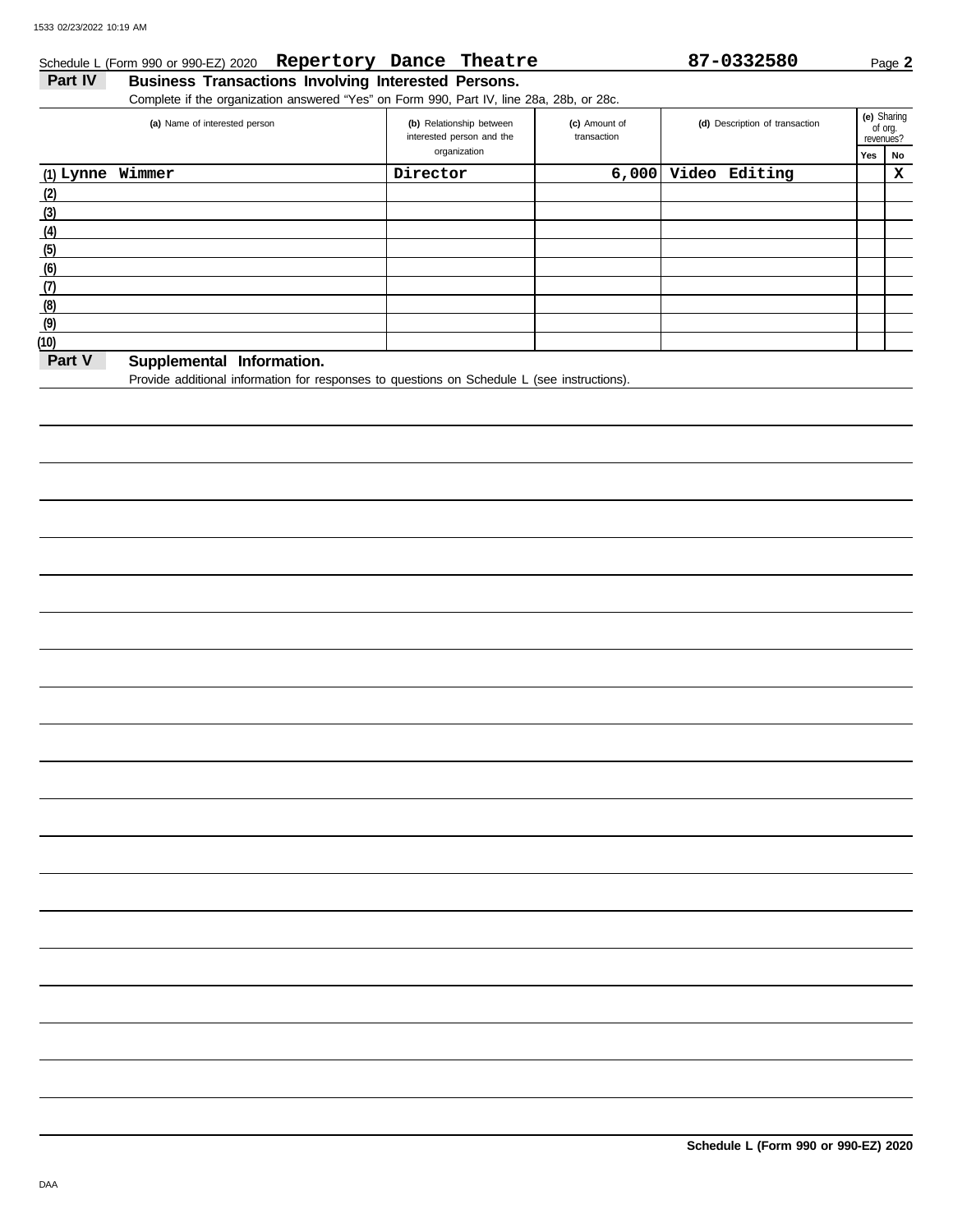| Department of the Treasury<br>Internal Revenue Service<br>Name of the organization | Complete to provide information for responses to specific questions on<br>Form 990 or 990-EZ or to provide any additional information.<br>La Attach to Form 990 or 990-EZ.<br>u Go to www.irs.gov/Form990 for the latest information.<br>Theatre<br>Repertory Dance<br>Form 990 - Organization's Mission<br>Repertory Dance Theatre is dedicated to the creation, performance, | 2020<br>Open to Public<br><b>Inspection</b><br>Employer identification number<br>87-0332580 |
|------------------------------------------------------------------------------------|--------------------------------------------------------------------------------------------------------------------------------------------------------------------------------------------------------------------------------------------------------------------------------------------------------------------------------------------------------------------------------|---------------------------------------------------------------------------------------------|
|                                                                                    |                                                                                                                                                                                                                                                                                                                                                                                |                                                                                             |
|                                                                                    |                                                                                                                                                                                                                                                                                                                                                                                |                                                                                             |
|                                                                                    |                                                                                                                                                                                                                                                                                                                                                                                |                                                                                             |
|                                                                                    |                                                                                                                                                                                                                                                                                                                                                                                |                                                                                             |
|                                                                                    |                                                                                                                                                                                                                                                                                                                                                                                |                                                                                             |
|                                                                                    | perpetuation, and appreciation of modern dance.                                                                                                                                                                                                                                                                                                                                | The Organization's                                                                          |
|                                                                                    |                                                                                                                                                                                                                                                                                                                                                                                | programs are designed to nuture artists, inspire artistic collaboration,                    |
|                                                                                    |                                                                                                                                                                                                                                                                                                                                                                                |                                                                                             |
|                                                                                    |                                                                                                                                                                                                                                                                                                                                                                                | impact community, and engage audiences to make meaningful connections about                 |
| life, art, and humanity.                                                           |                                                                                                                                                                                                                                                                                                                                                                                |                                                                                             |
|                                                                                    |                                                                                                                                                                                                                                                                                                                                                                                |                                                                                             |
|                                                                                    |                                                                                                                                                                                                                                                                                                                                                                                |                                                                                             |
|                                                                                    | Form 990, Part III, Line 4a - First Accomplishment                                                                                                                                                                                                                                                                                                                             |                                                                                             |
|                                                                                    | RDT's 55th Season 2020-2021 The EMERALD SEASON                                                                                                                                                                                                                                                                                                                                 |                                                                                             |
|                                                                                    |                                                                                                                                                                                                                                                                                                                                                                                |                                                                                             |
|                                                                                    |                                                                                                                                                                                                                                                                                                                                                                                |                                                                                             |
|                                                                                    |                                                                                                                                                                                                                                                                                                                                                                                | The season of the COVID-19 pandemic was like no other in our history. RDT's                 |
|                                                                                    |                                                                                                                                                                                                                                                                                                                                                                                | remarkable resilience during 2020-21 was due to our staff and dancers who                   |
|                                                                                    | responded with creativity and grace and to our "heart-deep" friends and                                                                                                                                                                                                                                                                                                        |                                                                                             |
|                                                                                    | donors who came forward to support us. RDT's 55th Emerald Anniversary                                                                                                                                                                                                                                                                                                          |                                                                                             |
|                                                                                    | season was re-imagined after all "in-person" activities had to be                                                                                                                                                                                                                                                                                                              |                                                                                             |
|                                                                                    |                                                                                                                                                                                                                                                                                                                                                                                | cancelled. The company quickly pivoted to a digital/online presence for all                 |
|                                                                                    | our programs including our concerts and workshops/classes for students,                                                                                                                                                                                                                                                                                                        |                                                                                             |
|                                                                                    |                                                                                                                                                                                                                                                                                                                                                                                | dancers, educators, and seniors. We responded to the effects of the world                   |
|                                                                                    | pandemic by renewing our commitment to create, perform, preserve, and                                                                                                                                                                                                                                                                                                          |                                                                                             |
| educate as we build community.                                                     |                                                                                                                                                                                                                                                                                                                                                                                |                                                                                             |
|                                                                                    | RDT closed its offices at the Rose Wagner Center and all in-person                                                                                                                                                                                                                                                                                                             |                                                                                             |
|                                                                                    |                                                                                                                                                                                                                                                                                                                                                                                | activities on March 9, 2020. Sustaining public communications via website                   |
|                                                                                    |                                                                                                                                                                                                                                                                                                                                                                                | and social media, RDT quickly established a teleworking system to virtually                 |

connect staff for ongoing and issue-based meetings. Beginning July 2020,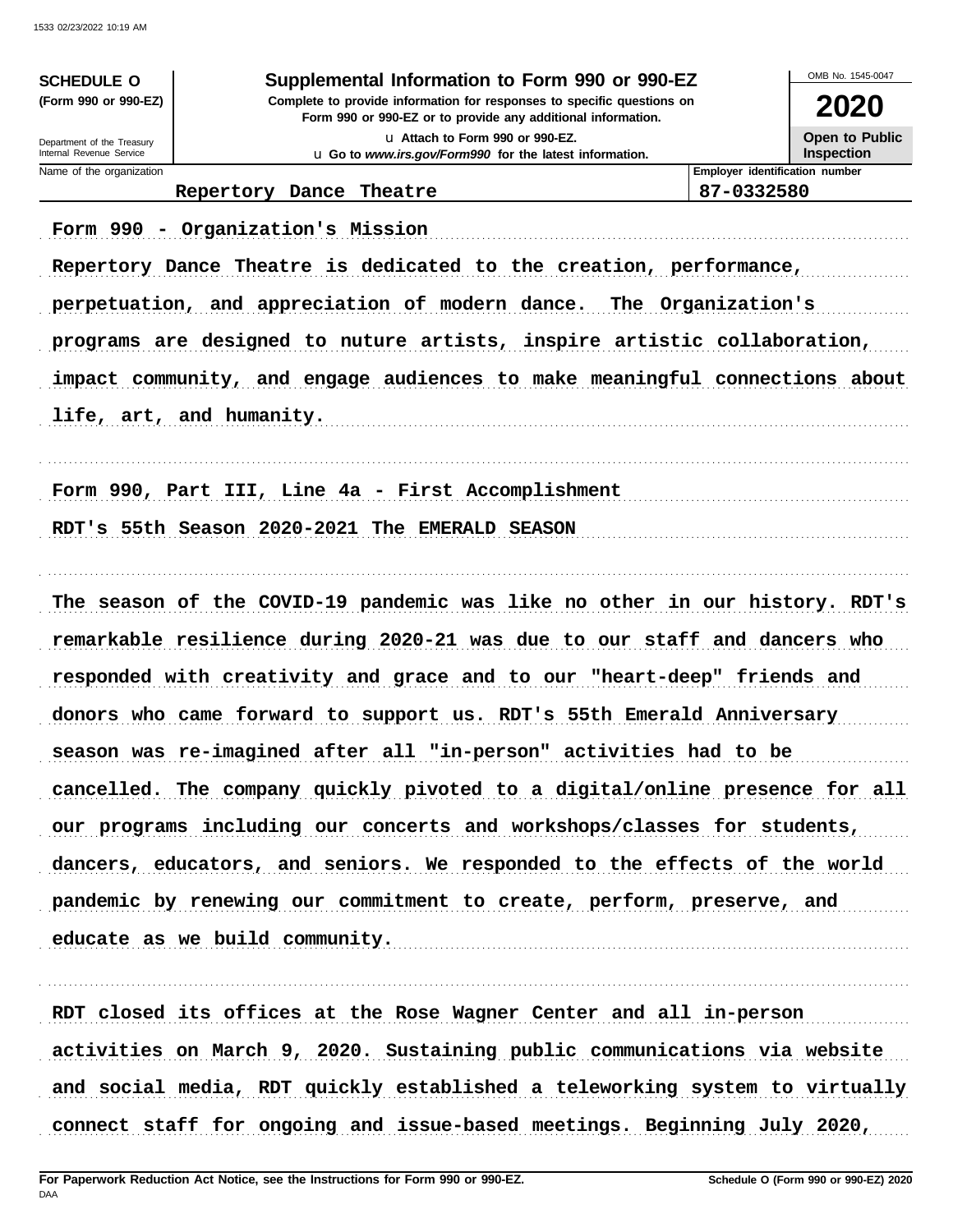| Schedule O (Form 990 or 990-EZ) 2020 | Page:                          |
|--------------------------------------|--------------------------------|
| Name of the organization             | Employer identification number |
| Theatre<br>Repertory<br>Dance        | 87-0332580                     |

dancers were able to return to the Rose to rehearse, film season performances, and teach virtual classes. The dancers were given 35 weeks of work for the 2020-2021 season. All dancers and staff observed the strict health guidelines prescribed by Salt Lake County and courageous dancers rehearsed and performed in masks.

RDT's Arts-In-Education (AIE) programs were ongoing throughout the year through mostly digital, online methods. New equipment (affectionately called "Zoom carts") were purchased to record AIE activities while schools were closed or unable to host outside teaching artists. Our new digital efforts included virtual matinees with interactive Study Guides for all RDT performances, filmed and recorded master classes for Jr./Sr. High School students, Lecture Demonstrations, and an ever-developing online library of dance education resources and career development material for K-12 students. Other popular RDT arts education programs such as the Heritage Project, provided free choreographic residencies at Utah Junior High Schools, in-person choreographic residencies, and in-depth workshops were offered whenever possible. The new digital initiatives were able to serve a record breaking 63,140 students and teachers.

CONCERT HIGHLIGHTS Re-scheduling a season that needed to be offered virtually required flexibility and many guest artists were asked to postpone their RDT projects until a future date. Because RDT has a vast and varied repertory, we were able to redesign a season filled with both commissions and encores. Thanks to the Shop IN Utah program, RDT was able to implement our "Art IS Essential" campaign lowering all RDT digital tickets by 50% for the entire season. This included FREE tickets for RDT's

Page 1 of 8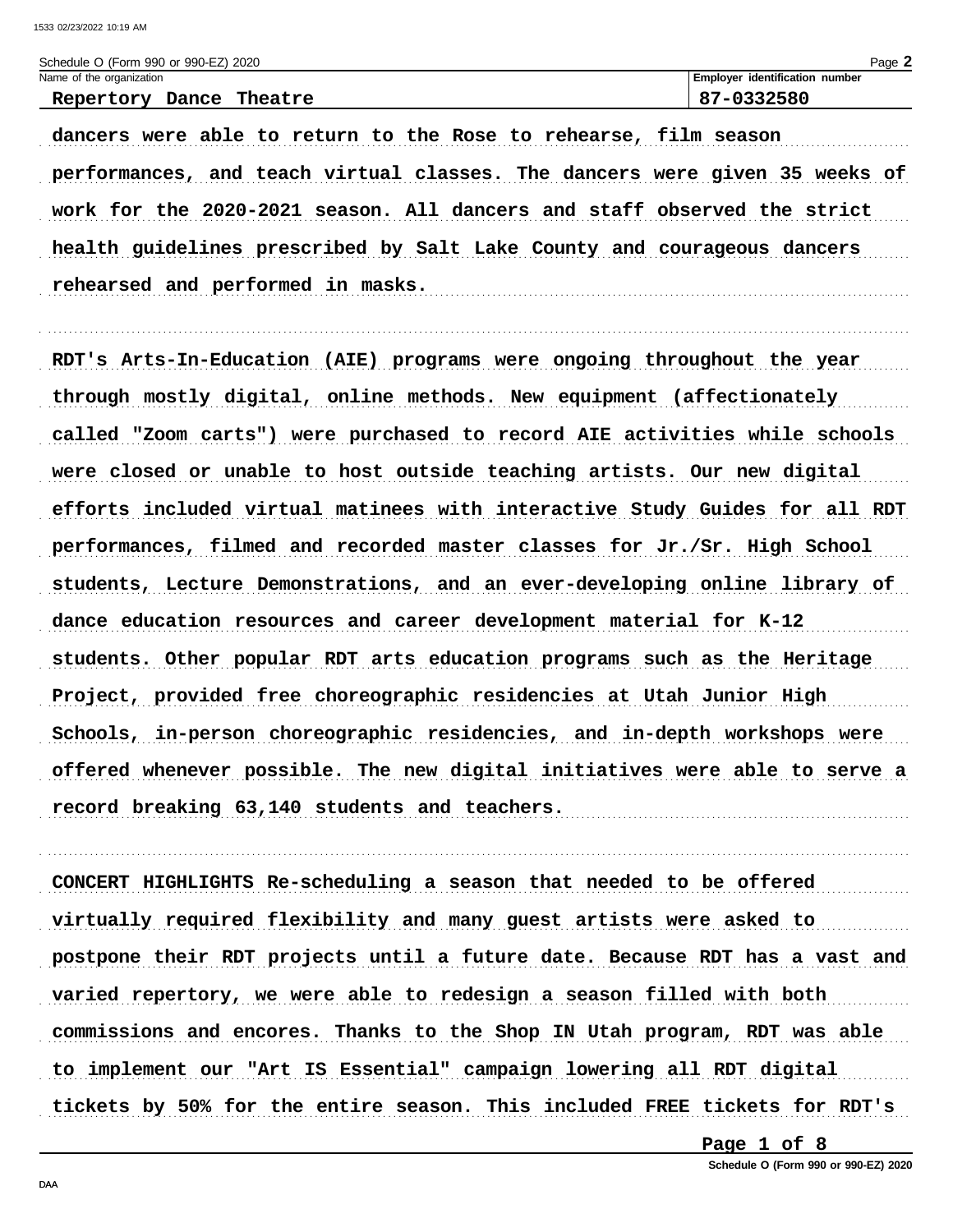| Schedule O (Form 990 or 990-EZ) 2020<br>Name of the organization             | Page 2<br>Employer identification number |
|------------------------------------------------------------------------------|------------------------------------------|
| Repertory Dance Theatre                                                      | 87-0332580                               |
| Ring Around the Rose - which offered monthly digital experiences for kids    |                                          |
| and families exploring various art styles and groups from around Utah. H     |                                          |
| We are proud to have reached 111,440 individuals including 64,406 students   |                                          |
| and teachers and offered 2,727 Arts-In-Education instructional hours of      |                                          |
| service. Those engaged were also from a larger geographical area than ever   |                                          |
| before. This represented enormous growth in the scope and impact of RDT's    |                                          |
| programs. It also gave us a clear idea of how to build future seasons.       |                                          |
| SEASON ACCOMPLISHMENTS:                                                      |                                          |
| o RDT's swift transition to online engagement methods allowed for            |                                          |
| communications between staff and public, and presentation of digital         |                                          |
| programming within weeks.                                                    |                                          |
| o Through prudent budgeting and adjustments to expenses, coupled with        |                                          |
| several generous and unsolicited grants from private foundations/donors      |                                          |
| during the shutdown, RDT was able to retire its debt and direct \$100,000 to |                                          |
| a cash reserve fund.                                                         |                                          |
| o No RDT personnel furloughs/dismissals during the pandemic and guaranteed   |                                          |
| company dancers their full FY21 contract.                                    |                                          |
| o Applied for/received relief funding, including two forgiven PPP loans,     |                                          |
| to retain artistic/administrative staff and support of current/future        |                                          |
| projects.                                                                    |                                          |
| o RDT acquired new technologic tools necessary to offer digital classes,     |                                          |
| workshops and conduct choreography and coaching sessions remotely. Tools to  |                                          |
| plan, produce and provide digital content of all kinds are used daily by     |                                          |
| company staff/dancers to further our scope and impact.                       |                                          |
| o Committed nearly 400 staff hours producing 169 online digital              |                                          |
|                                                                              | Page 2 of 8                              |

Schedule O (Form 990 or 990-EZ) 2020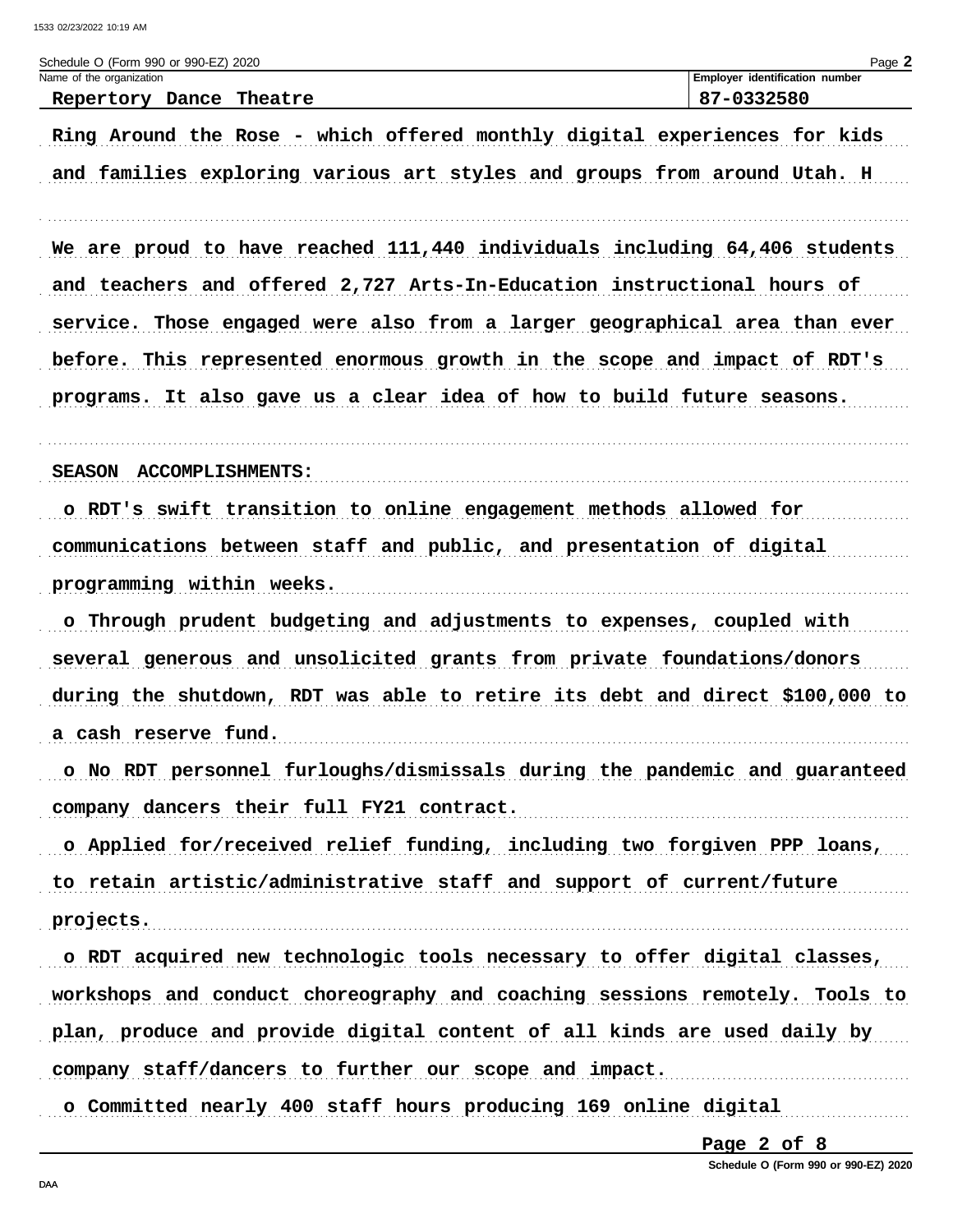| Schedule O (Form 990 or 990-EZ) 2020                                       | Page 2                         |
|----------------------------------------------------------------------------|--------------------------------|
| Name of the organization                                                   | Employer identification number |
| Repertory Dance Theatre                                                    | 87-0332580                     |
| concerts/masterclasses, study guides, lessons and other online programs.   |                                |
|                                                                            |                                |
| The season included:                                                       |                                |
| 5 home season concerts presented virtually served 3,285 people across the  |                                |
| country.                                                                   |                                |
|                                                                            |                                |
| DOUBLE TAKE Oct 2020 (with Ririe Woodbury Dance company and RDT)           |                                |
| (WORLD -PREMIERE) Winner of the Regalia 2020 Choreography:<br><b>RESET</b> |                                |
| Justin Bass                                                                |                                |
| (WORLD-PREMIERE) Ririe-Woodbury Dance Company<br><b>AUTUMN SUN</b>         |                                |
|                                                                            |                                |
| OUTDOORS (FROM SHUTDOWN, 2018) Choreography: Noa Zuk and Ohad Fishof       |                                |
|                                                                            |                                |
| <b>FLYING SOLO Nov 2020</b>                                                |                                |
| CHAIRS (excerpt 1991) Choreography: Zvi Gotheiner                          |                                |
| FOLDING & UNFOLDING<br>Choreography: Ted Shawn<br><b>SOLVENT</b>           |                                |
| (world-premiere) Choreography: Nicholas<br>THE IMPERMANENCE OF DARKNESS    |                                |
| Cendese                                                                    |                                |
| SOUNDING I (RDT comm. 2019) Choreography: Molly Heller                     |                                |
| SPANISH DANCE: An Impression of Flamenco Dance (1948) Choreography:        |                                |
| Daniel Nagrin                                                              |                                |
| PEEPSTONE (excerpt, RDT commission 1987) Choreography: Douglas Dunn        |                                |
| VIDEO TRIBUTE TO KAY CLARK                                                 |                                |
| SOUNDING II (RDT commission 2019) Choreography: Molly Heller               |                                |
| PEGASUS (from The Winged Choreography: José Limón                          |                                |
| A THIN PLACE (RDT commission 2019) Choreography: Sharee Lane               |                                |
| SOUNDING III (RDT commission 2019) Choreography: Molly Heller              |                                |
| REMOTE (world-premiere) Choreography: Marina Harris Music: Scott Killian   |                                |

Page 3 of 8

Schedule O (Form 990 or 990-EZ) 2020

DAA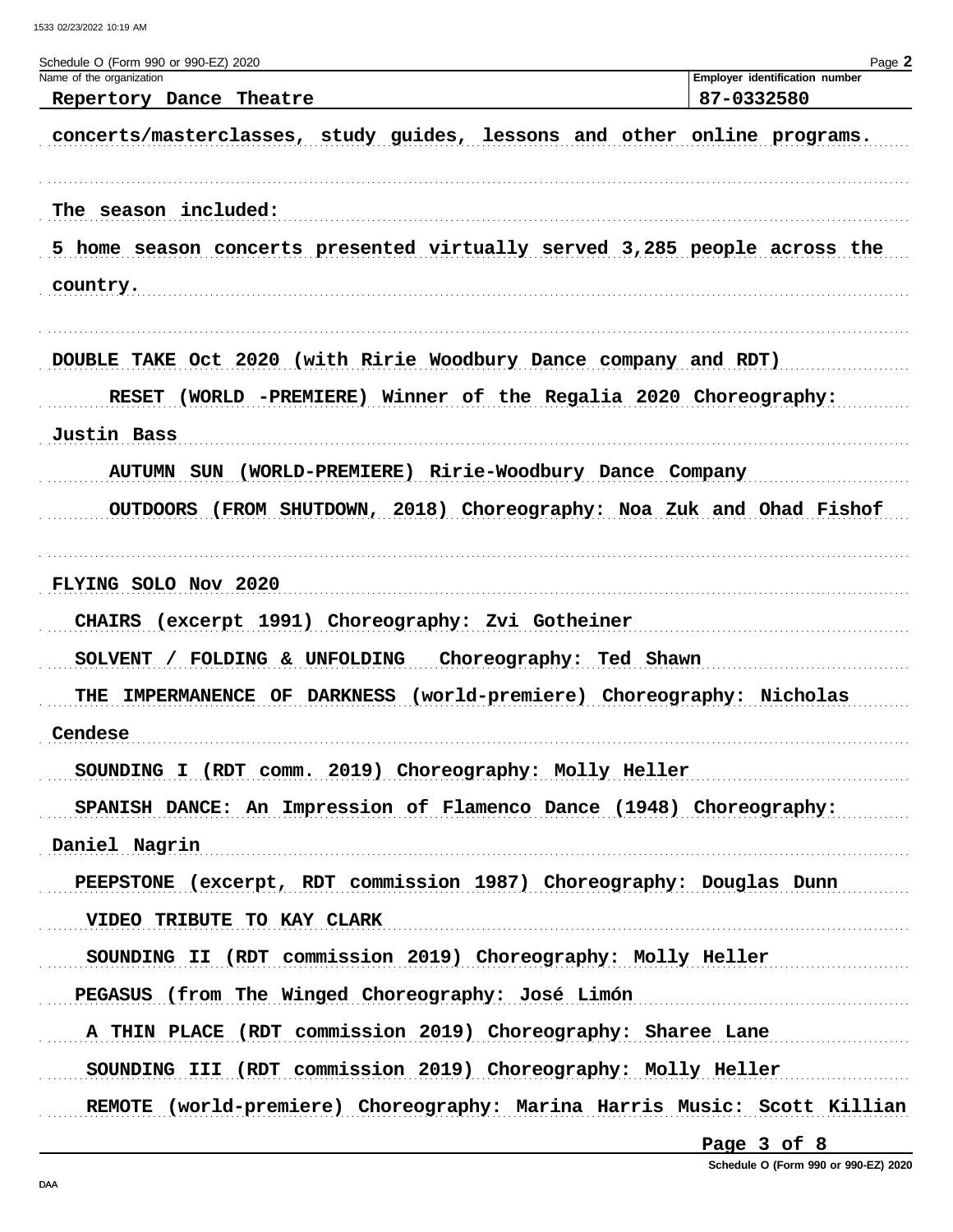| Schedule O (Form 990 or 990-EZ) 2020                                       | Page 2                                       |
|----------------------------------------------------------------------------|----------------------------------------------|
| Name of the organization<br>Repertory Dance Theatre                        | Employer identification number<br>87-0332580 |
|                                                                            |                                              |
| <b>EMERGE Jan 2021</b>                                                     |                                              |
| ODES Movement: Rebecca Anelosk (Regalia 2020 winner)                       |                                              |
| SOLACE Choreography: Lauren Curley                                         |                                              |
|                                                                            |                                              |
| DUSK FADES Choreography: Jonathan Kim                                      |                                              |
| ONE BY ONE Choreography: Jaclyn                                            |                                              |
| KNOWHERE Choreography: Dan Higgins                                         |                                              |
| SPACE IN SONDER Choreography: Trung "Daniel" Do and Edromar Undag          |                                              |
| ANOTHER DAY IN QUARANTINE Choreography: Nicholas Cendese                   |                                              |
| <b>FEBRUARY 22-27, 2021</b><br>REGALIA 2021 VIRTUAL EVENT                  |                                              |
| Choreographers: Ruby Cabbell, Kaley Pruitt, Anne Marie Robson Smock,       |                                              |
| Stephanie Zaletel                                                          |                                              |
|                                                                            |                                              |
| HOMAGE April 2021 (virtual concert)                                        |                                              |
| SUITE FROM MAZURKAS Choreography: José Limón                               |                                              |
| (1949) Choreography: Doris Humphrey<br><b>INVENTION</b>                    |                                              |
| RAINBOW 'ROUND MY SHOULDER (1959) Choreography: Donald McKayle             |                                              |
| CASTOR AND POLLUX (1956) Choreography: Elizabeth Waters                    |                                              |
|                                                                            |                                              |
| IN ADDITION                                                                |                                              |
|                                                                            |                                              |
| o 6 FREE VIRTUAL performances for Utah students and teachers K-12th grade, |                                              |
| presented virtually, on-demand served 9,741 students & 126 teachers.       |                                              |
| o Season 24 of Ring Around the Rose, a monthly family-oriented arts        |                                              |
| appreciation series featured 9 local arts groups in an all-virtual season  |                                              |
| with FREE tickets served 1,036 people.                                     |                                              |
|                                                                            |                                              |

Page 4 of 8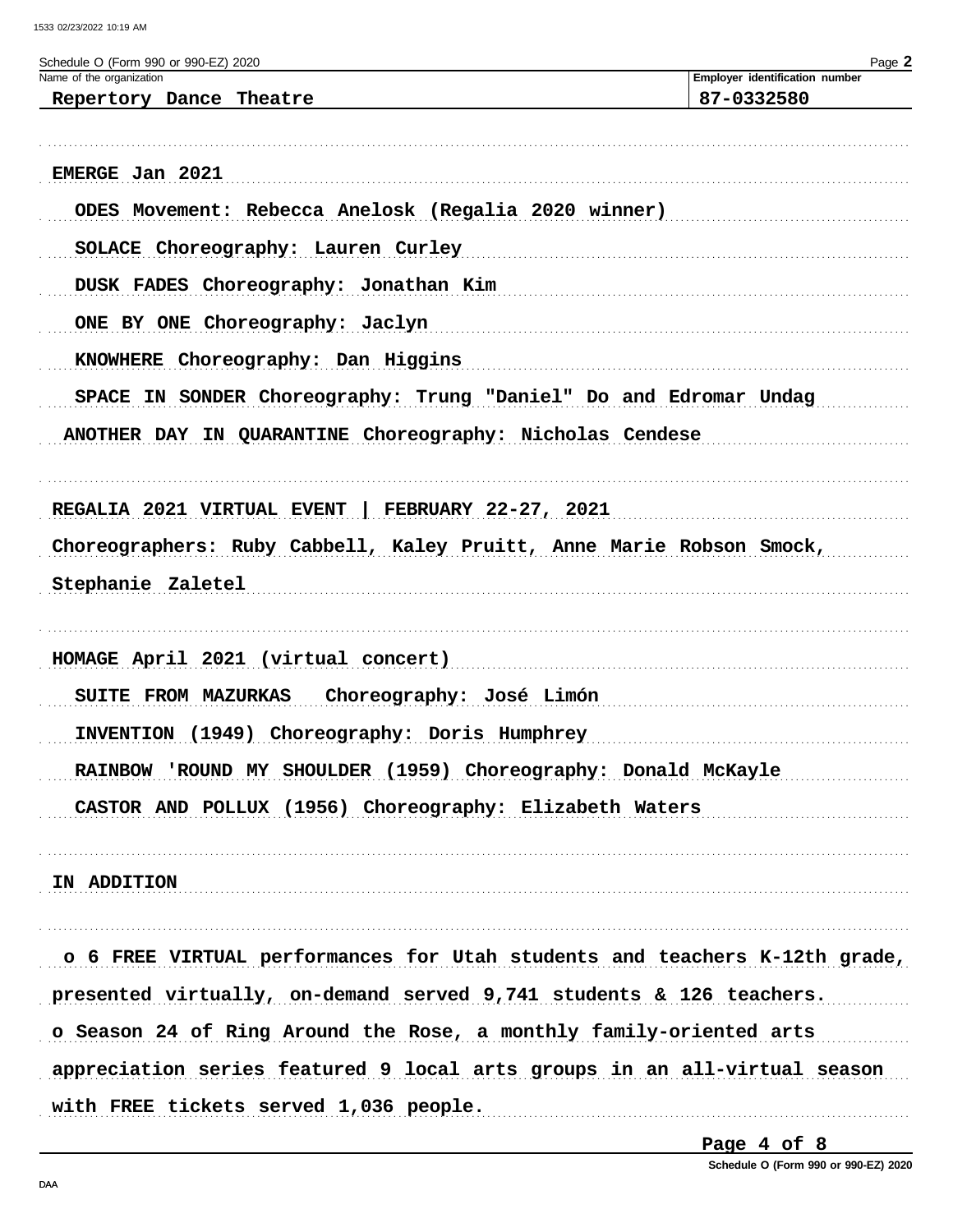| Schedule O (Form 990 or 990-EZ) 2020 | $P$ aqe                               |
|--------------------------------------|---------------------------------------|
| Name of the organization             | <b>Employer identification number</b> |
| Dance Theatre<br>Repertory           | 87-0332580                            |

o RDT's LINK Series presented 5 performances by RDT dancer Dan Higgins and served 133 people in the first "in-person" performance of the season in **June 2021.** 

o 2,747 hours of arts-in-education instruction (movement classes, lecture demonstrations, teacher workshops, choreographic services, online lesson plans) to Utah elementary schools, junior highs, and high schools at no charge serving  $63,140$  students and  $1,266$  teachers. o RDT's Dance Center on Broadway pivoted to an "on-demand" model of recorded classes with 62 subscribers and \$2,661 in income. o The global COVID-19 pandemic caused RDT to cancel all "in-person" events. We responded to the effects of the world pandemic by renewing our commitment to create, perform, preserve, and educate as we build community. 111,440 people served with all of RDT's programs during the 2020-2021 season from all over the country the season of the season from all over the country

ARTS IN EDUCATION: During the 2020-21 school year, Repertory Dance Theatre provided both virtual and in-person programs for students and teachers across the state of Utah. These programs included master classes, creative movement classes, virtual performances, workshops for teachers and students as well as career mentorship, dance history and cultural dance experiences. Through a dedicated, disciplined effort, RDT was able to serve over 63,000 students and 1200 teachers, using both virtual technology and in-person activities. Repertory Dance Theatre continued throughout the school year to expand and update our education blog with new K-12 lesson plans, professionally filmed matinee performances, digital study guide material, historical and cultural dance resources for teachers and students, as well as information on careers in the dance field. As vaccination rates

Page 5 of 8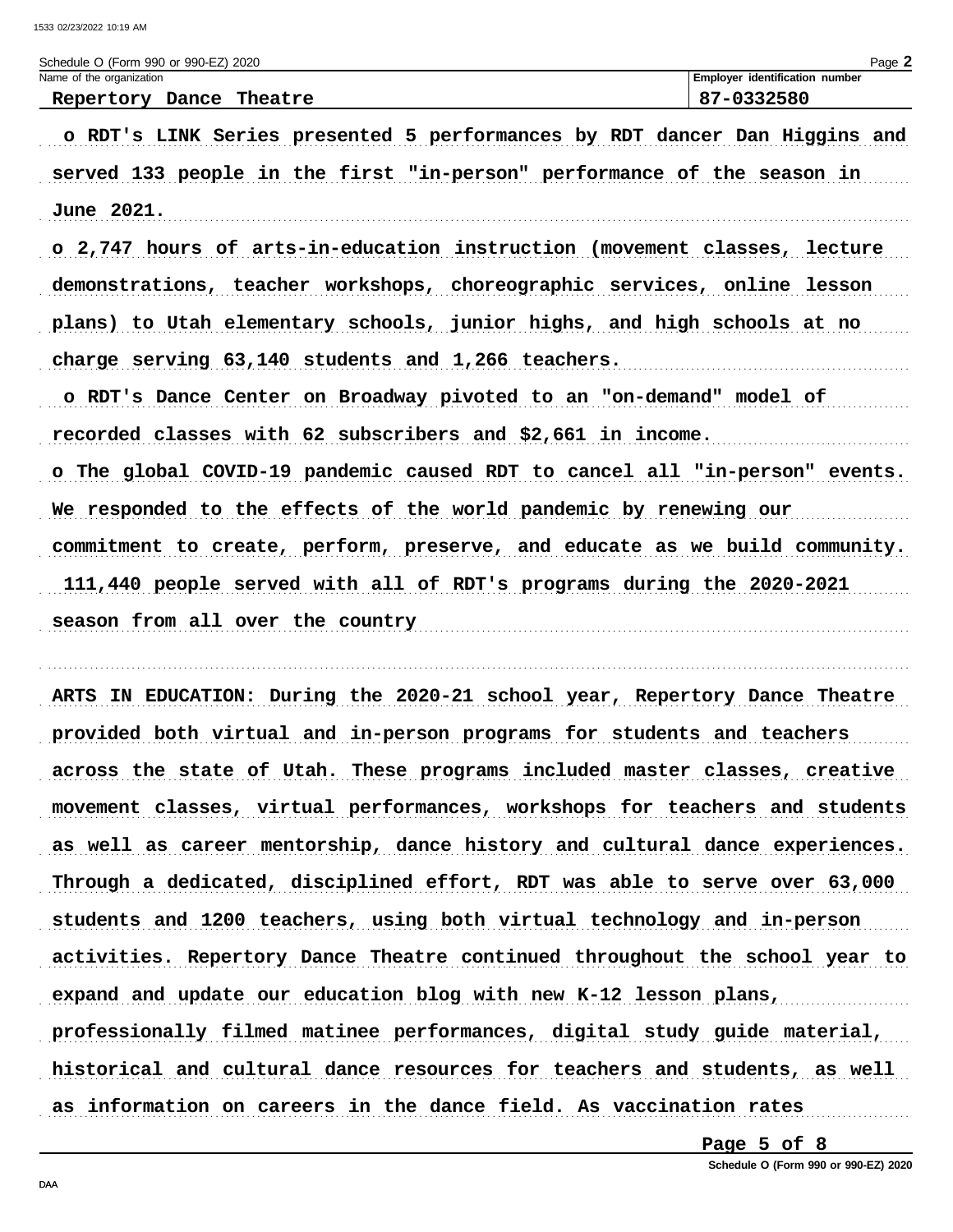| Schedule O (Form 990 or 990-EZ) 2020 | $P$ aqe $\Box$                 |
|--------------------------------------|--------------------------------|
| Name of the organization             | Employer identification number |
| Theatre<br>Dance<br>Repertory        | 87-0332580                     |
|                                      |                                |

increased and COVID numbers lowered, RDT was able to offer some in-person programs to schools late in the school year.

CREATIVE AGING & MUSIC IN MOTION Developed by Nicholas Cendese & Barbara Lewis, Music in Motion develops an individual's expressive powers through exploration of their body in motion and the visualization of different musical styles. Working in a non-judgemental atmosphere, the program participants enjoy the freedom to explore, discover, and express their ideas and emotions by visualizing movement to a wide range of musical styles and interpretations. Once their creative abilities are awakened, their sense of accomplishment is inevitable. March 2020 saw the arrival of the COVID-19 global health pandemic but by June, Music in Motion was producing recorded lessons each week. 36 lessons were developed over all and were sent to Sagewood and viewed virtually. Nick and Barbara resumed classes in June 2021.

Form 990, Part VI, Line 11b - Organization's Process to Review Form 990 The Organization's Treasurer reviews the Form 990, presents it to the Finance Committee, and then discusses it with the entire board of directors before the 990 is filed.

Form 990, Part VI, Line 12c - Enforcement of Conflicts Policy The board reviews each member's annual conflict of interest questionnaire and any other disclosures regarding the financial interest of its members. After disclosure of the Financial Interest, the Interested Person shall leave the board meeting while the remaining board members discuss and vote on whether a conflict of interest exists.

Page 6 of 8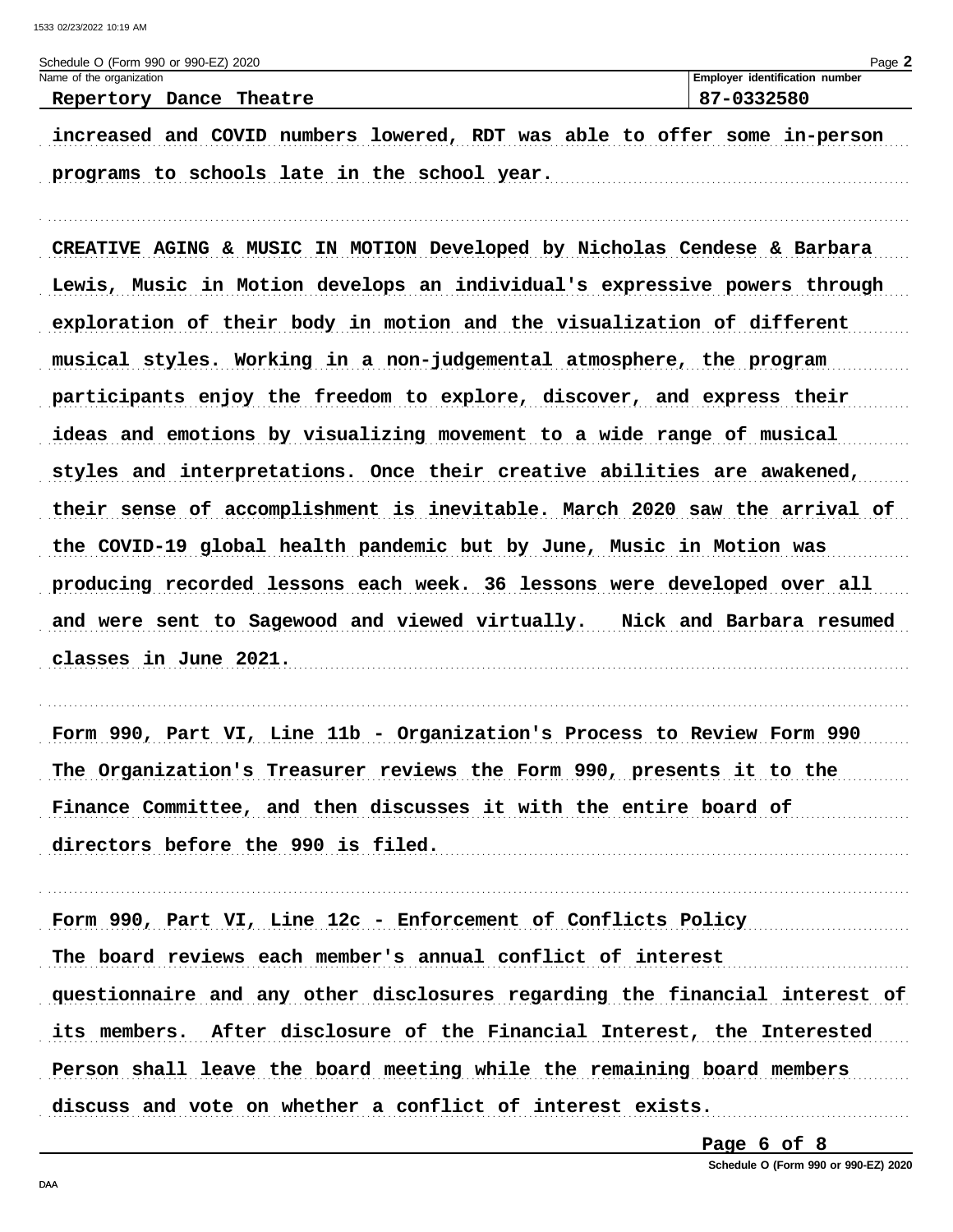| Schedule O (Form 990 or 990-EZ) 2020                                        | Page 2                         |
|-----------------------------------------------------------------------------|--------------------------------|
| Name of the organization                                                    | Employer identification number |
| Repertory Dance Theatre                                                     | 87-0332580                     |
| After excercising due diligence, the governing board shall determine        |                                |
| whether the organization can obtain with reasonable effort a more           |                                |
| advantageous transaction or arrangement from a person or entity that would  |                                |
| not produce a conflict of interest. The Interested Person shall not be      |                                |
| present in the room during the determination.                               |                                |
| If an alternative transaction or arrangement is not possible, the governing |                                |
| board shall determine by a majority vote of the disinterested directors     |                                |
| whether the transaction or arrangement is in the best interests of the      |                                |
| organization, for its own benefit, and fair and reasonable. Based on these  |                                |
| determinations, the board shall make its decision on whether to enter into  |                                |
| the transaction or arrangement.                                             |                                |
| If the commitee has reason to believe an individual has failed to disclose  |                                |
| actual or potential conflicts of interest, it will inform the member and    |                                |
| allow him or her to explain the alleged failure to disclose.                | If the                         |
| committee still has reason to believe a conflict of interest exists after   |                                |
| the alleged conflict is explained, it will take corrective action.          |                                |
|                                                                             |                                |

Form 990, Part VI, Line 15a - Compensation Process for Top Official Compensation for the Executive Director is determined by independent persons (the board of directors, excluding the Executive Director). Factors considered in determining compensation include cost of living data, market comparison information, duration of employment, and job performance. The Exeucutive Board reviews this information and votes on compensation as part of the overall proposed budget each year. The vote is recorded in the minutes and approved budget.

Form 990, Part VI, Line 19 - Governing Documents Disclosure Explanation

Page 7 of 8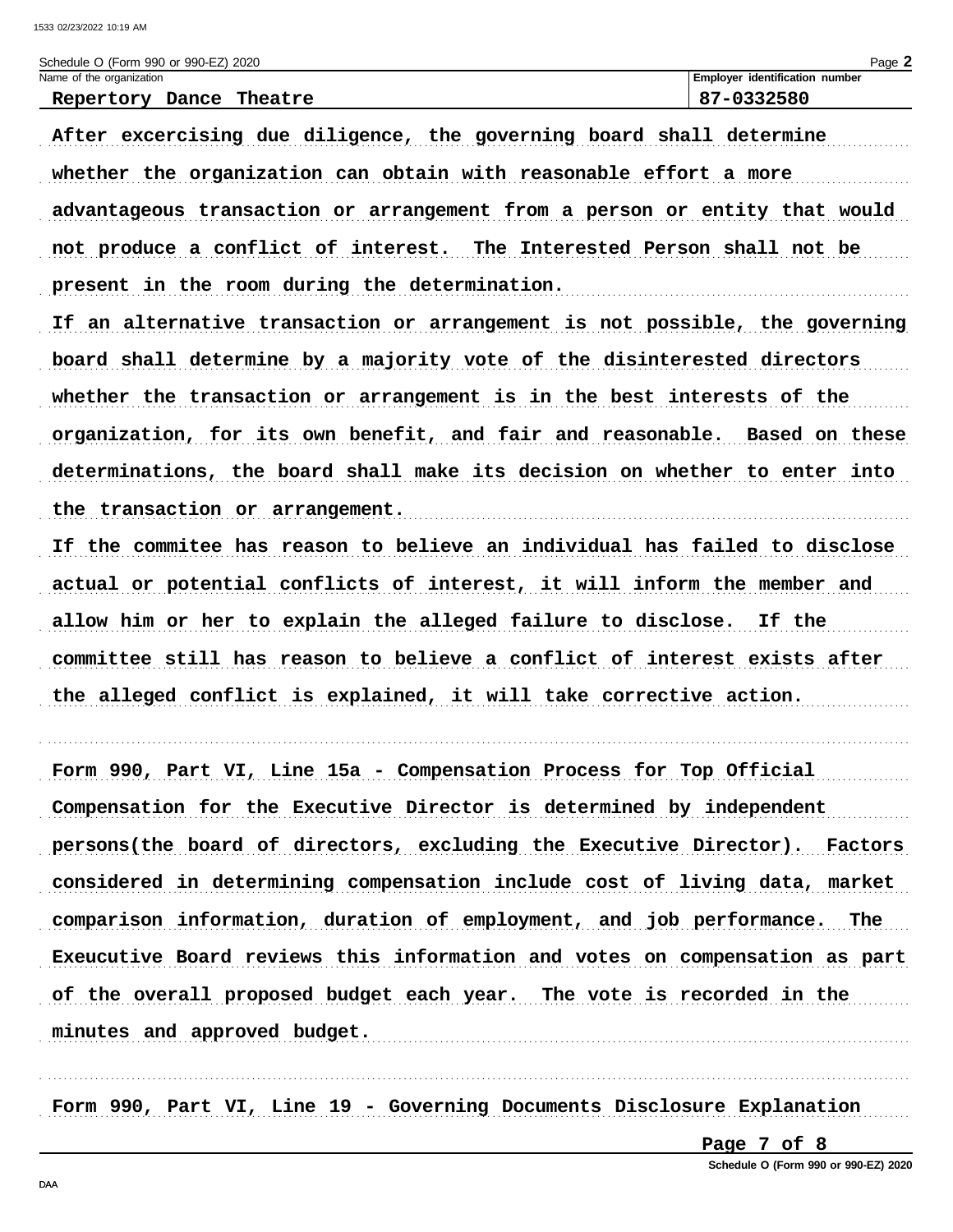| Schedule O (Form 990 or 990-EZ) 2020<br>Name of the organization         |                  |               |             | Employer identification number | Page 2      |  |  |
|--------------------------------------------------------------------------|------------------|---------------|-------------|--------------------------------|-------------|--|--|
| Repertory Dance Theatre                                                  |                  |               |             | 87-0332580                     |             |  |  |
| The organization's governing documents, conflict of interest policy, and |                  |               |             |                                |             |  |  |
| financial statements are available for inspection by the public upon     |                  |               |             |                                |             |  |  |
| written request to the organization's offices.                           |                  |               |             |                                |             |  |  |
| Form 990, Part IX, Line 11g - Other Fees for Services                    |                  |               |             |                                |             |  |  |
| Description                                                              |                  |               |             |                                |             |  |  |
|                                                                          | Tot/Prog Service | Mgt & General |             |                                | Fundraising |  |  |
| Other professional fees                                                  |                  |               |             |                                |             |  |  |
| \$                                                                       | 7,450            | \$            | $\mathbf 0$ | \$                             | $\mathbf 0$ |  |  |
| Contract labor                                                           |                  |               |             |                                |             |  |  |
| \$                                                                       | 43,794           | \$            | 23,797      | \$                             | $\mathbf 0$ |  |  |
| Total                                                                    |                  |               |             |                                |             |  |  |
| \$                                                                       | 51,244           | \$            | 23,797      | \$                             | 0           |  |  |
|                                                                          |                  |               |             |                                |             |  |  |
| Form 990, Part XI, Line 9 - Other Changes in Net Assets Explanation      |                  |               |             |                                |             |  |  |
| Special Events Expenses                                                  |                  |               |             | \$                             | 753         |  |  |
| Special Events Expenses                                                  |                  |               |             | \$                             | $-753$      |  |  |
|                                                                          |                  |               |             |                                |             |  |  |
|                                                                          |                  |               |             |                                |             |  |  |
|                                                                          |                  |               |             |                                |             |  |  |
|                                                                          |                  |               |             |                                |             |  |  |
|                                                                          |                  |               |             |                                |             |  |  |
|                                                                          |                  |               |             |                                |             |  |  |
|                                                                          |                  |               |             |                                |             |  |  |
|                                                                          |                  |               |             |                                |             |  |  |
|                                                                          |                  |               |             |                                |             |  |  |
|                                                                          |                  |               |             |                                |             |  |  |

| Page 8 OI 8                          |  |  |  |
|--------------------------------------|--|--|--|
| Schedule O (Form 990 or 990-EZ) 2020 |  |  |  |